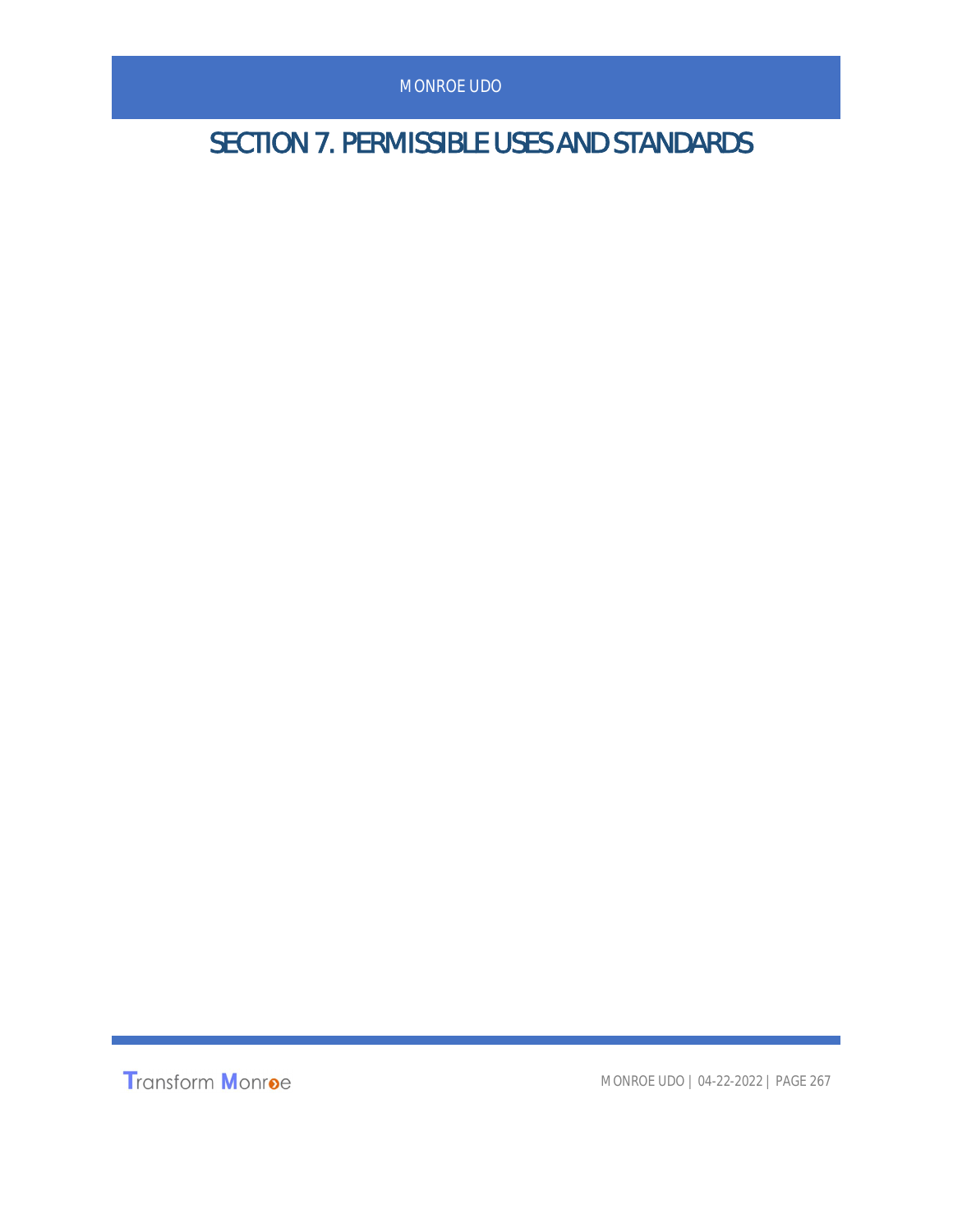## 7.1. TABLES OF PERMISSIBLE USES (TRADITIONAL AND MIXED-USE)

Table 7.1, Table of Permissible Uses, lists principle uses and indicates where a principle use is permitted by right (P), special use permit (S), or prohibited (blank) in a particular zoning district. Uses may also have use-specific standards defined in Section 7.2 and are subject to any district standards defined in this UDO.

Table 7.1 Table of Permissible Uses

|                                     |                                                                                                                                                                                                                                        |   |   |   |   |   |             | TABLE 7.1. - TABLE OF PERMISSIBLE USES                                           |   |   |   |   |   |        |   |             |           |         |
|-------------------------------------|----------------------------------------------------------------------------------------------------------------------------------------------------------------------------------------------------------------------------------------|---|---|---|---|---|-------------|----------------------------------------------------------------------------------|---|---|---|---|---|--------|---|-------------|-----------|---------|
|                                     |                                                                                                                                                                                                                                        |   |   |   |   |   |             | " $P'' =$ Permitted, " $S'' =$ Special Use Permit Required, " $X'' =$ Prohibited |   |   |   |   |   |        |   |             |           |         |
|                                     |                                                                                                                                                                                                                                        |   |   |   |   |   |             |                                                                                  |   |   |   |   |   |        |   |             |           |         |
| Use Type                            | <b>Mixed-Use Districts</b><br><b>Traditional Districts</b><br>$CC-MX2$<br>CC-MX1<br>DG-MX<br>DC-MX<br>RC-MX<br>RMD<br><b>RHD</b><br><b>QUd</b><br>PCD<br><b>RLD</b><br>$\geqslant$<br>$\equiv$<br>GB<br>RR.<br>$\overline{\circ}$<br>王 |   |   |   |   |   |             |                                                                                  |   |   |   |   |   |        |   | MD-MX       | REFERENCE |         |
| <b>Residential Uses</b>             |                                                                                                                                                                                                                                        |   |   |   |   |   |             |                                                                                  |   |   |   |   |   |        |   |             |           |         |
| Single Family Detached              | P                                                                                                                                                                                                                                      | P | P | Χ | P | Χ | $\mathsf X$ | $\mathsf X$                                                                      | Χ | P | Χ | Χ | Χ | $\chi$ | Χ | $\mathsf X$ | X         | 7.2.4.A |
| Townhouse/Attached Single<br>Family | Χ                                                                                                                                                                                                                                      | Χ | P | P | S | X | Χ           | Χ                                                                                | Χ | P | X | X | P | XP     | P | Χ           | S         | 7.2.4.B |
| Duplex/Triplex/Quadplex             | Χ                                                                                                                                                                                                                                      | X | S | P | S | Χ | Χ           | Χ                                                                                | X | P | Χ | X | P | Χ      | X | X           | Χ         | 7.2.4C  |
| Multifamily                         | Χ                                                                                                                                                                                                                                      | Χ | Χ | P | Χ | χ | P           | χ                                                                                | X | P | P | P | D | P      | P | P           | S         | 7.2.4.D |
| <b>Upperstory Residential</b>       | Χ                                                                                                                                                                                                                                      | X | Χ | S | Χ | X | χ           | χ                                                                                | Χ | P | X | P | D | D      | P | D           | P         | 7.2.4.E |
| Manufactured Home                   | X                                                                                                                                                                                                                                      | S | X | X | X | Χ | Χ           | Χ                                                                                | X | X | X | χ | χ | Χ      | X | χ           | X         | 7.2.4.F |

Transform Monroe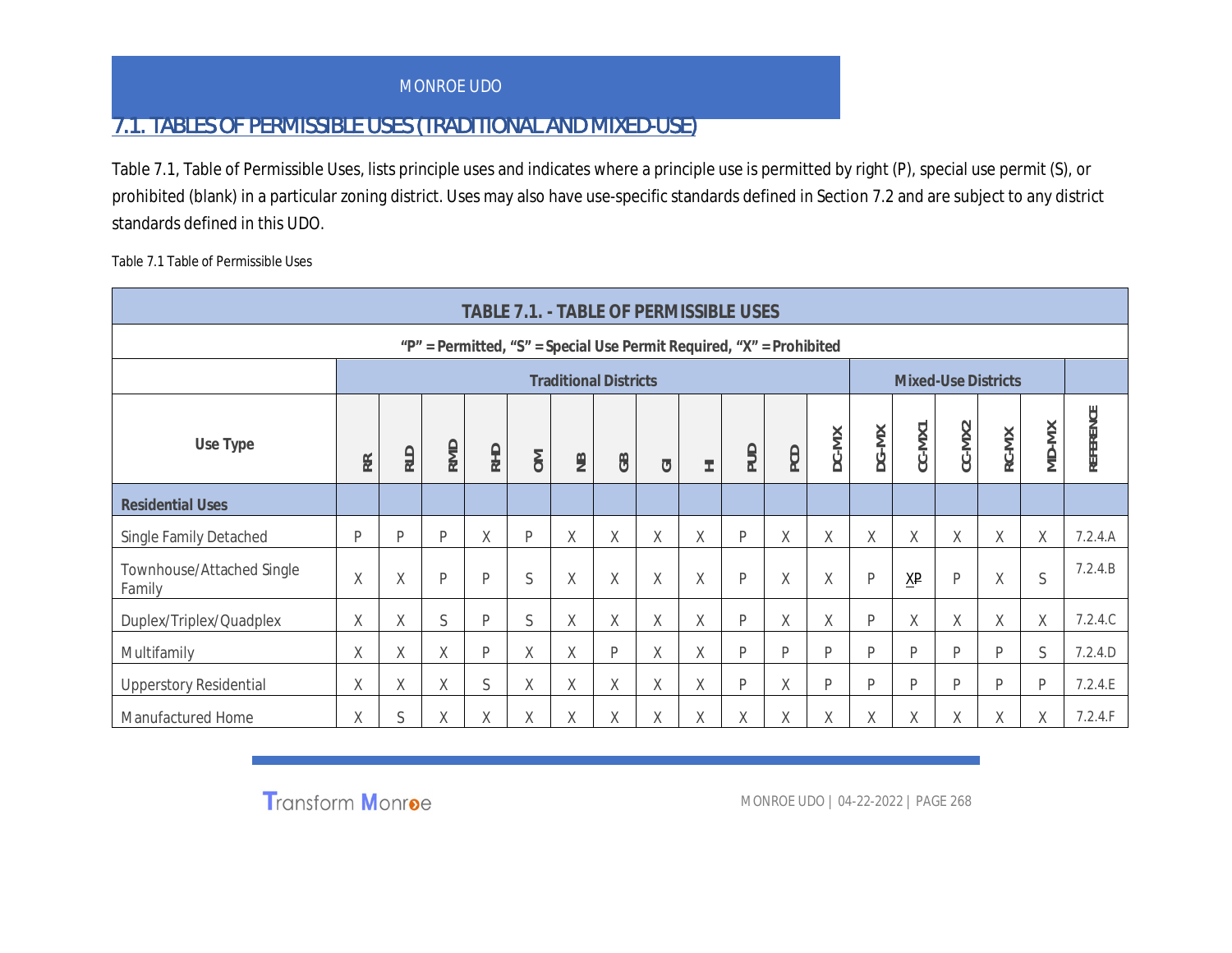|                                                                                                                                 |             |   | <b>MONROE UDO</b> |   |        |   |             |             |   |        |   |        |             |             |   |        |   |           |
|---------------------------------------------------------------------------------------------------------------------------------|-------------|---|-------------------|---|--------|---|-------------|-------------|---|--------|---|--------|-------------|-------------|---|--------|---|-----------|
| Residential Care (ALF, ILF, CC)                                                                                                 | $\mathsf X$ | Χ | Χ                 | P | D      | D | D           | $\mathsf X$ | X | P      | P | χ      | Χ           | P           | D | $\chi$ | P | 7.2.4.G   |
| Family Care Home                                                                                                                | P           | P | P                 | P | P      | Χ | χ           | X           | Χ | P      | P | χ      | X           | $\mathsf X$ | Χ | Χ      | Χ | 7.2.4.H   |
| Board House/Rooming House                                                                                                       | $\chi$      | Χ | Χ                 | X | S      | Χ | $\chi$      | $\times$    | Χ | P      | X | χ      | $\mathsf X$ | $\chi$      | Χ | X      | X | 7.2.4.1   |
| <b>Student Housing</b>                                                                                                          | Χ           | Χ | χ                 | X | S      | Χ | Χ           | Χ           | Χ | X      | Χ | Χ      | Χ           | Χ           | χ | Χ      | S | $7.2.4$ . |
| Group Homes - 24 Hour Service,<br>Less Than 6 Persons (Not Within<br>One-Half Mile Radius From<br><b>Existing MH Residence)</b> | D           | P | P                 | P | $\chi$ | Χ | $\chi$      | $\mathsf X$ | X | X      | X | X      | $\chi$      | X           | X | X      | Χ | 7.2.4K    |
| Group Homes - 24 Hour Service,<br>6 Persons or More (Not Within<br>One-Half Mile Radius From<br><b>Existing MH Residence)</b>   | S           | S | S                 | S | $\chi$ | Χ | $\mathsf X$ | Χ           | X | $\chi$ | X | $\chi$ | Χ           | $\chi$      | X | $\chi$ | Χ | 7.2.4L    |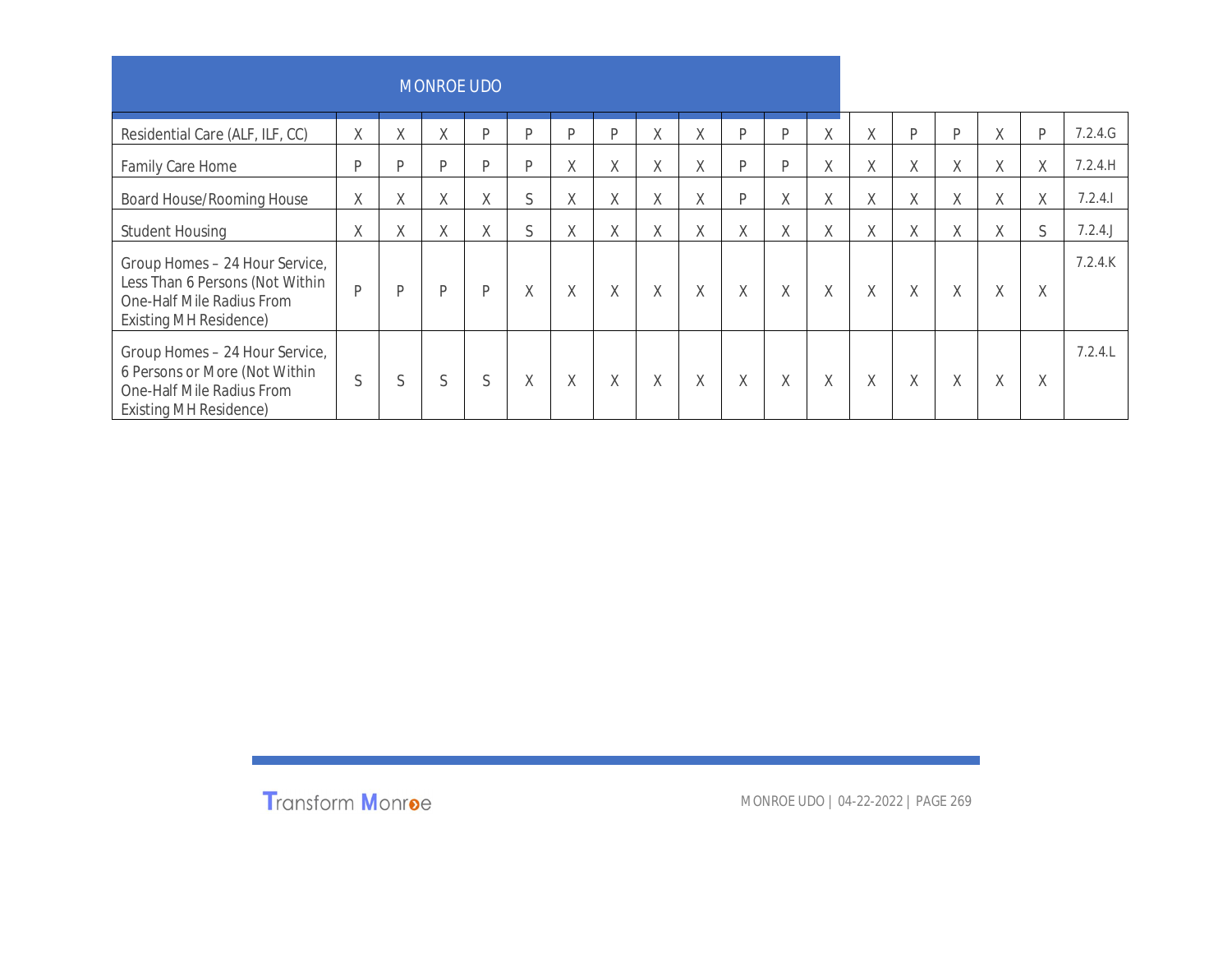**TABLE 7.1. - TABLE OF PERMISSIBLE USES "P" = Permitted, "S" = Special Use Permit Required, "X" = Prohibited Traditional Districts Mixed-Use Districts Use Type RRRLD RMDRHDOMNBGBGI HI**  $\frac{1}{2}$ **PCD DC-MX DG-MX CC-MX1 CC-MX 2RC-MX**  $\geq$ **D-MX REFEREN CE Public and Institutional Uses** Schools (Elementary/Middle) P P P P P P P X X P P X P P P P P 7.2.5.A Schools (High/Senior) P P P P P P P X X P P P P P P P P 7.2.5.B University, College, and University, Oonege, and the set of the set of the set of the set of the set of the set of the set of the set of<br>Vocational School the set of the set of the set of the set of the set of the set of the set of the set of the 7.2.5.C Civic and Private Club, Minor (Less Than 15,000 SF or 150 Person Membership) X X X X P P P X X X P P P P P P X 7.2.5.D Civic and Private Club, Major (Greater Than 15,000 SF or 150 exterminant 15,000 SF of 150<br>Person Membership) X X | X | X | S | S | X | X | X | P | X | P | P | P | P | X 7.2.5.E Correctional Facility S S X X X X X X X X X X X X X X X 7.2.5.F Essential Services (Excluding Regional Utility Facilities) <sup>P</sup> <sup>P</sup> <sup>P</sup> <sup>P</sup> <sup>P</sup> <sup>P</sup> <sup>P</sup> <sup>P</sup> <sup>P</sup> <sup>P</sup> <sup>P</sup> <sup>P</sup> <sup>P</sup> <sup>P</sup> <sup>P</sup> <sup>P</sup> <sup>P</sup> 7.2.5.G Regional Utility Facility S S S S S P P P P P P S S S S S S 7.2.5.H

**Transform Monroe**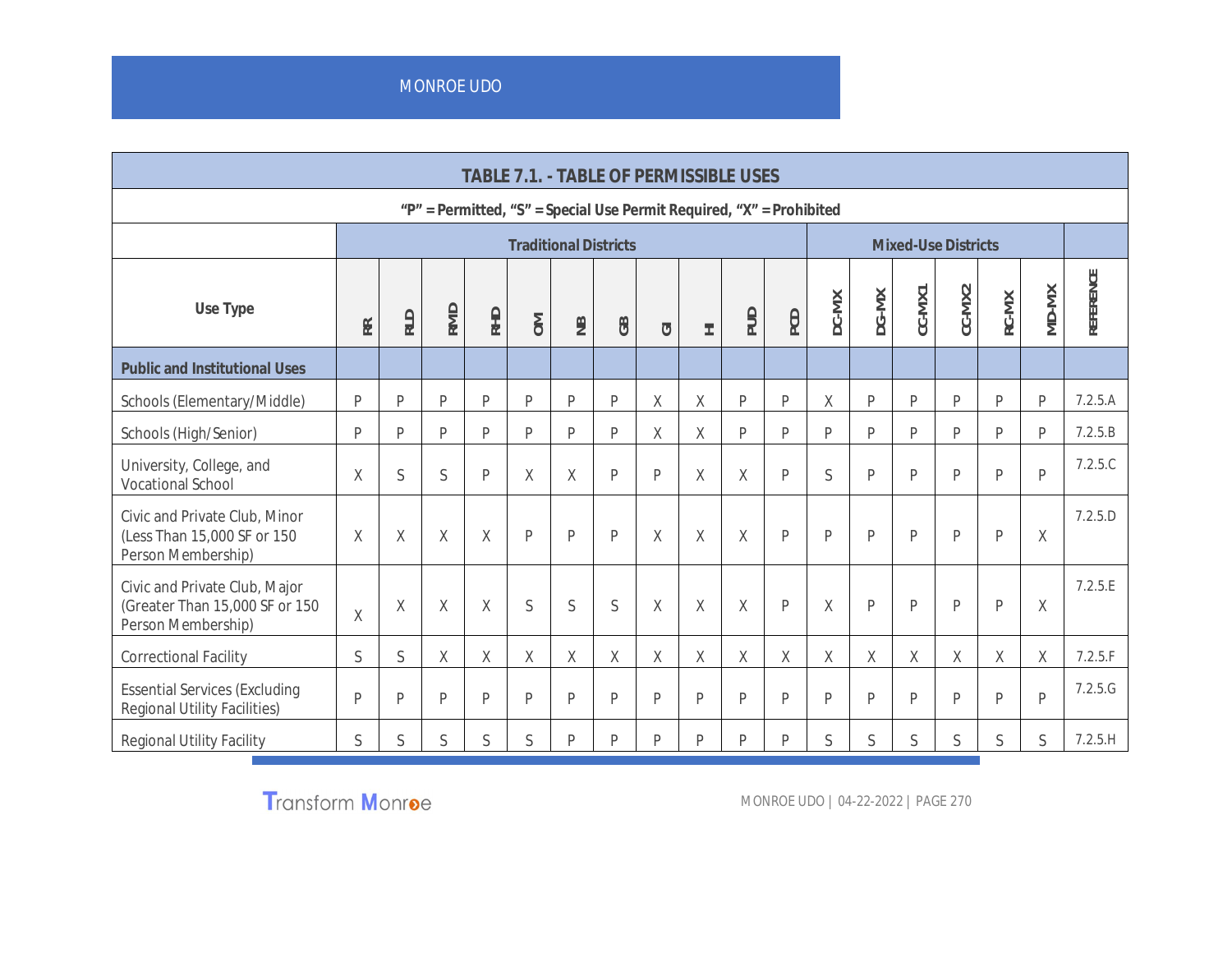|                        |   | <b>MONROE UDO</b> |  |          |           |  |          |  |           |         |
|------------------------|---|-------------------|--|----------|-----------|--|----------|--|-----------|---------|
| Open Space/Parks       | ┍ |                   |  |          | ∽         |  |          |  |           | 7.2.5.1 |
| Religious Institutions | D | -                 |  | $\cdots$ | $\lambda$ |  | $\cdots$ |  | $\lambda$ | 1.2.5.  |

|                                                  |        |                                                                                                                                                          |                                                                              |   | TABLE 7.1. - TABLE OF PERMISSIBLE USES |   |              |   |   |   |              |        |   |   |                            |   |       |           |
|--------------------------------------------------|--------|----------------------------------------------------------------------------------------------------------------------------------------------------------|------------------------------------------------------------------------------|---|----------------------------------------|---|--------------|---|---|---|--------------|--------|---|---|----------------------------|---|-------|-----------|
|                                                  |        |                                                                                                                                                          | " $P'' =$ Permitted, "S" = Special Use Permit Required, " $X'' =$ Prohibited |   |                                        |   |              |   |   |   |              |        |   |   |                            |   |       |           |
|                                                  |        |                                                                                                                                                          |                                                                              |   | <b>Traditional Districts</b>           |   |              |   |   |   |              |        |   |   | <b>Mixed-Use Districts</b> |   |       |           |
| Use Type                                         | RR     | $CC-N$ NZ<br>CC-MX1<br>DG-MX<br>DC-MX<br>RC-MX<br><b>RMD</b><br><b>QUP</b><br><b>RHD</b><br>PCD<br>RLD<br>$\geq$<br>$\cong$<br>GB<br>$\overline{C}$<br>三 |                                                                              |   |                                        |   |              |   |   |   |              |        |   |   |                            |   | MD-MX | REFERENCE |
| <b>Commercial Uses</b>                           |        |                                                                                                                                                          |                                                                              |   |                                        |   |              |   |   |   |              |        |   |   |                            |   |       |           |
| General Retail Sales, Less Than<br>10,000 SF     | Χ      | Χ                                                                                                                                                        | $\chi$                                                                       | S | S                                      | P | P            | P | X | P | P            | P      | P | P | $\mathsf{P}$               | P | P     | 7.2.6.A   |
| General Retail Sales, 10,000 SF<br>to 25,000 SF  | $\chi$ | Χ                                                                                                                                                        | Χ                                                                            | S | $\mathsf X$                            | P | $\mathsf{P}$ | S | Χ | P | P            | P      | X | P | P                          | P | P     | 7.2.6.B   |
| General Retail Sales, 25,000 SF<br>to 100,000 SF | X      | Χ                                                                                                                                                        | Χ                                                                            | X | X                                      | S | $\mathsf{P}$ | X | Χ | Χ | $\mathsf{P}$ | X      | X | P | X                          | P | Χ     | 7.2.6C    |
| General Retail Sales, 100,000 SF<br>or Greater   | X      | X                                                                                                                                                        | X                                                                            | X | X                                      | X | S            | X | X | Χ | P            | $\chi$ | X | X | X                          | P | X     | 7.2.6.D   |
| Personal Services                                | χ      | Χ                                                                                                                                                        | Χ                                                                            | X | S                                      | P | P            | P | χ | P | P            | P      | P | P | P                          | P | P     | 7.2.6.E   |
| Lodging - Hotel and Motel                        | χ      | Χ                                                                                                                                                        | χ                                                                            | X | X                                      | S | P            | X | X | Χ | P            | P      | X | P | P                          | D | D     | 7.2.6.F   |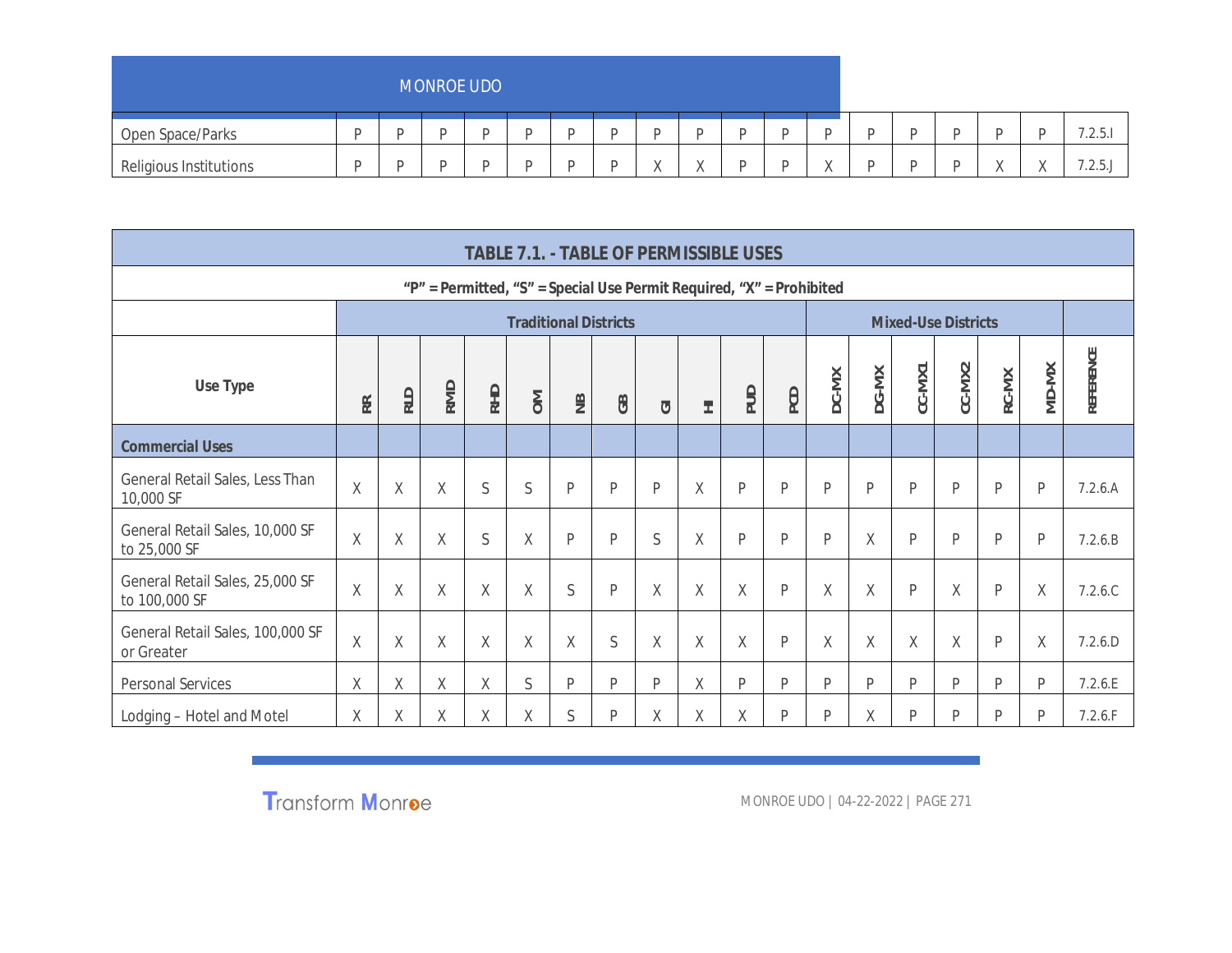|                                              |              |              | <b>MONROE UDO</b> |              |             |              |              |              |         |                |              |              |              |                |              |                |   |               |
|----------------------------------------------|--------------|--------------|-------------------|--------------|-------------|--------------|--------------|--------------|---------|----------------|--------------|--------------|--------------|----------------|--------------|----------------|---|---------------|
| Lodging - Bed and Breakfast                  | $\mathsf{S}$ | $\mathsf{S}$ | $\mathsf{S}$      | $\mathsf{S}$ | P           | $\chi$       | $\sf X$      | $\chi$       | $\chi$  | $\overline{X}$ | $\chi$       | $\mathsf{P}$ | $\mathsf{P}$ | $\overline{X}$ | $\mathsf X$  | $\mathsf X$    | Χ | 7.2.6. G      |
| <b>Tattoo and Piercing</b><br>Establishment  | $\mathsf X$  | Χ            | Χ                 | $\mathsf X$  | $\mathsf X$ | S            | $\mathsf{P}$ | $\chi$       | Χ       | Χ              | $\mathsf X$  | Χ            | $\chi$       | $\mathsf X$    | $\mathsf X$  | $\mathsf X$    | X | 7.2.6.H       |
| Fortune Telling                              | Χ            | Χ            | $\chi$            | $\mathsf X$  | $\mathsf X$ | S            | S            | $\mathsf X$  | Χ       | χ              | X            | $\chi$       | $\chi$       | $\mathsf X$    | $\mathsf X$  | $\chi$         | Χ | 7.2.6.1       |
| <b>Indoor Recreation</b>                     | X            | Χ            | X                 | Χ            | X           | S            | $\mathsf{P}$ | S            | X       | χ              | P            | P            | S            | P              | P            | $\mathsf{P}$   | Χ | 7.2.6.        |
| <b>Outdoor Recreation</b>                    | Χ            | Χ            | $\mathsf X$       | Χ            | Χ           | Χ            | S            | S            | Χ       | Χ              | P            | Χ            | χ            | Χ              | Χ            | X              | Χ | $7.2.6$ . $K$ |
| Restaurant                                   | Χ            | Χ            | X                 | $\mathsf X$  | $\mathsf S$ | P            | P            | $\sf X$      | Χ       | P              | P            | P            | P            | P              | P            | $\mathsf{P}$   | P | 7.2.6L        |
| Restaurant with Drive-Through                | Χ            | Χ            | X                 | Χ            | Χ           | S            | $\mathsf{P}$ | S            | Χ       | P              | P            | X            | X            | P              | $\mathsf{P}$ | P              | P | 7.2.6.M       |
| Bar/Tavern/Nightclub                         | Χ            | Χ            | $\chi$            | $\mathsf X$  | $\mathsf X$ | $\mathsf S$  | S            | $\mathsf{S}$ | Χ       | χ              | $\mathsf{P}$ | P            | S            | S              | S            | $\overline{P}$ | S | 7.2.6 N       |
| Microbrewery/Winery/<br><b>Distillery</b>    | X            | X            | $\chi$            | $\chi$       | $\chi$      | $\chi$       | $\mathsf{P}$ | P            | $\chi$  | P              | P            | P            | P            | P              | $\mathsf{P}$ | P              | X | 7.2.6.0       |
| Car, Boat, Other Vehicle Sales<br>and Rental | Χ            | Χ            | $\mathsf X$       | $\sf X$      | $\mathsf X$ | $\chi$       | $\mathsf{P}$ | $\mathsf S$  | Χ       | Χ              | $\mathsf{P}$ | $\mathsf X$  | $\chi$       | $\mathsf X$    | $\mathsf X$  | $\mathsf X$    | Χ | 7.2.6 P       |
| Minor Vehicle Service                        | Χ            | Χ            | $\chi$            | Χ            | $\mathsf X$ | S            | $\mathsf{P}$ | P            | Χ       | χ              | P            | Χ            | X            | P              | P            | Χ              | Χ | 7.2.6.0       |
| Major Vehicle Service                        | Χ            | X            | $\chi$            | $\chi$       | $\mathsf X$ | $\mathsf X$  | $\mathsf{P}$ | P            | P       | χ              | X            | Χ            | $\chi$       | $\mathsf X$    | $\mathsf X$  | $\mathsf X$    | Χ | 7.2.6 R       |
| Convenience Store with Fuel<br>Pumps         | X            | Χ            | X                 | χ            | X           | S            | $\mathsf{P}$ | P            | Χ       | Χ              | $\mathsf{P}$ | Χ            | $\mathsf{P}$ | P              | $\mathsf{P}$ | $\mathsf{P}$   | P | 7.2.6.S       |
| Car Wash                                     | $\chi$       | Χ            | $\mathsf X$       | $\mathsf X$  | $\chi$      | $\mathsf{S}$ | $\mathsf{p}$ | $\sf X$      | $\sf X$ | Χ              | P            | Χ            | $\chi$       | P              | $\mathsf{P}$ | P              | Χ | $7.2.6.$ T    |
| <b>Funeral Home</b>                          | Χ            | Χ            | $\mathsf X$       | Χ            | P           | P            | $\mathsf{P}$ | $\sf X$      | Χ       | Χ              | P            | P            | $\mathsf{P}$ | P              | P            | $\mathsf X$    | Χ | $7.2.6$ .U    |
| Laundromat with Onsite<br>Cleaning           | Χ            | Χ            | Χ                 | Χ            | S           | $\mathsf{P}$ | $\mathsf{P}$ | P            | X       | χ              | P            | Χ            | $\mathsf{P}$ | $\mathsf P$    | $\mathsf{P}$ | $\mathsf{P}$   | Χ | 7.2.6V        |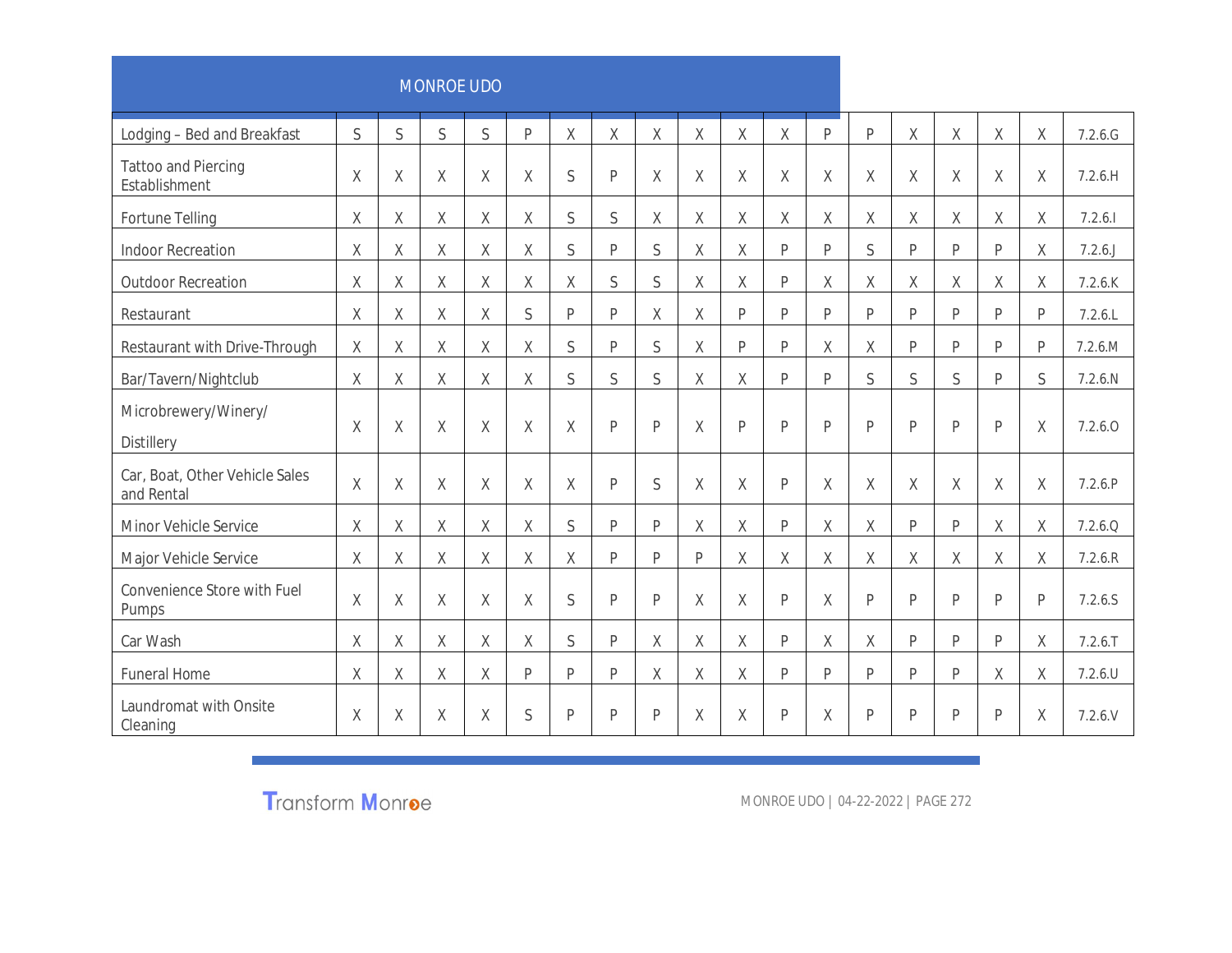|                                                                    |                       |                       | <b>MONROE UDO</b>        |                           |             |                    |              |                            |                       |                       |                |                           |        |        |                    |                        |                   |          |
|--------------------------------------------------------------------|-----------------------|-----------------------|--------------------------|---------------------------|-------------|--------------------|--------------|----------------------------|-----------------------|-----------------------|----------------|---------------------------|--------|--------|--------------------|------------------------|-------------------|----------|
| <b>Electronic Gaming Operations</b>                                | $\vee$<br>Λ           | Λ                     | $\sqrt{}$<br>$\wedge$    | $\mathcal{U}$<br>Λ        | Χ           | $\vee$<br>$\wedge$ | Χ            | $\vee$<br>$\Lambda$        | $\checkmark$<br>Λ     | $\vee$<br>$\wedge$    | $\sqrt{}$<br>Λ | $\mathcal{U}$<br>$\wedge$ | Χ      | Λ      | Χ                  | $\sqrt{ }$<br>$\wedge$ | χ                 | 7.2.6.W  |
| Day Care Center/Adult Care                                         | $\sim$<br>C           |                       | $\sim$                   |                           | $\sim$<br>S | D                  | <sup>D</sup> | $\mathcal{U}$<br>$\Lambda$ | $\mathcal{U}$<br>Λ    | $\sqrt{}$<br>∧        | D              | χ                         | χ      | D      | D                  | $\sqrt{ }$<br>Λ        | D                 | 7.2.6.X  |
| <b>Commercial Parking</b>                                          | $\sqrt{}$<br>$\wedge$ | $\sqrt{}$<br>$\wedge$ | $\sqrt{}$<br>Λ           | $\mathcal{U}$<br>$\wedge$ | $\sim$<br>ς | D                  | D            | D                          | $\sqrt{}$<br>$\wedge$ | $\sqrt{}$<br>$\wedge$ | D              | D                         | D      | D.     | D                  | D                      | D                 | 7.2.6 Y  |
| Commercial Parking Lot -<br>Trucks, Trailers, Delivery<br>Vehicles | $\wedge$              | Λ                     | $\sqrt{}$<br>Λ           | $\vee$<br>$\wedge$        | Χ           | χ                  | S            | D                          | D                     | $\vee$<br>$\wedge$    | D              | $\vee$<br>$\Lambda$       | Χ      | Χ      | $\vee$<br>$\wedge$ | $\sqrt{ }$<br>$\wedge$ | Χ                 | 7.2.6 Z  |
| Event Center/Convention Center                                     | Χ                     |                       | $\sqrt{ }$<br>$\sqrt{ }$ | $\sqrt{ }$<br>∧           | Χ           |                    | D            | $\sqrt{ }$<br>$\Lambda$    | Λ                     | $\sqrt{}$<br>Λ        | D              | $\sqrt{ }$<br>Λ           | $\sim$ | $\sim$ | $\sim$             |                        | $\checkmark$<br>Λ | 7.2.6.AA |

|                                                        |         |                                                                                                                                                                                                                      |                                                                          |   |   | TABLE 7.1. - TABLE OF PERMISSIBLE USES |   |   |   |   |   |   |   |   |   |   |       |           |
|--------------------------------------------------------|---------|----------------------------------------------------------------------------------------------------------------------------------------------------------------------------------------------------------------------|--------------------------------------------------------------------------|---|---|----------------------------------------|---|---|---|---|---|---|---|---|---|---|-------|-----------|
|                                                        |         |                                                                                                                                                                                                                      | " $P'' =$ Permitted, "S" = Special Use Permit Required, "X" = Prohibited |   |   |                                        |   |   |   |   |   |   |   |   |   |   |       |           |
|                                                        |         |                                                                                                                                                                                                                      |                                                                          |   |   |                                        |   |   |   |   |   |   |   |   |   |   |       |           |
| Use Type                                               | RR<br>R | <b>Traditional Districts</b><br><b>Mixed-Use Districts</b><br>CC-MX2<br>CC-MX1<br>DG-MX<br>DC-MX<br>RC-MX<br>RMD<br>RHD<br><b>DUP</b><br>PCD<br><b>RLD</b><br>$\geq$<br>$\tilde{z}$<br>GB<br>$\overline{\circ}$<br>田 |                                                                          |   |   |                                        |   |   |   |   |   |   |   |   |   |   | MD-MX | REFERENCE |
| <b>Office/Medical Uses</b>                             |         |                                                                                                                                                                                                                      |                                                                          |   |   |                                        |   |   |   |   |   |   |   |   |   |   |       |           |
| <b>Professional Office</b>                             | Χ       | X                                                                                                                                                                                                                    | X                                                                        | X | P | D                                      | D | D | X | P | P | D | D | D | D | D | P     | 7.2.7.A   |
| Personal & Financial Services<br>without Drive-Through | X       | χ                                                                                                                                                                                                                    | Χ                                                                        | Χ | P | D                                      | D | P | Χ | P | P | P | P | D | P | P | P     | 7.2.7.B   |
| Personal & Financial Services<br>with Drive-Through    | X       | Χ                                                                                                                                                                                                                    | Χ                                                                        | Χ | P | D                                      | D | P | Χ | Χ | P | P | P | D | P | P | P     | 7.2.7.C   |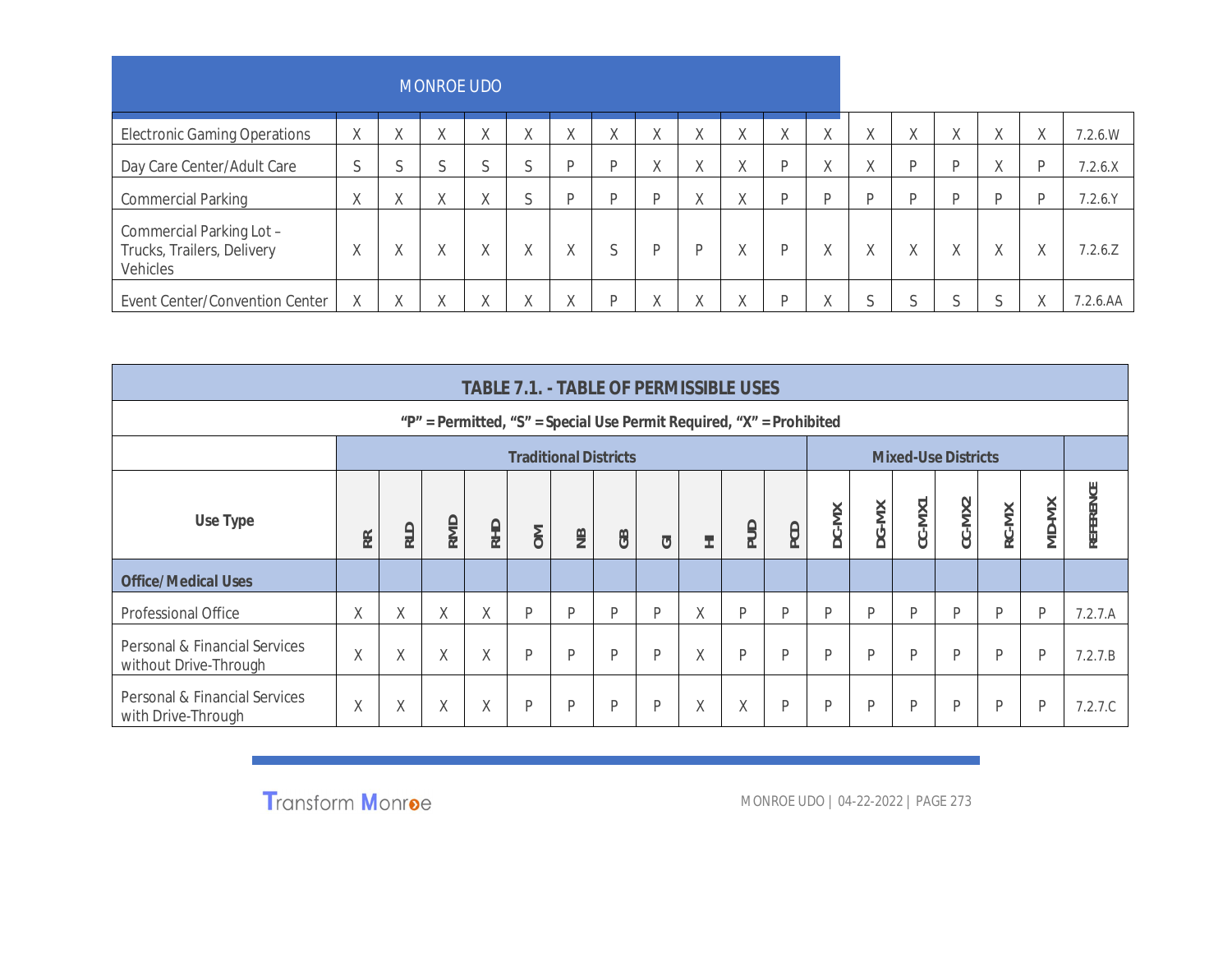|                              |                         |           | <b>MONROE UDO</b>  |           |              |           |                         |                       |           |           |           |            |           |                   |          |           |         |
|------------------------------|-------------------------|-----------|--------------------|-----------|--------------|-----------|-------------------------|-----------------------|-----------|-----------|-----------|------------|-----------|-------------------|----------|-----------|---------|
| Hospital                     | $\sqrt{ }$<br>$\lambda$ | $\lambda$ | $\mathcal{U}$<br>Λ | $\Lambda$ | D            | $\lambda$ | $\sqrt{ }$<br>$\wedge$  | $\lambda$<br>$\wedge$ | $\Lambda$ | D         | $\Lambda$ | $\sqrt{ }$ | $\lambda$ | $\Lambda$         | $\wedge$ | D         | 7.2.7.D |
| Medical/Dental Office        | $\lambda$               | $\lambda$ | $\wedge$           | $\Lambda$ | D            |           | $\sqrt{}$<br>$\sqrt{ }$ | $\lambda$             |           | D         |           |            | D         | D                 |          | D         | 7.2.7.E |
| Rehabilitative Clinic        | $\lambda$               | $\lambda$ | Λ                  |           | $\sim$<br>J. | $\lambda$ | $\sqrt{ }$<br>$\wedge$  |                       | Λ         | $\lambda$ | Λ         |            | $\cdots$  | $\mathbf{A}$<br>Λ | Λ        | $\lambda$ | 7.2.7.F |
| Animal Hospital/Veterinarian | $\sqrt{ }$              |           | $\sqrt{}$<br>Λ     |           | D            |           | $\mathcal{L}$           | $\lambda$             |           | D         |           |            | D         |                   | D        | D         | 7.2.7.G |

|                                         |        |     |     |        |             | TABLE 7.1. - TABLE OF PERMISSIBLE USES                               |        |                    |   |            |        |        |        |        |                            |        |       |           |
|-----------------------------------------|--------|-----|-----|--------|-------------|----------------------------------------------------------------------|--------|--------------------|---|------------|--------|--------|--------|--------|----------------------------|--------|-------|-----------|
|                                         |        |     |     |        |             | "P" = Permitted, "S" = Special Use Permit Required, "X" = Prohibited |        |                    |   |            |        |        |        |        |                            |        |       |           |
|                                         |        |     |     |        |             | <b>Traditional Districts</b>                                         |        |                    |   |            |        |        |        |        | <b>Mixed-Use Districts</b> |        |       |           |
| Use Type                                | RR.    | RLD | RMD | RHD    | $\geqslant$ | $\cong$                                                              | GB     | $\overline{\circ}$ | 三 | <b>PUD</b> | PCD    | DC-MX  | DG-MX  | CC-MX1 | CC-MX2                     | RC-MX  | MD-MX | REFERENCE |
| <b>Industrial Uses</b>                  |        |     |     |        |             |                                                                      |        |                    |   |            |        |        |        |        |                            |        |       |           |
| Light Industrial & Manufacturing        | Χ      | χ   | Χ   | Χ      | Χ           | Χ                                                                    | Χ      | P                  | P | Χ          | Χ      | Χ      | Χ      | Χ      | Χ                          | Χ      | Χ     | 7.2.8.A   |
| Warehouse<br>Distribution/Logistics     | Χ      | Χ   | Χ   | $\chi$ | $\sf X$     | X                                                                    | $\chi$ | $\mathsf{P}$       | P | Χ          | $\chi$ | $\chi$ | $\chi$ | $\chi$ | Χ                          | $\chi$ | Χ     | 7.2.8.B   |
| <b>Wholesale Trade</b>                  | Χ      | Χ   | Χ   | Χ      | Χ           | Χ                                                                    | Χ      | P                  | P | Χ          | X      | Χ      | Χ      | Χ      | Χ                          | χ      | Χ     | 7.2.8C    |
| Heavy Industrial                        | Χ      | Χ   | Χ   | Χ      | Χ           | Χ                                                                    | Χ      | Χ                  | P | Χ          | Χ      | Χ      | Χ      | Χ      | Χ                          | χ      | Χ     | 7.2.8.D   |
| Recycling and Waste Related<br>Services | $\chi$ | χ   | χ   | Χ      | Χ           | Χ                                                                    | Χ      | S                  | P | Χ          | Χ      | X      | X      | Χ      | Χ                          | X      | Χ     | 7.2.8.E   |
| Laundry or Dry Cleaning Plant           | Χ      | χ   | Χ   | Χ      | Χ           | Χ                                                                    | Χ      | P                  | P | Χ          | Χ      | χ      | Χ      | χ      | Χ                          | Χ      | χ     | 7.2.8.F   |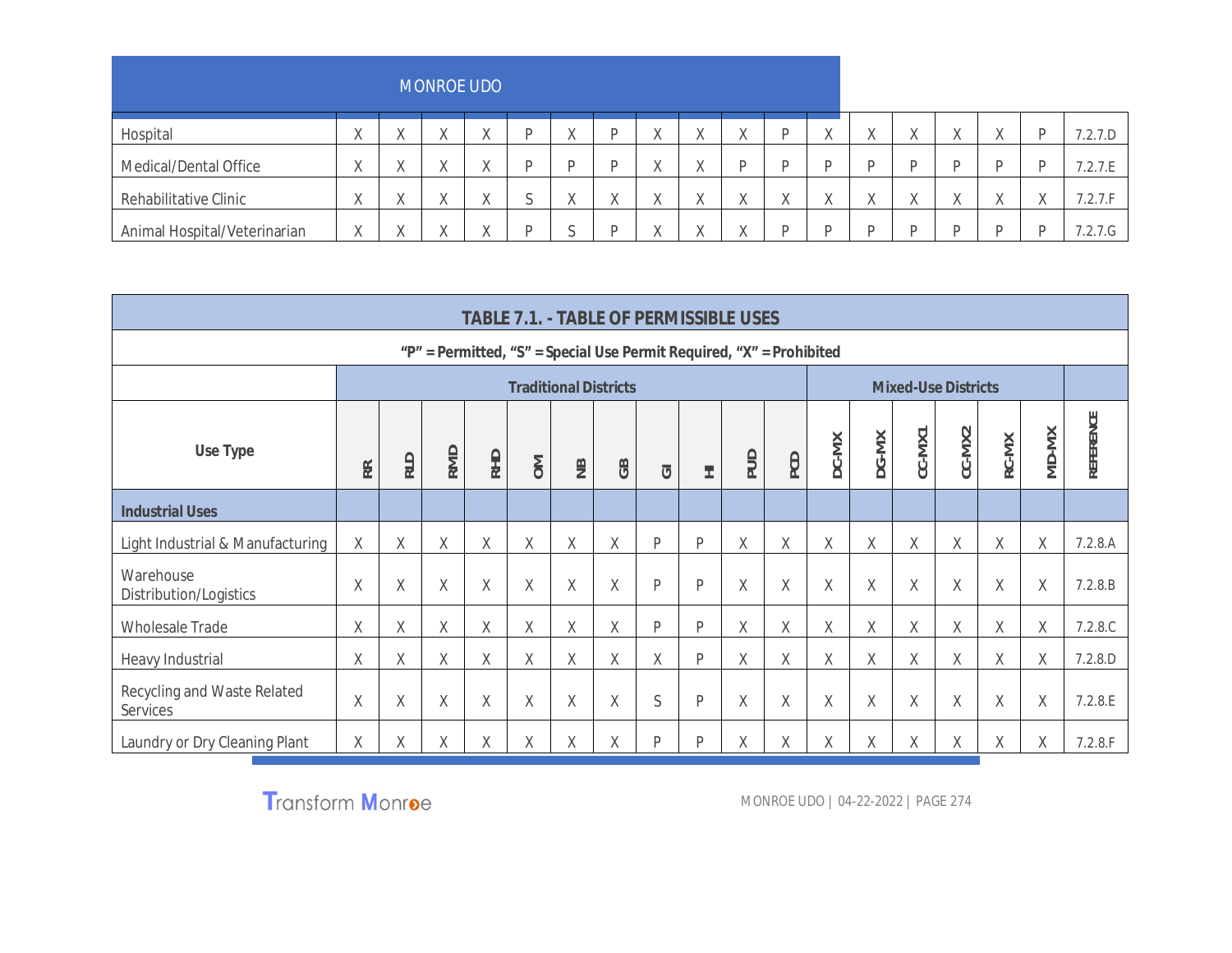|                             |                 |            | <b>MONROE UDO</b>         |                       |                    |              |                    |   |                |                        |                         |              |                    |                           |                    |           |                     |            |
|-----------------------------|-----------------|------------|---------------------------|-----------------------|--------------------|--------------|--------------------|---|----------------|------------------------|-------------------------|--------------|--------------------|---------------------------|--------------------|-----------|---------------------|------------|
| Mini-Warehouse/Self Storage | $\vee$<br>Λ.    | $\sqrt{ }$ | $\mathcal{U}$<br>$\wedge$ | $\vee$<br>$\wedge$    | Χ                  | $\sim$<br>.) | D                  | D |                | $\sqrt{}$<br>Λ         |                         | X            | $\Lambda$          | $\mathcal{U}$<br>$\wedge$ |                    | $\Lambda$ | Λ.                  | 7.2.8.G    |
| Warehouse & Storage         | $\sqrt{}$<br>A. | $\lambda$  | $\mathcal{U}$<br>Λ        | $\lambda$<br>$\wedge$ | $\vee$<br>v.       | $\wedge$     | $\sim$<br>×.       | D | D              | $\sqrt{ }$<br>$\wedge$ |                         | $\vee$<br>Y. | $\Lambda$          | $\mathcal{U}$<br>Λ        | $\mathcal{L}$<br>Λ | Λ         | $\mathcal{U}$<br>Λ. | 7.2.8.H    |
| Outdoor Storage             | Λ               | $\lambda$  | $\mathcal{U}$<br>Λ        | $\lambda$<br>$\wedge$ | $\vee$<br>Λ        | $\wedge$     | $\sim$<br>×.       | D | D              | $\sqrt{}$<br>Λ         | $\sqrt{ }$<br>Λ         | χ            | $\mathcal{U}$<br>∧ | $\mathcal{U}$<br>$\wedge$ | $\lambda$          | Λ         | $\sqrt{}$<br>Λ.     | 7.2.8.1    |
| Mining                      | ⌒               | <b>A</b>   | $\mathcal{U}$<br>Λ        | $\lambda$<br>Λ        | $\vee$<br>$\wedge$ | $\wedge$     | $\mathcal{U}$<br>Λ | Λ | $\sqrt{}$<br>Λ | $\sqrt{}$<br>$\wedge$  | $\sqrt{ }$<br>$\Lambda$ | $\vee$<br>Λ  | ∧                  | $\mathcal{U}$<br>$\wedge$ | $\sqrt{ }$         | Λ         | $\vee$<br>Λ         | 7.2.8      |
| Land Debris Storage         | Λ.              |            | $\lambda$                 | $\lambda$             |                    |              | $\mathcal{U}$      |   | D              | $\sqrt{}$<br>୵៶        |                         | Λ            |                    | $\sqrt{}$                 |                    |           | $\sqrt{}$           | $7.2.8$ .K |

|                                                         |        |                                                                                                                                                                     |   |   |   |                              |          |   |   | TABLE 7.1. - TABLE OF PERMISSIBLE USES                                       |        |   |   |                            |   |   |        |           |
|---------------------------------------------------------|--------|---------------------------------------------------------------------------------------------------------------------------------------------------------------------|---|---|---|------------------------------|----------|---|---|------------------------------------------------------------------------------|--------|---|---|----------------------------|---|---|--------|-----------|
|                                                         |        |                                                                                                                                                                     |   |   |   |                              |          |   |   | " $P'' =$ Permitted, "S" = Special Use Permit Required, " $X'' =$ Prohibited |        |   |   |                            |   |   |        |           |
|                                                         |        |                                                                                                                                                                     |   |   |   | <b>Traditional Districts</b> |          |   |   |                                                                              |        |   |   | <b>Mixed-Use Districts</b> |   |   |        |           |
| Use Type                                                | RR     | $CC-N$ NZ<br>CC-MX1<br>DG-MX<br>RC-MX<br>DC-MX<br>RMD<br><b>RHD</b><br><b>PUD</b><br>PCD<br><b>RLD</b><br>$\geq$<br>$\overline{B}$<br>GB<br>$\overline{\circ}$<br>三 |   |   |   |                              |          |   |   |                                                                              |        |   |   |                            |   |   | MD-MX  | REFERENCE |
| <b>Other Uses</b>                                       |        |                                                                                                                                                                     |   |   |   |                              |          |   |   |                                                                              |        |   |   |                            |   |   |        |           |
| Animal Shelter/Kennel                                   | S      | S                                                                                                                                                                   | Χ | Χ | Χ | Χ                            | S        | P | X | χ                                                                            | χ      | χ | X | χ                          | χ | Χ | X      | 7.2.9.A   |
| <b>Adult Oriented Business (Adult</b><br>Establishment) | $\chi$ | Χ                                                                                                                                                                   | Χ | X | X | Χ                            | $\times$ | S | X | X                                                                            | $\chi$ | X | X | $\chi$                     | Χ | Χ | $\chi$ | 7.2.9.B   |
| <b>Agricultural Activities</b>                          | P      | P                                                                                                                                                                   | Χ | χ | Χ | Χ                            | Χ        | χ | Χ | χ                                                                            | Χ      | χ | Χ | χ                          | Χ | Χ | χ      | 7.2.9C    |
| Market & Produce Stands                                 | S      | S                                                                                                                                                                   | X | Χ | Χ | X                            | X        | X | X | X                                                                            | X      | χ | X | X                          | χ | χ | Χ      | 7.2.9.D   |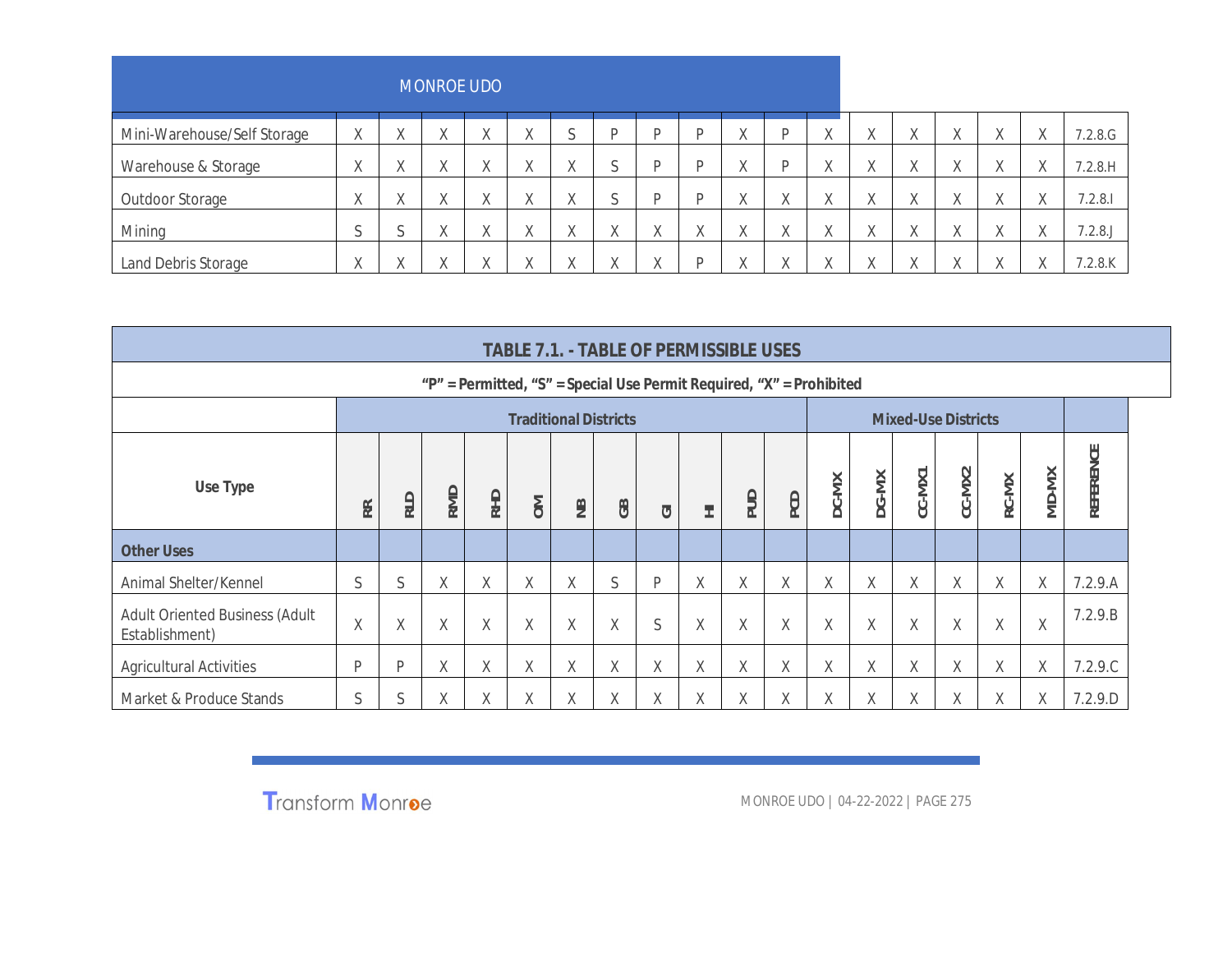|                                                             |                         |                   | <b>MONROE UDO</b> |   |        |   |        |   |              |   |   |        |   |   |   |        |   |         |
|-------------------------------------------------------------|-------------------------|-------------------|-------------------|---|--------|---|--------|---|--------------|---|---|--------|---|---|---|--------|---|---------|
| Wireless Communication, Small<br><b>Wireless Facility</b>   | D                       | D                 | P                 | P | P      | P | D      | D | P            | P | P | P      | D | D | P | P      | P | Sec. 9  |
| Wireless Communication,<br><b>Limited Support Structure</b> | D                       | D                 | P                 | P | P      | P | D      | D | P            | P | D | Χ      | Χ | D | P | D      | P | Sec. 9  |
| Wireless Communication, Minor<br>Support Structure          | $\sim$<br>$\mathcal{L}$ | S                 | S                 | S | S      | S | D      | D | $\mathsf{P}$ | Χ | P | χ      | Χ | D | P | P      | p | Sec. 9  |
| Wireless Communication, Major<br>Support Structure          | $\mathsf X$             | $\vee$<br>A       | $\mathsf X$       | Χ | $\chi$ | Χ | Χ      | S | S            | Χ | X | $\chi$ | Χ | Χ | Χ | Χ      | Χ | Sec. 9  |
| Solar Farms                                                 | S                       | S                 | χ                 | Χ | Χ      | X | Χ      | S | S            | Χ | X | Χ      | Χ | χ | Χ | X      | Χ | 7.2.9.E |
| Airport                                                     |                         |                   |                   |   |        |   |        |   | See Sec.6.5. |   |   |        |   |   |   |        |   | 7.2.9.F |
| Rooftop Uses                                                | Χ                       | $\checkmark$<br>Λ | X                 | X | X      | X | $\sim$ | Χ | X            | Χ | χ | S      | S | Χ | Χ | $\chi$ | P | 7.2.9.G |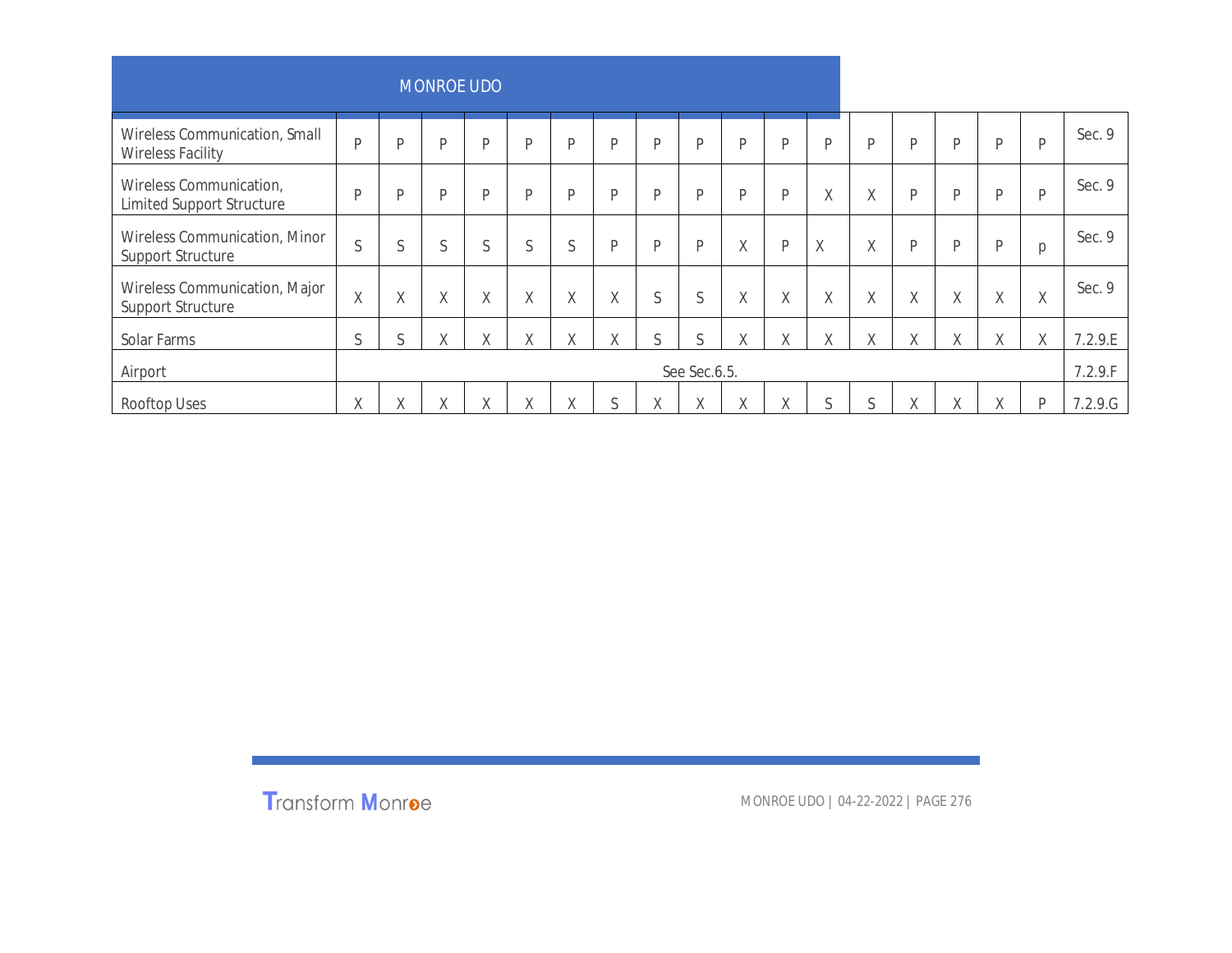# 7.2. PERMISSIBLE USE DEFINITIONS AND STANDARDS

## 7.2.1. PERMISSIBLE USE CATEGORIES

A. **Grouping of Uses.** Uses have been grouped into residential, public, and institutional, commercial, office/medical, industrial, and other. To regulate use, categories of uses ("use categories") have been established. Use categories provide a systematic basis for assigning land uses to appropriate categories or zoning districts with other similar or compatible uses. Use categories classify land uses and activities based on common functional, product or physical characteristics. Characteristics include the type and amount of activity, the characteristics of customers or residents, how goods or services are sold or delivered, and certain site factors.

## 7.2.2. USE DETERMINATION

- A. **Definitions.**
	- 1. For the purpose of this Section, certain terms or words used in this Section shall be interpreted as follows:
		- a. The word "person" includes a firm, association, organization, partnership, trust, company or corporation, as well as an individual.
		- b. The word "shall" is mandatory; the word "may" is permissive.
		- c. The words "used or occupied" include the words "intended, designed or arranged to be used or occupied."
		- d. The word "lot" includes the words "plot," "parcel" and "tract."
		- e. The word "structure" means anything constructed or erected, exceeding six (6) inches height, the use of which requires more or less a permanent location on land, or an addition to something having a permanent attachment to land.
		- f. The word "land" includes the words "water," "marsh" and "swamp."
	- 2. Any word not specifically defined herein (also see Section 11 Definition of Terms) shall be interpreted as meaning its most commonly used definition.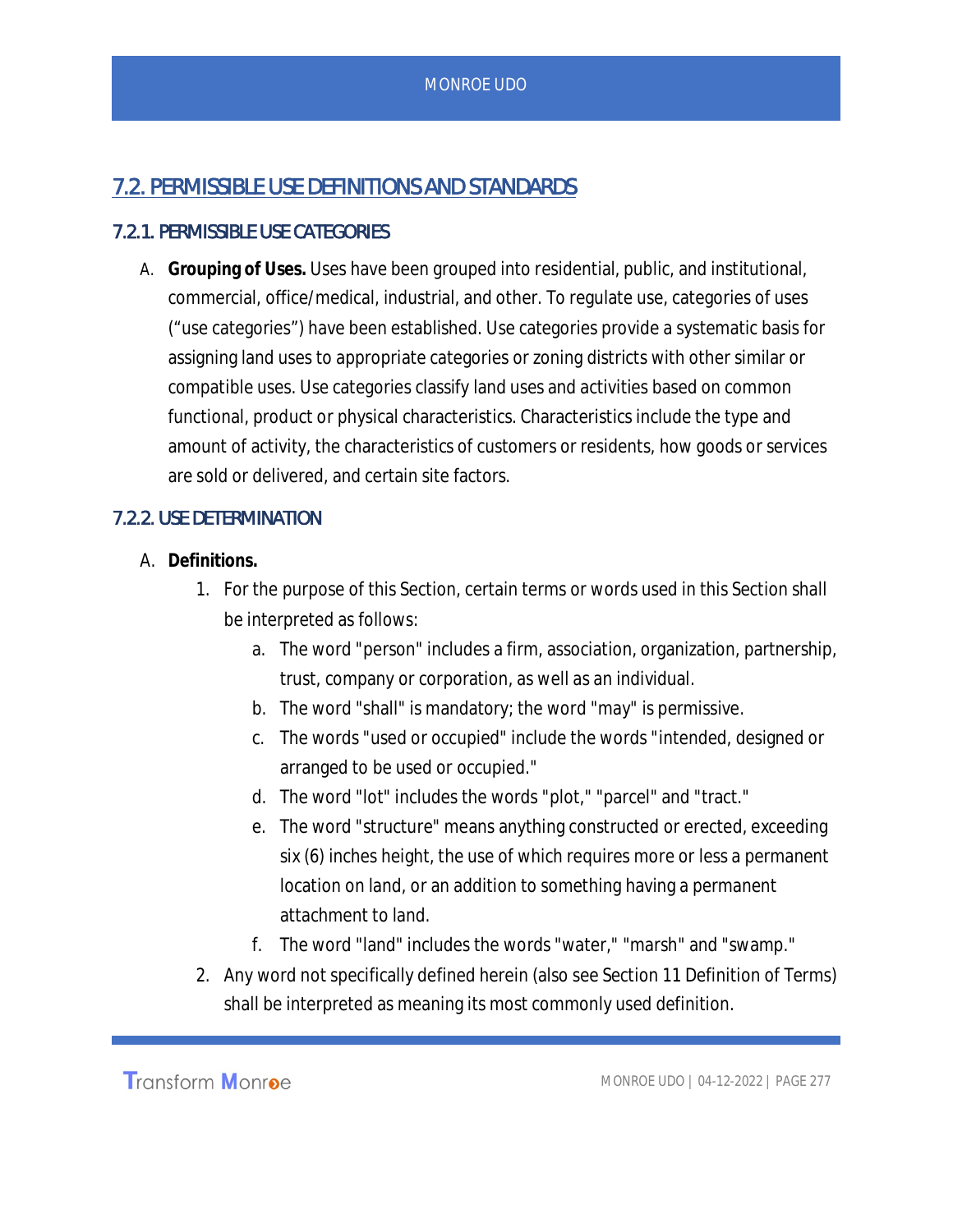- a. The names of the use categories start with capital letters throughout this UDO.
- b. The following use categories are defined in this division:
	- i. Residential
	- ii. Public and Institutional
	- iii. Commercial
	- iv. Office/Medical
	- v. Industrial
	- vi. Other

#### 7.2.3. CLASSIFICATION OF USES.

- A. **Considerations**.
	- 1. Uses are assigned to the category whose description most closely describes the nature of the primary use. The characteristics subsection of each use category describes the characteristics of each use category. Developments may have more than one (1) primary use. Developments may also have one (1) or more accessory uses. Developments with more than one (1) primary use are addressed in subsection (b) below. Accessory uses are addressed in subsection (c) below.
	- 2. The following items are considered to determine what use category the use is in, and whether the activities constitute primary uses or accessory uses:
		- a. The description of the activities in relationship to the characteristics of each use category;
		- b. The relative amount of site or floor space and equipment devoted to the activity;
		- c. Relative amounts of sales from each activity;
		- d. The customer type for each activity;
		- e. The relative number of employees in each activity;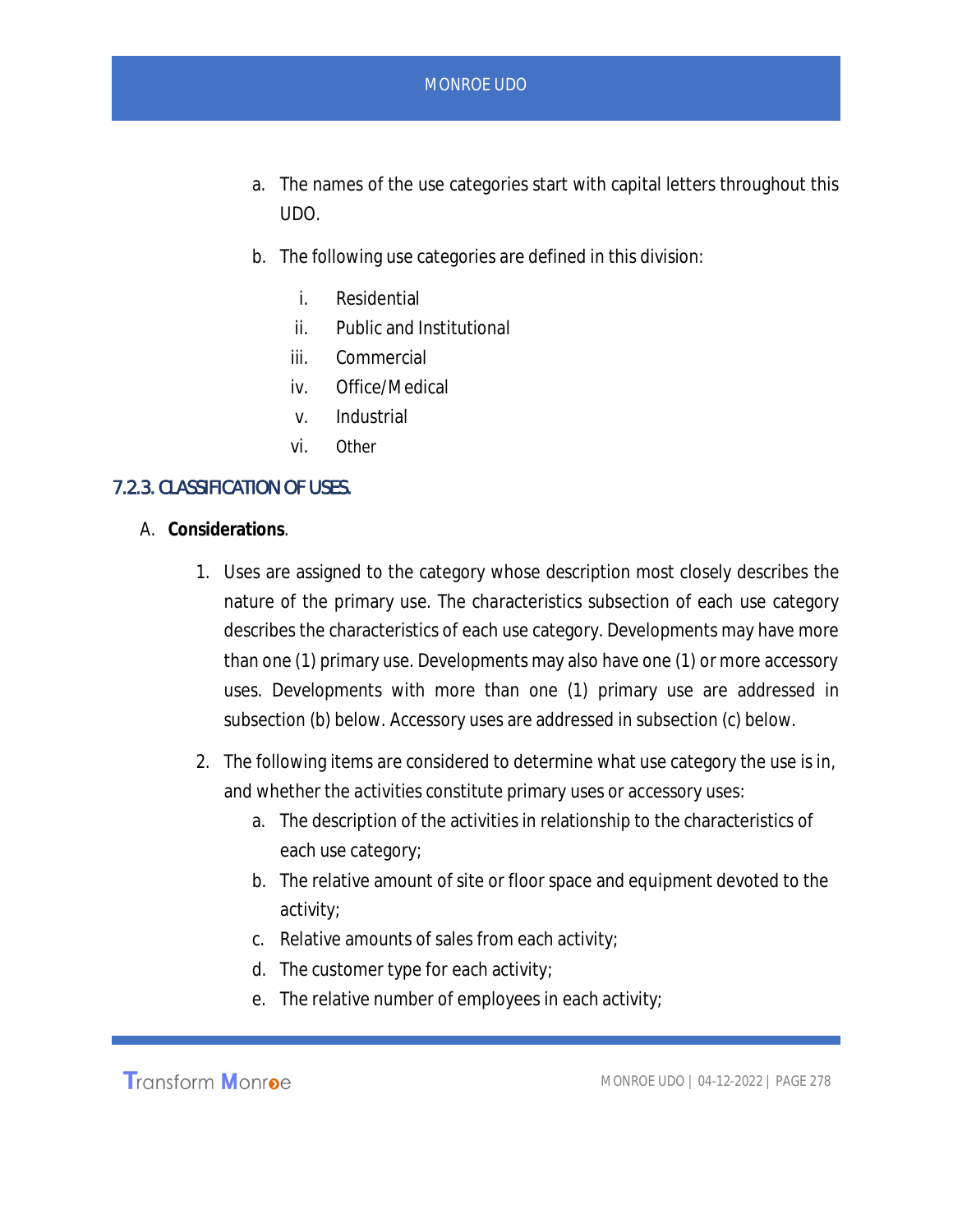- f. Hours of operation;
- g. Building and site arrangement;
- h. Vehicles used with the activity;
- i. The relative number of vehicle trips generated by the activity;
- j. Signs;
- k. How the use advertises itself; and
- l. Whether the activity would be likely to be found independent of the other activities on the site.
- B. **Developments with Multiple Primary Uses***.* When all the primary uses of a development fall within one (1) use category, then the development is assigned to that use category. For example, a development that contains a retail bakery and a cafe would be classified in the retail sales and service category because all of the primary uses are in that category. When the primary uses of a development fall within different use categories, each primary use is classified in the applicable category and is subject to the regulations for that category.
- C. **Accessory Uses and Structures***.* Accessory uses and or structures are allowed by right in conjunction with the primary use and are subject to the same regulations as the primary use unless otherwise noted in these regulations. Accessory uses and structures shall comply with the standards in Section 7.5 Accessory Uses and Accessory Structures except where otherwise noted (i.e., Concord Avenue Overlay, Floodplain Regulations).
- D. **Examples**. Examples are listed for each definition. Examples are intended to provide a base for consideration of a similar use (if a similar use is not listed).
- E. **Unlisted Uses**. Uses Not Included are listed to exclude uses which may be commonly confused with another use. For uses not listed in Table 7.1, Table of Permissible Uses, not listed as a part of a use category or use type, and not listed as a prohibited use, the Director shall determine which use category or use type to which the use belongs in accordance with the following.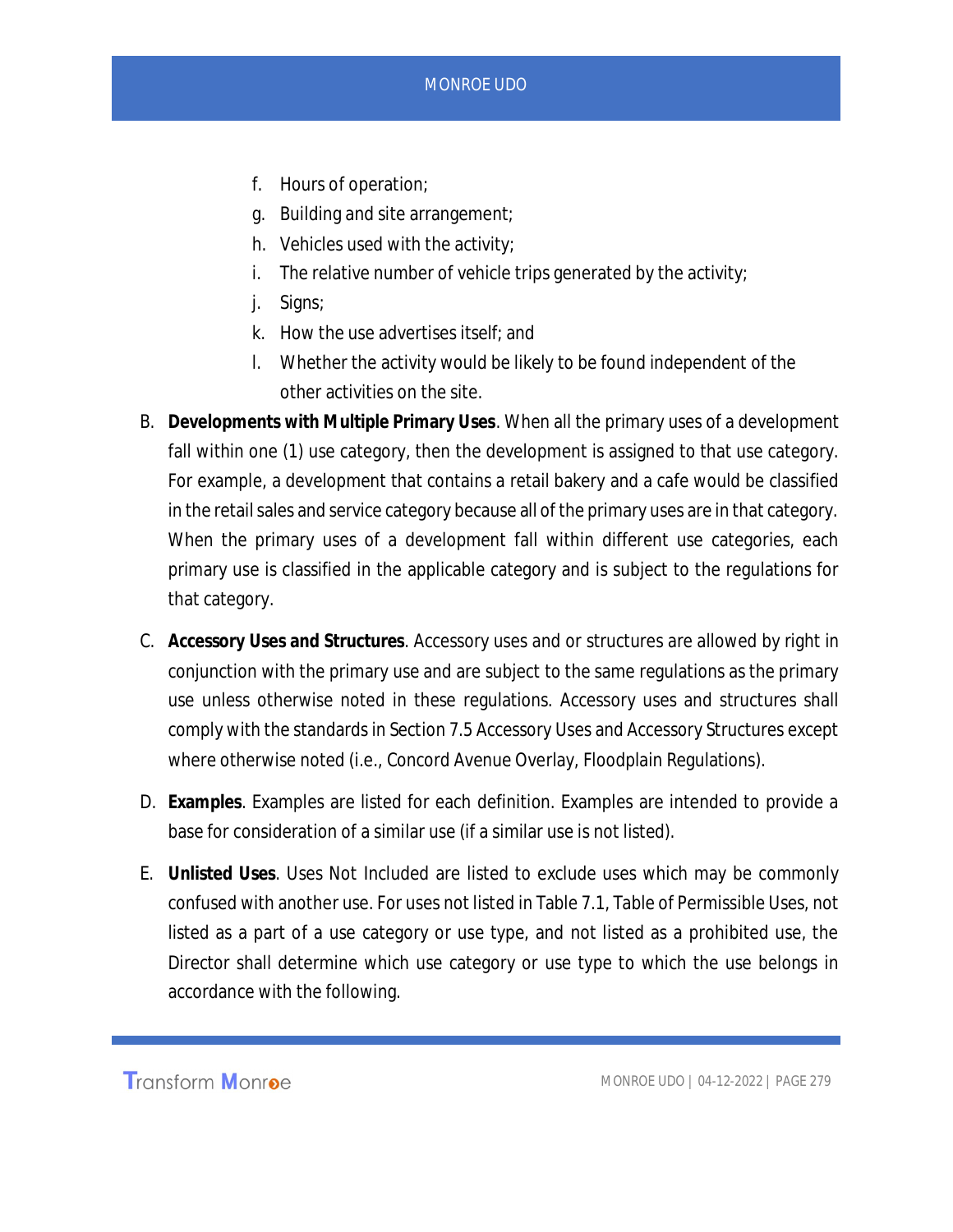- a. The Director shall determine whether an unlisted use is similar to a use identified in Table 7.1, Table of Permissible Uses, based on consistency with the City's adopted policy guidance and the following standards:
	- i. The function, product, or physical characteristics of the use;
	- ii. The impact on adjacent lands created by the use;
	- iii. The type, size, and nature of buildings and structures associated with the use;
	- iv. The type of sales (retail, wholesale), and the size and type of items sold and displayed on the premises;
	- v. The types of items stored (such as vehicles, inventory, merchandise, chemicals, construction materials, scrap and junk, and raw materials including liquids and powders);
	- vi. The volume and type of vehicle traffic generated by the use, and the parking demands of the use;
	- vii. Any processing associated with the use, including assembly, manufacturing, warehousing, shipping, distribution, and whether it occurs inside or outside a building;
	- viii. Any dangerous, hazardous, toxic, or explosive materials associated with the use;
	- ix. The amount and nature of any nuisances generated on the premises, including but not limited to noise, smoke, odor, glare, vibration, radiation, and fumes; and
	- x. Any prior determinations made by the Director or decisions made by City Council or appointed City boards.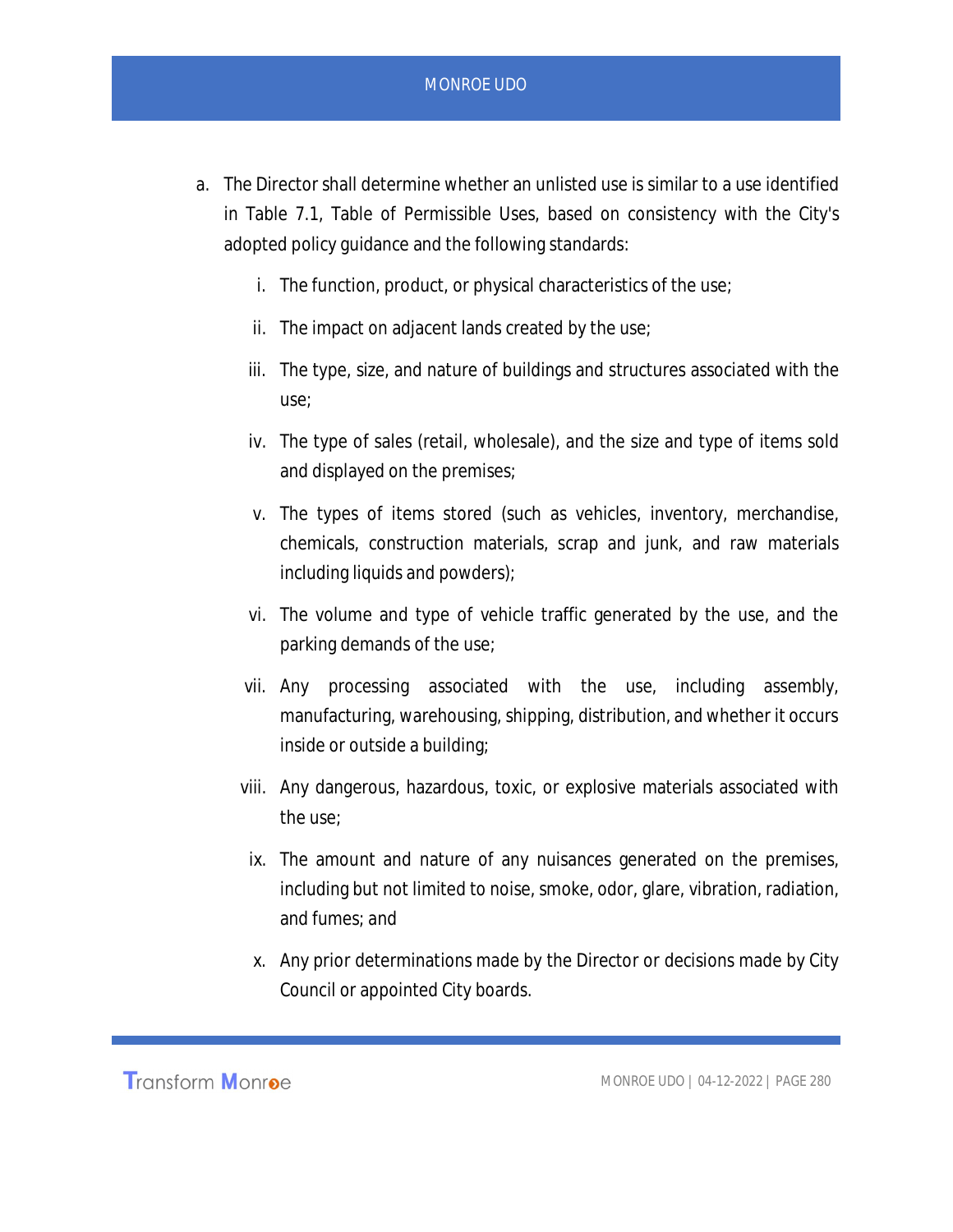- b. The Director's decision and explanation shall be made in writing, shall state the determination is final and subject to appeal as provided in Section 3 Administration, and shall be delivered by personal service, electronic mail, or by first class mail to the applicable parties. A written determination shall be binding on subsequent decisions by the Director or other administrative officials in applying the same provision of this Ordinance or the Official Zoning Map in the same circumstance, unless the determination is modified in accordance with this section, or the text of this Ordinance is amended. The Director shall maintain a record of written determinations that shall be available in the Planning and Development Department for public inspection, on reasonable request, during normal business hours.
- c. After the Director determines the use category or use type in which the unlisted use is best classified, then the unlisted use shall be subject to all applicable requirements of that use category or use type. The Director shall also determine whether the unlisted use is likely to be common or recur frequently, and whether its omission is likely to lead to uncertainty and confusion. On determining that the unlisted use is likely to be common and would lead to confusion if unlisted, the Director shall initiate an application for a text amendment. Until final action is taken on the text amendment, the Director's decision shall be binding. If the Director determines that the unlisted use is of an unusual or transitory nature, and unlikely to recur frequently, the determination shall be binding without further action or amendment of this Ordinance.
- d. An appeal of the Director's determination with regard to an unlisted use may be made in accordance with Section 3.4.11: Appeals.
- F. **Use Standards**. Use standards for a particular use may be found in the information in the following sections.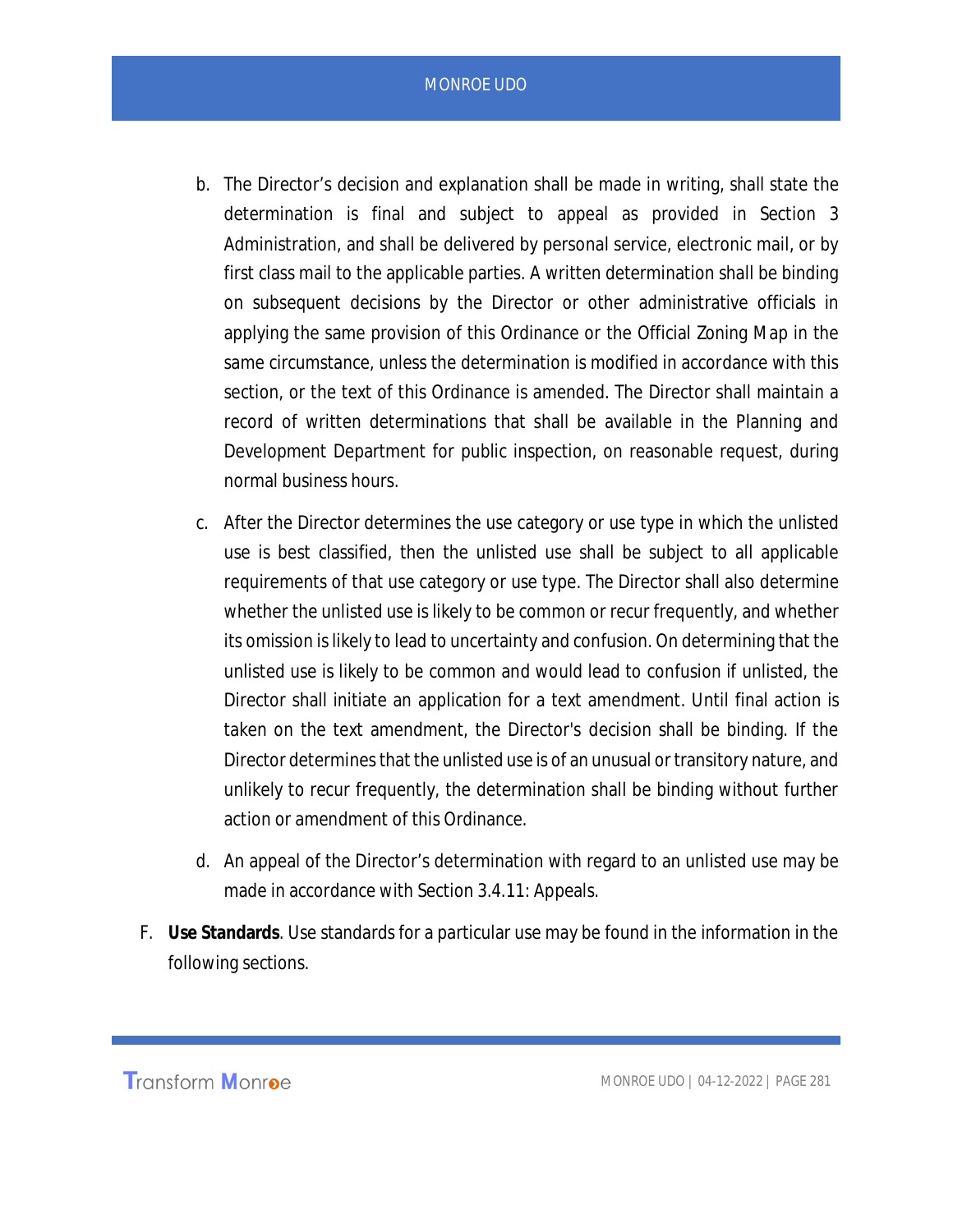## 7.2.4. RESIDENTIAL USES

- A. **Single Family Detached**
	- 1. Characteristics. A building containing only one (1) dwelling unit, to be occupied by one (1) family. For regulatory purposes, the term is not to be construed as including mobile homes, recreational vehicles, travel trailers, housing mounted on motor vehicles, tents, houseboats, or other forms of temporary or portable housing.
	- 2. Accessory Uses. Accessory uses commonly found are recreational facilities, parking of motor vehicles for the occupants, piers, and docks, and accessory structures such as a garage or shed. The home occupation shall be clearly incidental and subordinate to the residential use of the dwelling and shall not change the residential character of the dwelling.
	- 3. Examples. Examples include single family homes and modular homes on a variety of lot sizes and types.
	- 4. Uses Not Included.
		- a. Lodging where tenancy is arranged for one (1) week or less is considered a form of transient lodging (see commercial categories).
	- 5. Use Standards
		- a. All accessory and uses shall be clearly incidental to permitted principal use. All accessory buildings and pools shall be located in a side or rear yard.
- B. **Townhouse/Attached Single Family**
	- 1. Characteristics. A building that may be attached or semi attached, consisting of dwelling units, each dwelling unit typically owned by separate ownership. For regulatory purposes, the term is not to be construed as including mobile homes, recreational vehicles, travel trailers, housing mounted on motor vehicles, tents, houseboats, or other forms of temporary or portable housing.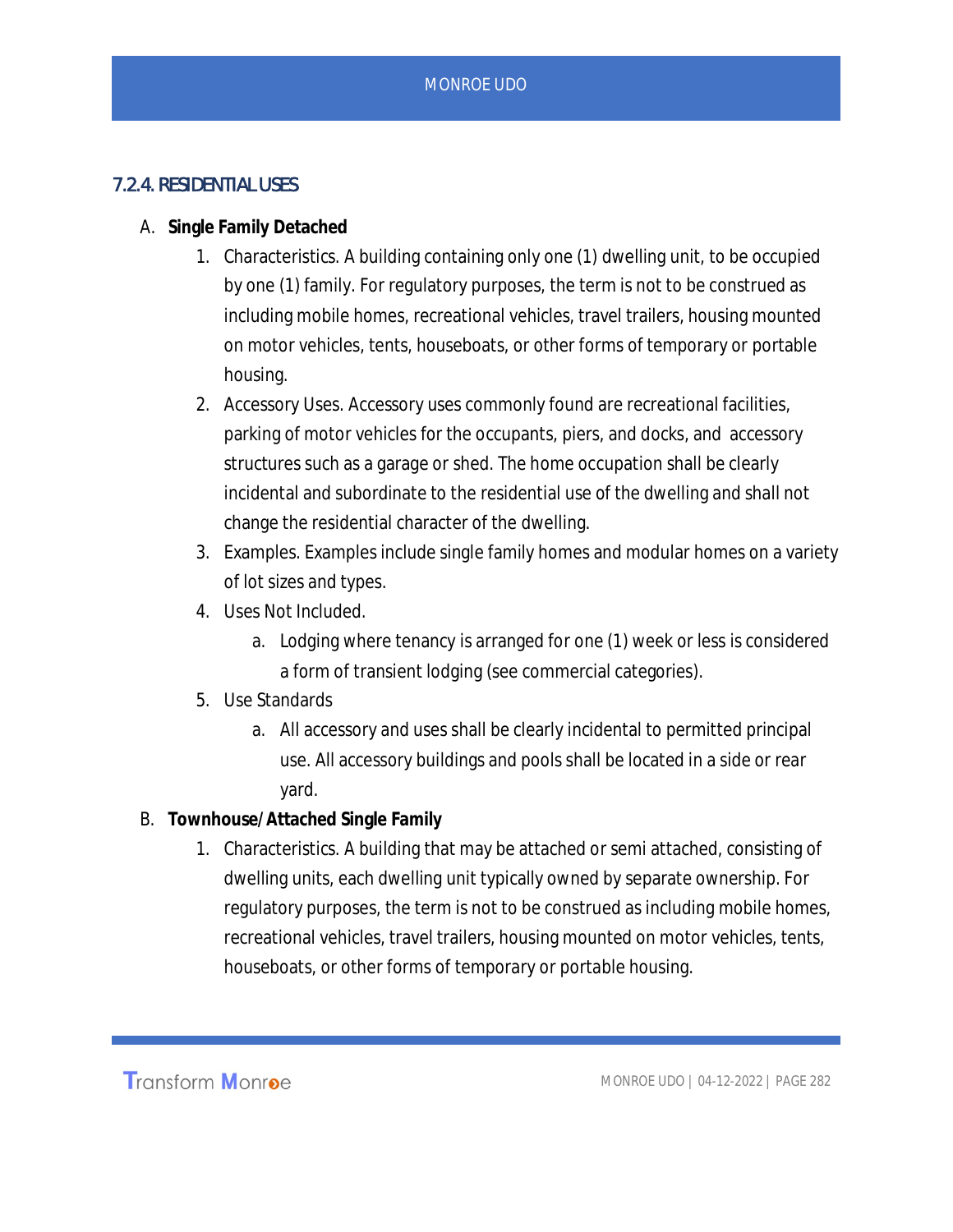- 2. Accessory Uses. Accessory uses commonly found are recreational facilities, parking of motor vehicles for the occupants, piers and docks, and accessory structures such as a garage or shed. Home occupations may also be permitted as an accessory use including family adult care, up to six (6) residents.
- 3. Examples. Examples include townhouses, villas, or attached single family.
- 4. Uses Not Included.
	- a. Lodging where tenancy is arranged for one (1) week or less is considered a form of transient lodging (see commercial categories).
- 5. Use Standards.
	- a. All accessory and uses shall be clearly incidental to permitted principal use. All accessory buildings and pools shall be located in a side or rear yard.
- C. **Duplex/Triplex/Quadplex**
	- 1. Characteristics. A building containing up to four dwelling units, usually under single ownership, consolidated into a single structure. A duplex/triplex/quadplex is typically on a single lot and contains common walls. For regulatory purposes, the term is not to be construed as including mobile homes, recreational vehicles, travel trailers, housing mounted on motor vehicles, tents, houseboats, or other forms of temporary or portable housing.
	- 2. Accessory Uses. Accessory uses commonly found are recreational facilities, parking of motor vehicles for the occupants, piers and docks, and accessory structures such as a garage or shed.
	- 3. Examples. Examples include multiple family homes on a variety of lot sizes and types, such as a duplexes, triplexes, and quadplexes.
	- 4. Uses Not Included.
		- a. Lodging where tenancy is arranged for one (1) week or less are considered to be a form of transient lodging (see commercial categories).
	- 5. Use Standards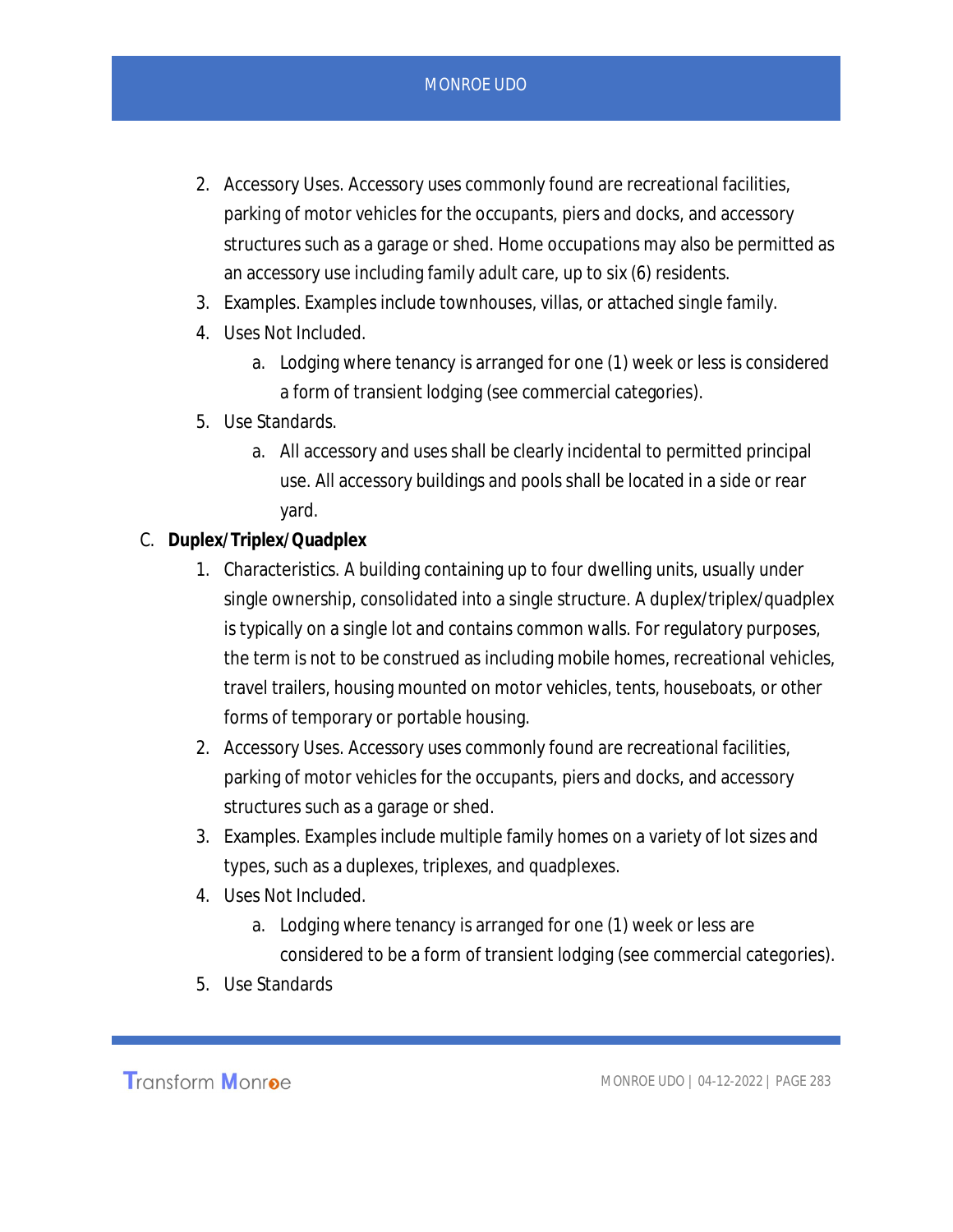- a. Development consisting of only duplex(es) are not permitted on lots greater than three (3) acres.
- b. Lot width must be 1.5x the required minimum width of the base zoning district requirement for any duplex/triplex/quadplex.
- c. Lot size must be 1.5x the required minimum lot size of the base zoning district requirement for any duplex/triplex/quadplex.
- d. All accessory uses shall be clearly incidental to permitted principal use. All accessory buildings and pools shall be located in a side or rear yard.
- e. Duplexes on corner lots shall be designed in a way that each unit fronts on a different street.
- f. Each unit in the duplex shall have a separate entrance and separate drive.
- g. Duplexes in the South Monroe Historic District shall only be allowed on corner lots.
- D. **Multifamily**
	- 1. Characteristics. Multifamily dwelling units are characterized by a building that contains more than four dwelling units. This definition includes condominiums or multifamily apartments. Tenancy is arranged for periods longer than one (1) week. Uses where tenancy may be arranged for a shorter period are not considered residential. They are considered to be a form of transient lodging (see the commercial categories). Condominiums, apartment complexes that have accessory services such as food service, dining rooms, and housekeeping are included as multifamily dwellings.
	- 2. Accessory Uses. Accessory uses commonly found are recreational facilities, parking of motor vehicles for the occupants and guests, piers and docks, and accessory structures such as a garage or shed.
	- 3. Examples. Uses include living in apartments, condominiums, retirement center, and apartments.
	- 4. Uses Not Included.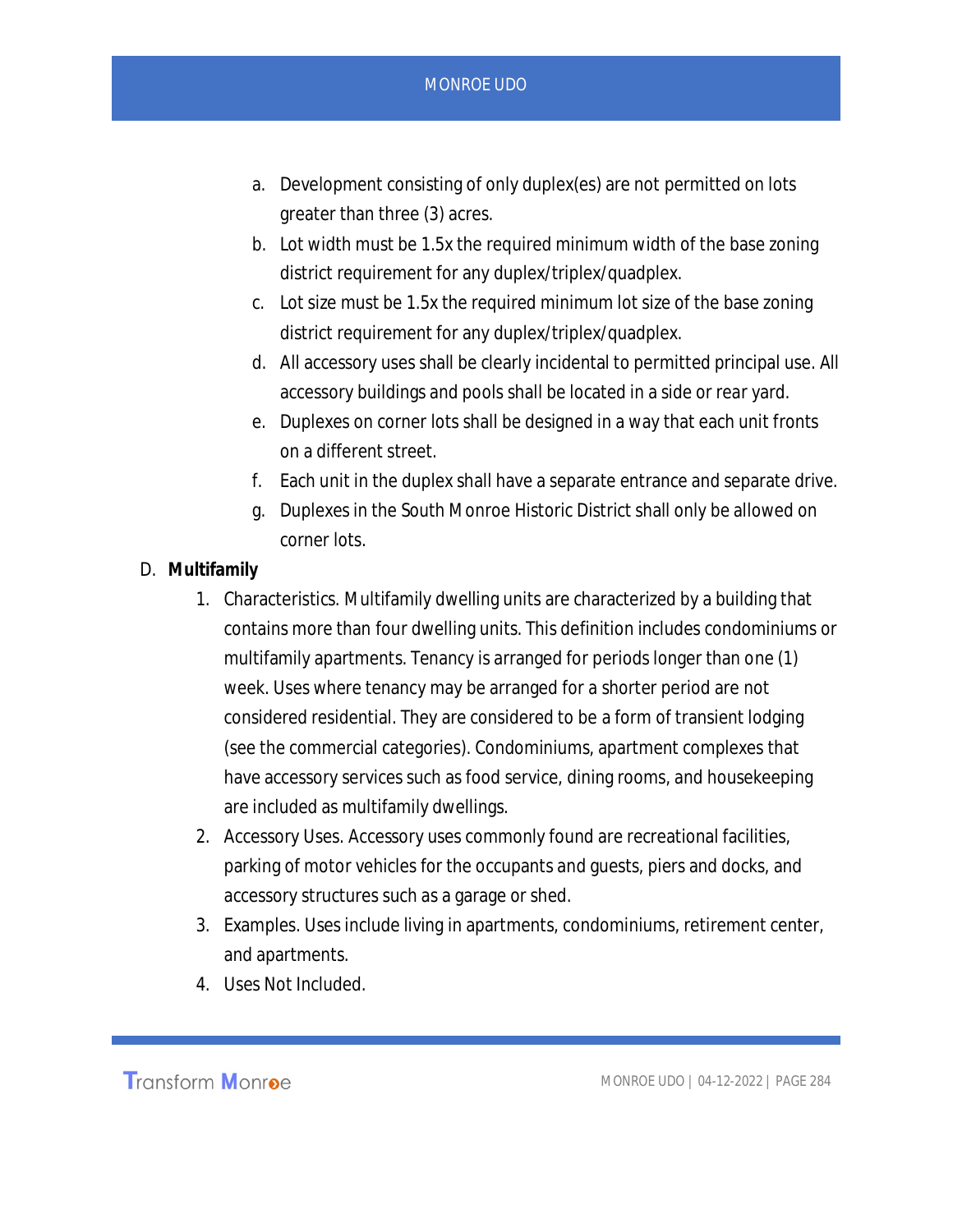- a. Lodging where tenancy is arranged for one (1) week or less are considered to be a form of transient lodging (see the commercial categories).
- 5. Use Standards.
	- a. All multi-family developments shall be required to provide bulk waste containers such as dumpsters or trash compactors.
	- b. All multi-family developments with fifty (50) or more units shall be required to provide a bulk trash compactor. All developments shall provide recycling service and containers.
- E. **Upperstory Residential**
	- 1. Characteristics. Upperstory residential units are characterized by a building that contains a separate use on the bottom floor, and dwelling units on the floors above. This definition includes condominiums and multifamily apartments that feature a separate use on the bottom floor. Tenancy is arranged for periods longer than one (1) week. Uses where tenancy may be arranged for a shorter period are not considered residential; they are considered to be a form of transient lodging (see the commercial categories).
	- 2. Accessory Uses. Accessory uses commonly found are recreational facilities, parking of autos for the occupants, piers and docks. Home occupations may also be permitted as an accessory use including family adult care, up to 6 residents. The home occupation shall be clearly incidental and subordinate to the residential use of the dwelling and shall not change the residential character of the dwelling.
	- 3. Examples. Uses include mixed-use buildings featuring a separate use on the bottom floor, with residential above. May include apartments and condominiums.
	- 4. Uses Not Included.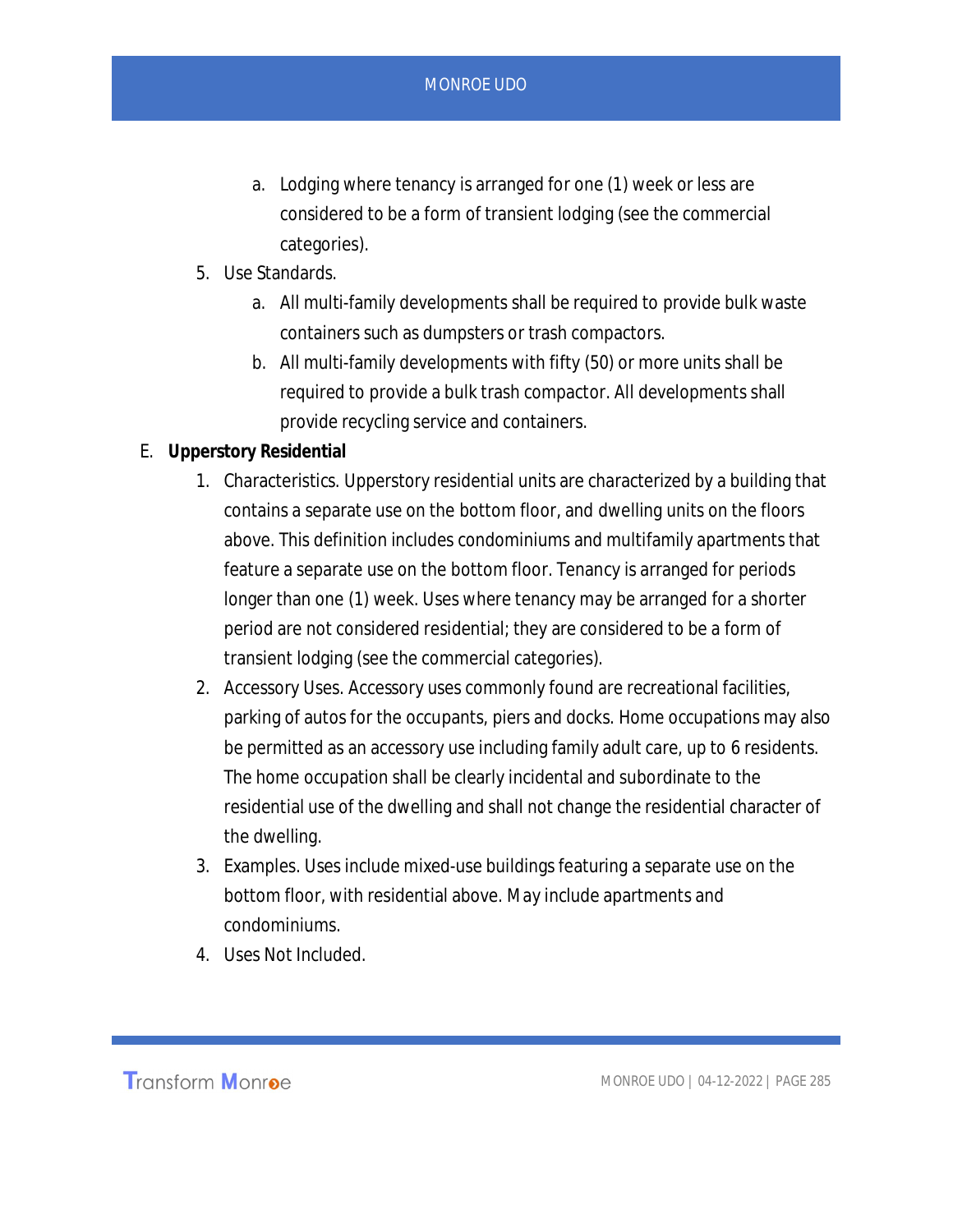- a. Lodging where tenancy is arranged for one (1) week or less are considered to be a form of transient lodging (see the commercial categories).
- F. **Manufactured Home**
	- 1. Characteristics. Manufactured homes are built on an integral chassis, with or without permanent foundation, and are used as a dwelling unit. Manufactured homes are subject to any State standards for safety and occupancy.
	- 2. Accessory Uses. Accessory uses commonly found are recreational facilities, parking of motor vehicles for the occupants, piers and docks, and accessory structures such as a garage or shed. Home occupations may also be permitted as an accessory use including family adult care, up to six (6) residents. The home occupation shall be clearly incidental and subordinate to the residential use of the dwelling and shall not change the residential character of the dwelling.
	- 3. Examples. Examples include any type of park model or travel trailer designed as a dwelling unit, built on an integral chassis, with or without permanent foundation. This term includes mobile homes, park trailers, travel trailers and similar transportable structures intended to be improved property.
- G. **Residential Care (ALF, ILF, CCF)**
	- 1. Characteristics. ALF (Assisted Living Facility), ILF (Independent Living Facilities), CCF (Convalescent Care Facilities) provide residential facilities with on-site 24 hour medical care for seniors. This use category describes building or buildings, section or distinct part of a building, private home, home for the aged, or other residential facility, whether operated for profit or not, which undertakes through its ownership or management to provide housing, meals, and one (1) or more personal services for a period exceeding 24 hours to one (1) or more adults who are not relatives of the owner or administrator. This includes nursing homes.
	- 2. Accessory Uses. Accessory uses commonly found are recreational activities, cafeteria, café, dining hall, hobbies, parking of the occupants' vehicles, facilities for staff.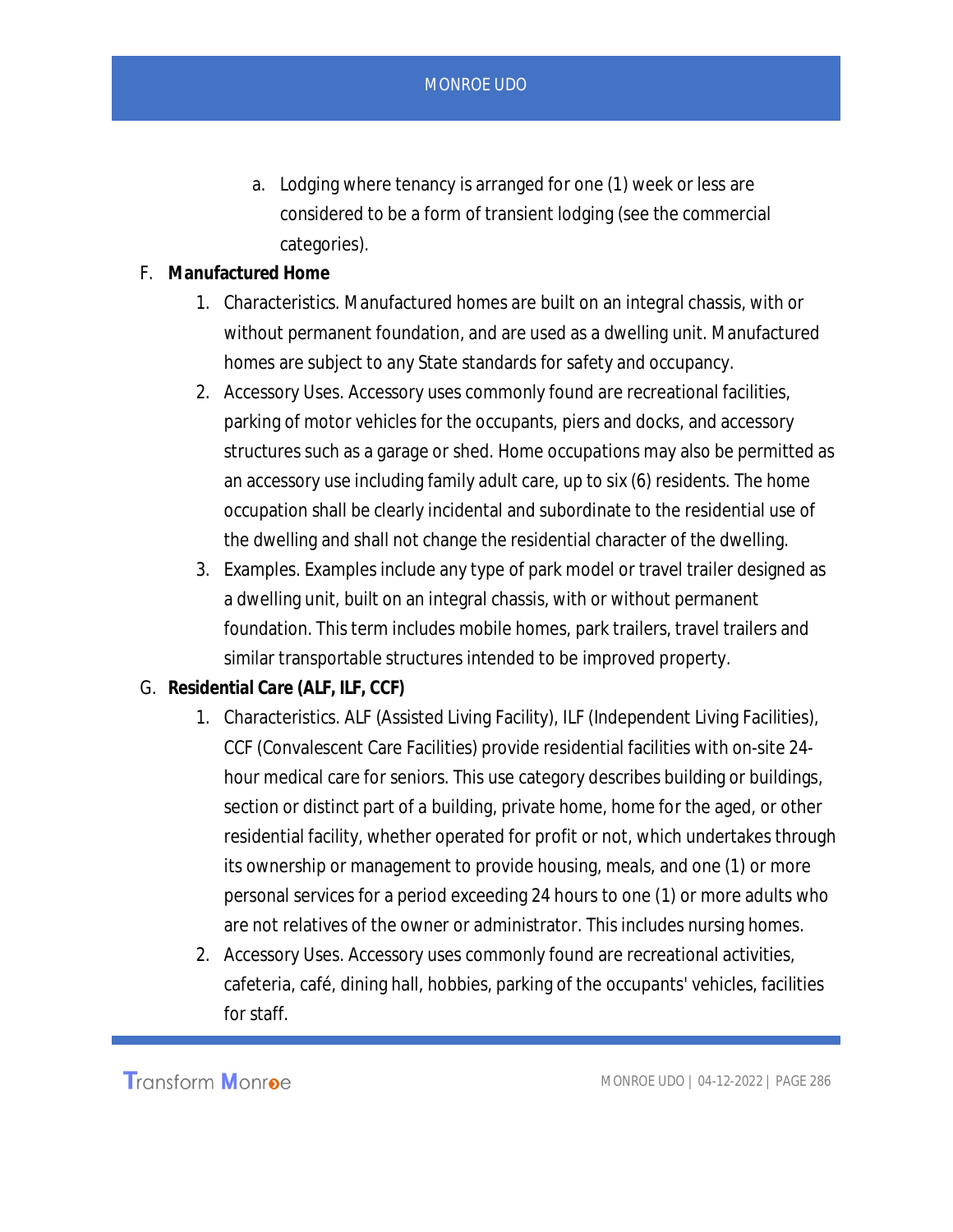- 3. Examples. Uses include living in nursing homes, skilled nursing facilities, assisted living facilities, convalescent care facilities, and other senior living facilities.
- 4. Uses Not Included.
	- a. Lodging where tenancy is arranged for one (1) week or less are considered to be a form of transient lodging (see commercial categories).
- 5. Use Standards.
	- a. Residential care facilities are permitted a number of rooming units equal to two (2) times the density of the applicable district. For example, if ten (10) units per acre are allowed, the residential care facility may have twenty (20) rooming units.
	- b. Structures shall demonstrate a pedestrian circulation plan, including internal walkways, and shall include provisions for alternative transportation options for residents of the facility.
	- c. Residential care facilities shall be designed and used to serve its residents and their guests only.
- H. **Family Care Home**
	- 1. Characteristics. As defined in G.S. 131D-2.1(9) and G.S. 160D-907, a family care home is an adult care home having two (2) to six (6) residents with support and supervisory personnel that provides room and board, personal care, and habilitation services in a family environment for persons with disabilities. A person with a disability is a person with a temporary or permanent physical, emotional, or mental disability, including, but not limited to, mental retardation, cerebral palsy, epilepsy, autism, hearing and sight impairments, emotional disturbances, and orthopedic impairments, but not including mentally ill persons who are dangerous to others as defined in G.S. 122C-3(11)b. In accordance with G.S. 131D-2.1(9), the structure of a family care home may be no more than two (2) stories high, and none of the aged or physically disabled persons being served there may be housed in the upper story without provision for two (2) direct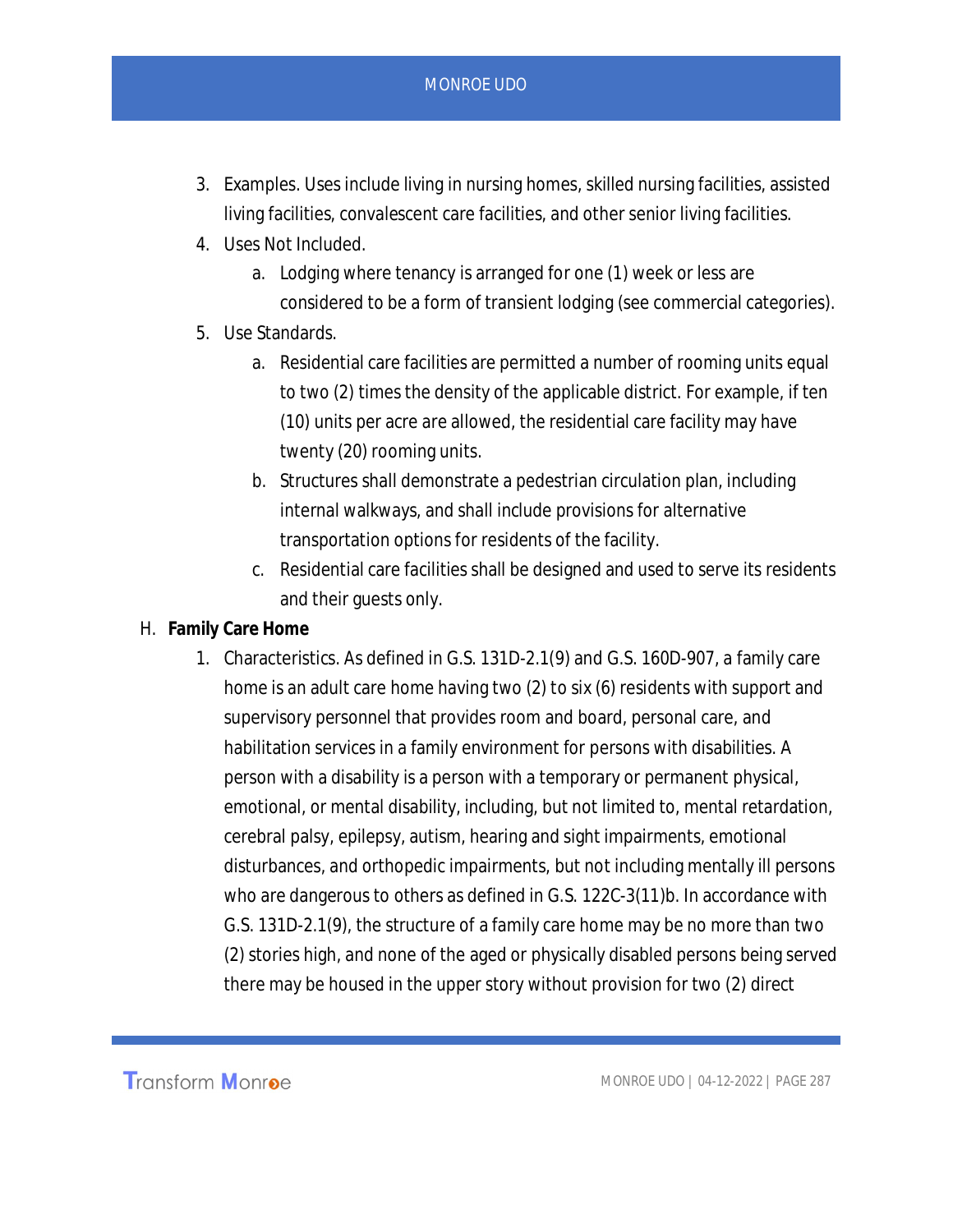exterior ground-level accesses to the upper story. Family care homes may not be within one-half (1/2) mile radius from another existing family care home.

- 2. Accessory Uses. Accessory uses commonly found are recreational activities, hobbies, and parking of the occupants' vehicles.
- 3. Examples. Uses include a dwelling unit designed to provide room, board, and care for six or fewer persons in a family environment.
- 4. Uses Not Included. Halfway houses or facilities designed to care for those who may be a harm to themselves or others (see Social Services).
- I. **Board House/Rooming House**
	- 1. Characteristics. A facility with lodging for one (1) or more persons in a group that does not constitute a single housekeeping unit.
	- 2. Accessory Uses. Accessory uses commonly found are recreational activities, hobbies, and parking of the occupants' vehicles.
	- 3. Examples. Uses include a boarding house, rooming house, fraternity or sorority.
	- 4. Uses Not Included.
		- a. Rehabilitation of adults or juvenile offenders sentenced by a court (see correctional facility).
		- b. Short term rentals, including Airbnb, VRBO, etc.
	- 5. Use Standards.
		- a. Total number of individuals occupying a board house/rooming house shall not exceed six (6).
		- b. No exterior advertising of the board house/rooming house except a one (1) unlit sign not to exceed two (2) square feet in area.
- J. **Student Housing**
	- 1. Characteristics. A multifamily facility intended for the exclusive use of students or employees of a school or medical campus.
	- 2. Accessory Uses. Accessory uses commonly found are private recreational facilities and parking of the occupants' vehicles.
	- 3. Examples. Uses include a dormitory or exclusive-use multifamily apartments.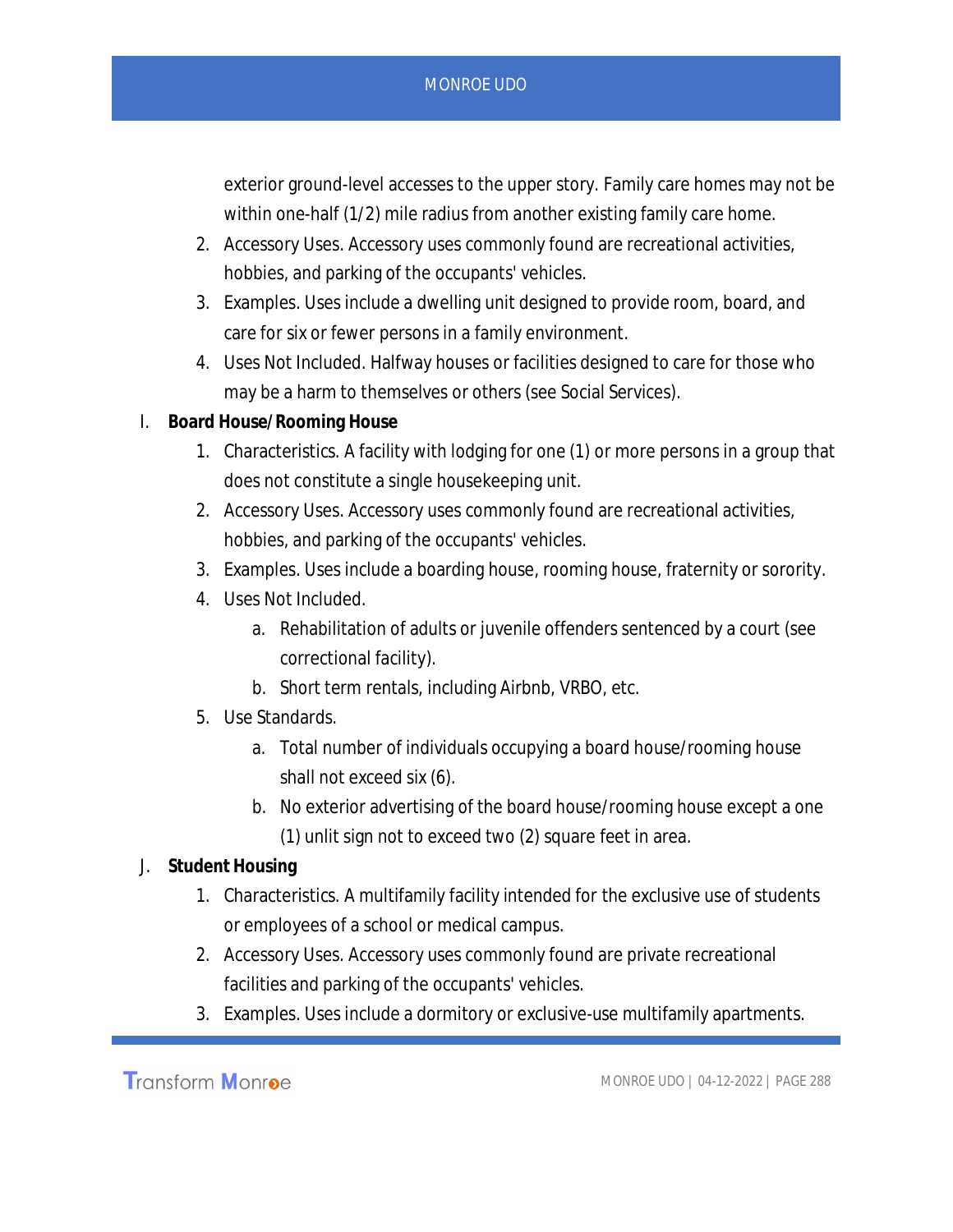- K. **Group Homes 24 Hour Service, Less Than 6 Persons**
	- 1. Characteristics. A mental health facility providing twenty-four (24) hour services for less than six (6) unrelated persons who are at risk, including battered individuals, pregnant women and their children, runaway children, temporarily or permanently disabled mentally, emotionally or physically persons, persons recovering from drug or alcohol abuse and all other persons who possess a disability that are protected by the provisions of either the Americans with Disabilities Act or State law, along with family members and support and supervisory personnel. The use also includes facilities licensed under Chapter 122C of the North Carolina General Statutes that provide residential services.
	- 2. Accessory Uses. Accessory uses commonly found with residential uses including open space, playgrounds, outdoor areas, parking of occupant's vehicles.
	- 3. Use Standards.
		- a. A resident manager must permanently reside on the premise.
		- b. The State licensed group home must have all appropriated licensure by federal or State government.
- L. **Group Homes 24 Hour Service, 6 Persons or More**
	- 1. Characteristics. A mental health facility providing twenty-four (24) hour services for six (6) or more unrelated persons who are at risk, including battered individuals, pregnant women and their children, runaway children, temporarily or permanently disabled mentally, emotionally or physically persons, persons recovering from drug or alcohol abuse and all other persons who possess a disability that are protected by the provisions of either the Americans with Disabilities Act or State law, along with family members and support and supervisory personnel. This use also includes facilities licensed under Chapter 122C of the North Carolina General Statutes that provide residential services.
		- 2. Accessory Uses. Accessory uses commonly found with residential uses including open space, playgrounds, outdoor areas, parking of occupant's vehicles.
		- 3. Use Standards.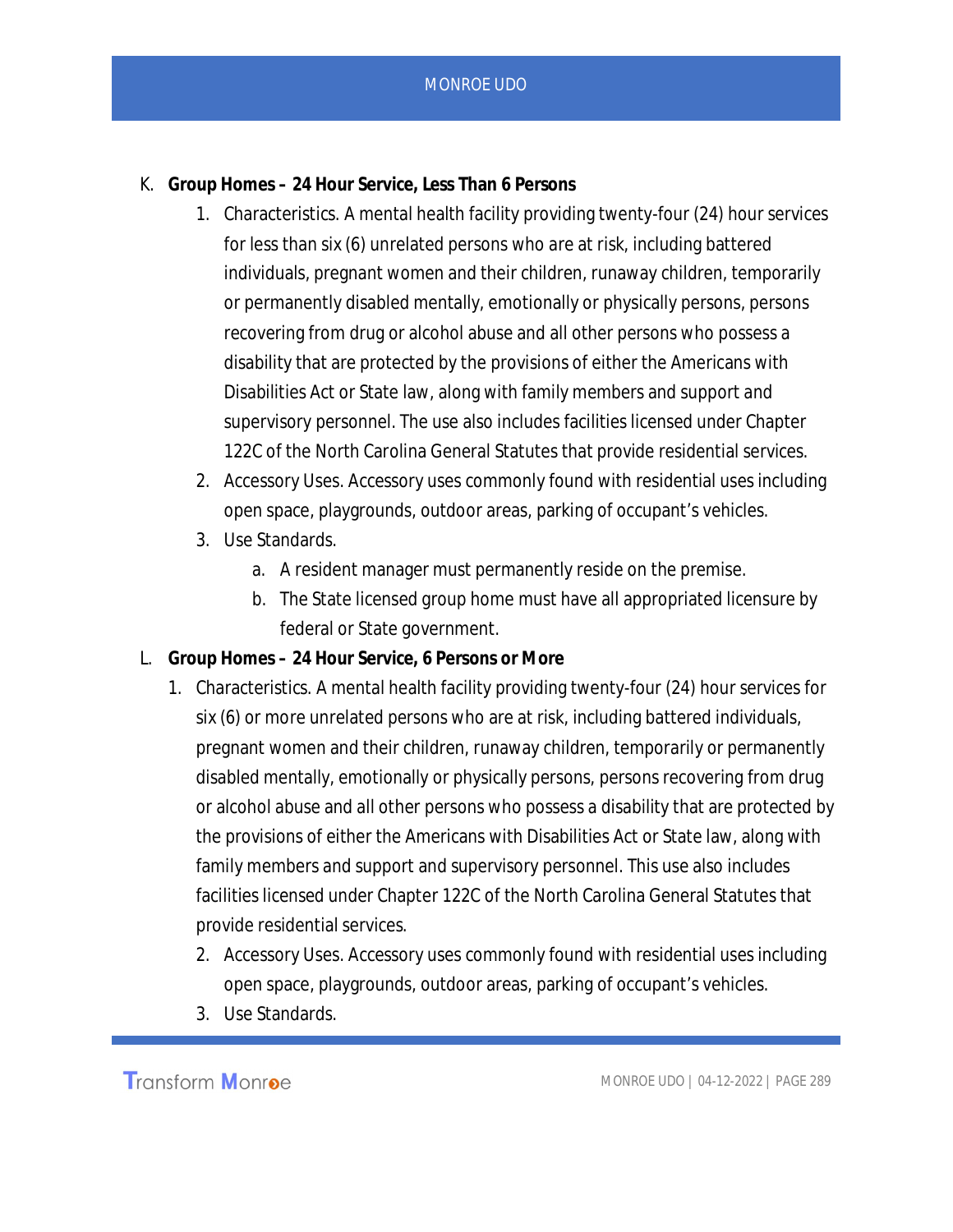- a. A resident manager must permanently reside on the premise.
- b. The State licensed group home must have all appropriated licensure by federal or State government.

## 7.2.5. PUBLIC AND INSTITUTIONAL USES

- **A. Schools (Elementary/Middle)**
	- 1. Characteristics. This category includes public and private schools at the primary, kindergarten, elementary, middle, or junior high level, that provide state mandated basic education. Students are not expected to be of driving age.
	- 2. Accessory Uses. Accessory uses include play areas, cafeterias, recreational and sport facilities, auditoriums, and before- or after-school daycare.
	- 3. Examples. Examples include public and private daytime schools, boarding schools and military academies.
	- 4. Uses Not Included.
		- a. Preschools are classified as daycare uses.
	- 5. Use Standards.
		- a. Must meet the curricular teaching certification of instruction approved by the State Board of Education.
		- b. All mobile classrooms shall be located in rear yards. The Director may approve the placement in side or front yards if placement in the rear cannot be accommodated.
- **B. Schools (High/Senior)**
	- 1. Characteristics. This category includes public and private schools at high school or senior level, that provide state mandated basic education. Some students are expected to be of driving age and use their own vehicle to come to and from the school.
	- 2. Accessory Uses. Accessory uses include play areas, cafeterias, recreational and sport facilities, auditoriums, and before- or after-school daycare.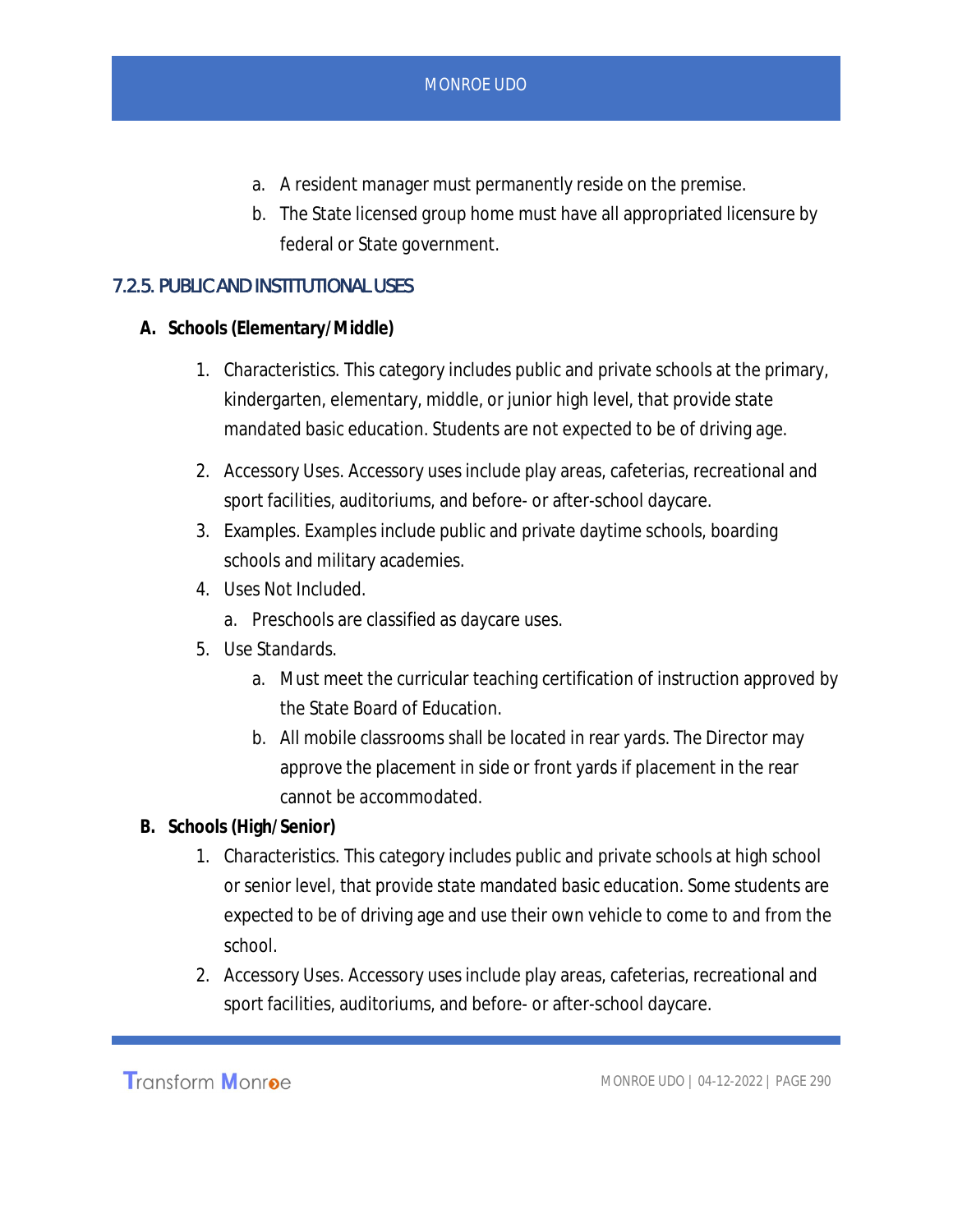- 3. Examples. Examples include public and private daytime schools, high schools, boarding schools and military academies.
- 5. Use Standards.
	- a. Must meet the curricular teaching certification of instruction approved by the State Board of Education.
	- b. All mobile classrooms shall be located in rear yards. The Director may approve the placement inside or front yards if placement in the rear cannot be accommodated.
- **C. University, College, and Vocational Schools**
	- 1. Characteristics. Universities, colleges, or vocational schools are higher learning establishments that provide post public school (including associate, bachelor, graduate, doctoral), vocational, and technical degrees and skills.
	- 2. Accessory Uses. Accessory uses may include associated offices, parking, cafeteria, facilities such as a cafeteria, fitness facility, on and off campus dormitories owned and operated by the school, and on campus.
	- 3. Examples. Examples include a trade school, secondary education, career center, vocational college, college, university, satellite campus or satellite branch of a university, college, or vocational school.
	- 4. Use Standards.
		- a. All activities associated with a vocational school (or trade school) that cause excess noise or nuisance shall be within a completely enclosed building.
		- b. University, college, or vocational schools may occur in existing buildings suitable for commercial activity, such as a shopping center.
- **D. Civic and Private Clubs, Minor Less Than 15,000 SF or 150 Person Membership**
	- 1. Characteristics. Smaller scale civic uses, including public or nonprofit nature generally providing a local service to people of the community. Also includes private club uses including facilities used by a group of people organized for a common purpose to pursue common goals, interests or activities and usually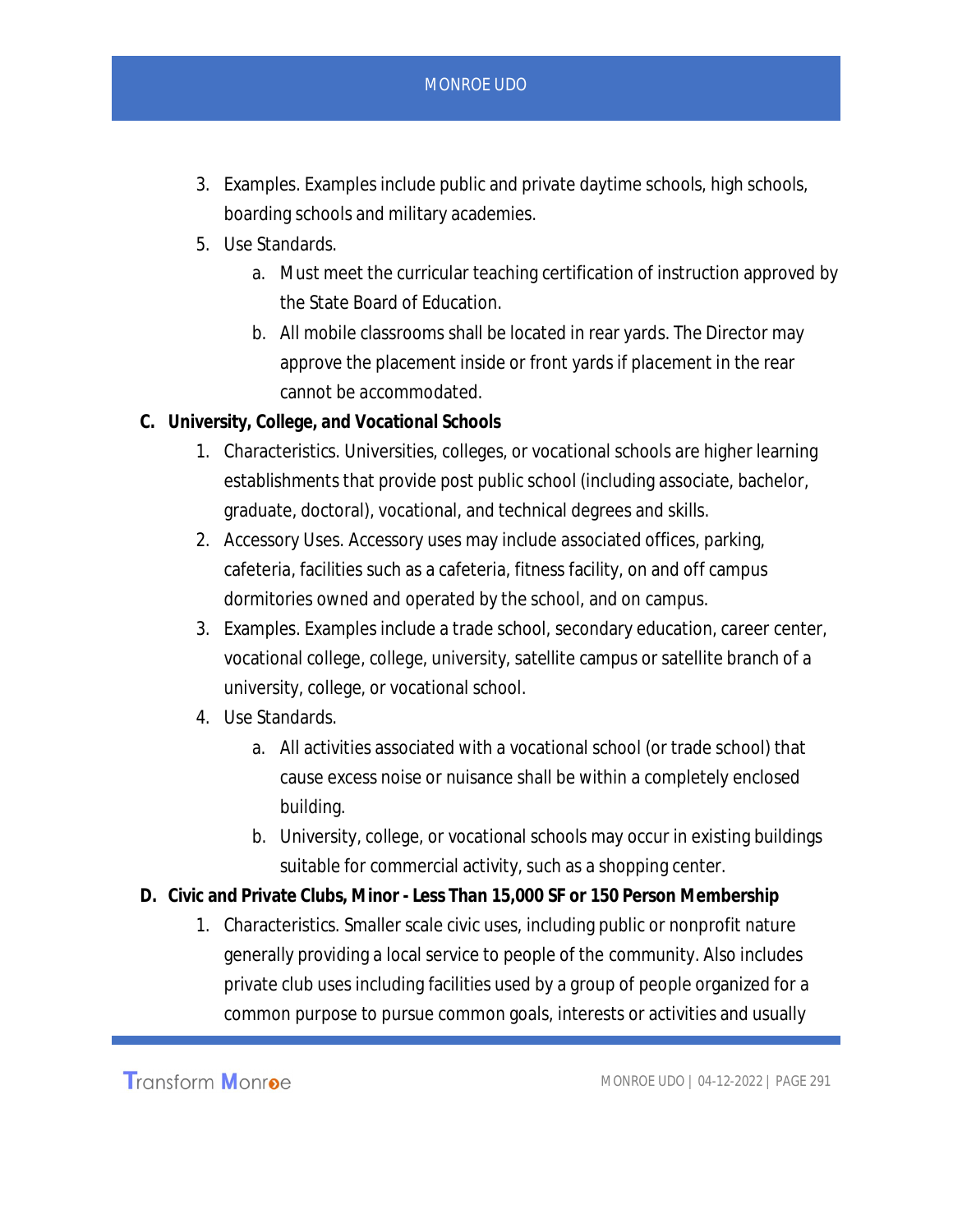characterized by certain membership qualifications, payment of fees and dues, regular meetings, and constitution and by-laws. Facilities may contain one (1) or more buildings and structures operated only for the benefit of its members and their guests.

- 2. Accessory Uses. Accessory uses may include offices, meeting areas, food preparation areas, parking, and cafes.
- 3. Examples. Libraries, museums, non-profit or public community centers, public amenity centers, and private clubs such as fraternal organizations and orders.
- 4. Uses Not Included.
	- a. Commercial museums, classified as general retail.
	- b. Parks, classified as open space/parks.
	- c. Event centers or convention centers catering to outside groups or audiences.
	- d. Health and fitness facilities (i.e. commercial gym, see indoor recreation).
- **E. Civic and Private Clubs, Major Greater Than 15,000 SF or 150 Person Membership**
	- 1. Characteristics. Larger scale civic uses, including public or nonprofit nature generally providing a local service to people of the community. Also includes private club uses including facilities used by a group of people organized for a common purpose to pursue common goals, interests or activities and usually characterized by certain membership qualifications, payment of fees and dues, regular meetings, and constitution and by-laws. Facilities may contain one (1) or more buildings and structures operated only for the benefit of its members and their guests.
	- 2. Accessory Uses. Accessory uses may include offices, meeting areas, food preparation areas, parking, and cafes.
	- 3. Examples. Libraries, museums, non-profit or public community centers, public amenity centers, and private clubs such as fraternal organizations and orders.
	- 4. Uses Not Included.
		- a. Commercial museums, classified as general retail.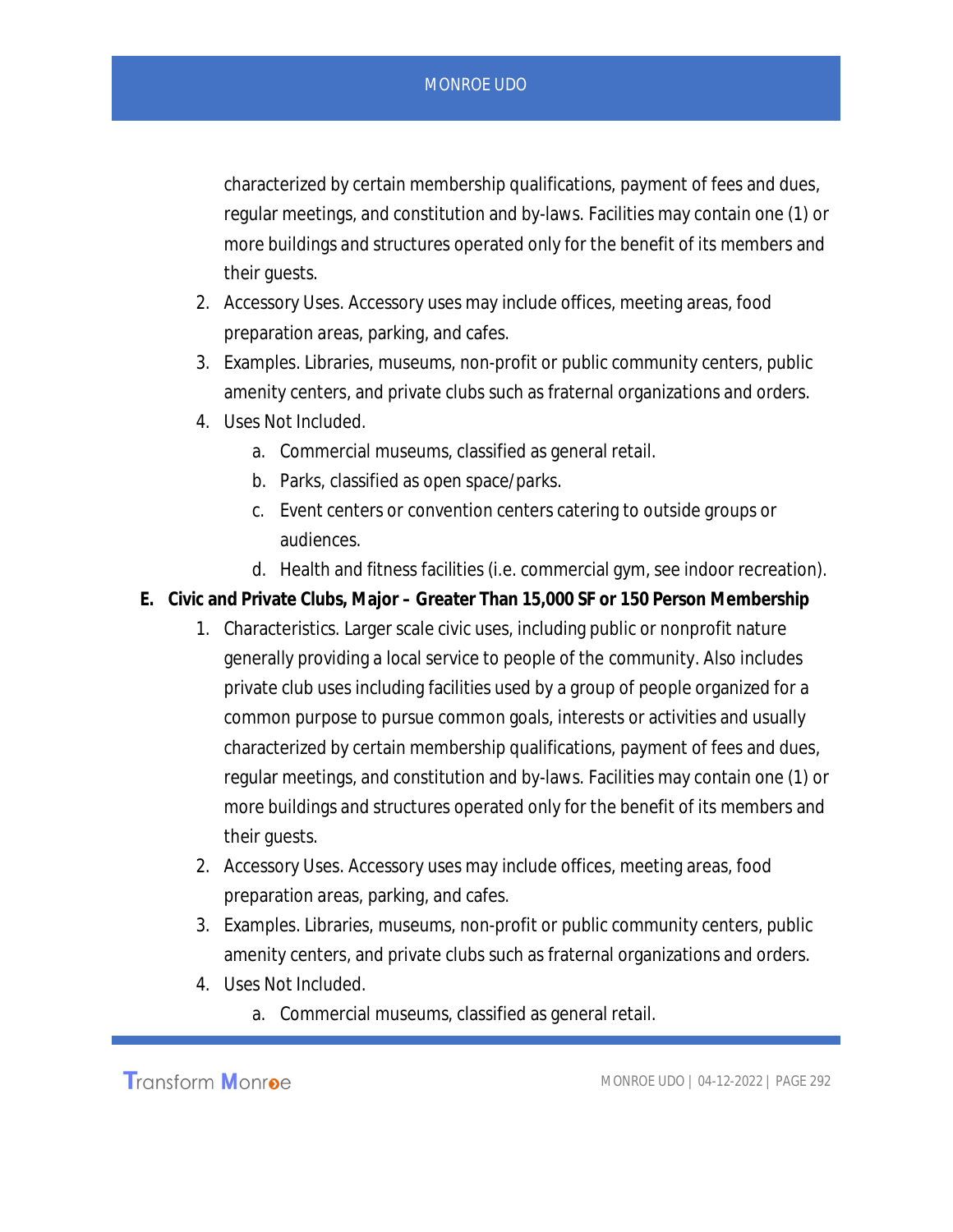- b. Parks, classified as open space/parks.
- c. Event centers or convention centers catering to outside groups or audiences.
- d. Health and fitness facilities (i.e. commercial gym, see indoor recreation).
- **F. Correctional Facility**
	- 1. Characteristics. A private or government establishment primarily engaged in managing and operating correctional institutions. This establishment is designed for the confinement, correction, and rehabilitation of adult or juvenile offenders sentenced by a court.
	- 2. Accessory Uses. Accessory uses include offices, meeting rooms, cafeteria facilities designed for the use of workers or inmates.
	- 3. Examples. Examples may include a correctional institution, penitentiary, detention center, prison, and a jail.
- **G. Essential Services and Public Utilities (Excluding Regional Utility Services)**
	- 1. Characteristics. Public or private infrastructure serving a limited area possibly having limited on-site personnel. Basic utilities are infrastructure services that need to be located in or near the area where the service is provided. Services may be public or privately provided. All public safety facilities (i.e. fire and police stations) are essential services.
	- 2. Accessory Uses. Accessory uses may include parking; control, monitoring, data, or transmission equipment; and holding cells within a police station.
	- 3. Examples. Examples include water and sewer pump stations; electrical substations; telephone exchanges; bus stops or turn arounds, post office, public safety facilities including fire and police stations, and emergency communication broadcast facilities.
	- 4. Uses Not Included.
		- a. Utility offices where employees and customers are generally present are classified as offices.
		- b. Bus and light rail barns are classified as regional utility facility.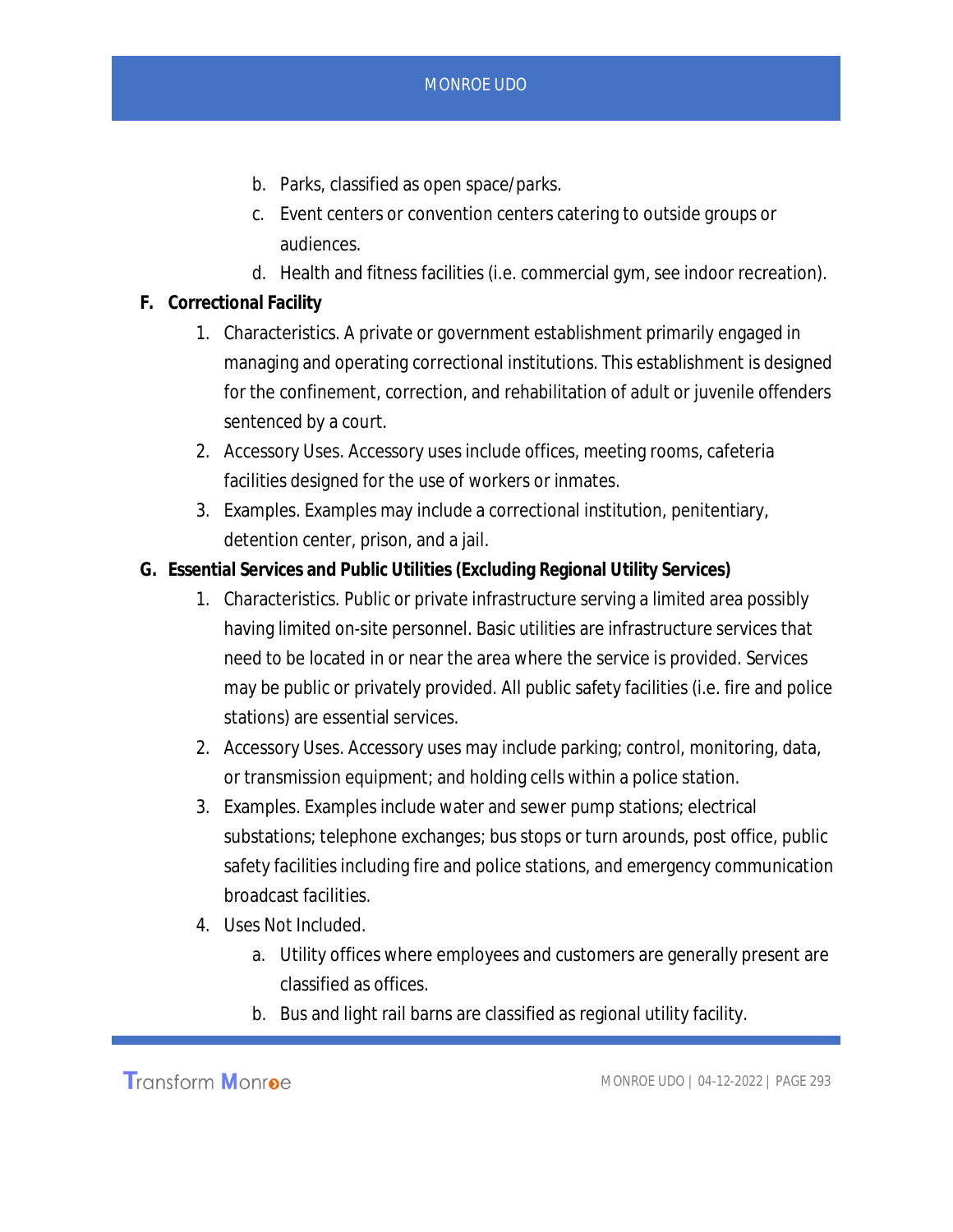- **H. Regional Utility Facility**
	- 1. Characteristics. Public or private infrastructure serving a regional area. Regional utility uses may have regular employees at the site. Services may be public or privately provided. Because of the intensity of use, these uses must have a special use permit.
	- 2. Accessory Uses. Accessory uses may include parking; control, monitoring, data, or transmission equipment; and holding cells within a police station.
	- 3. Examples. Examples include water towers and reservoirs; regional stormwater retention and detention facilities, transit centers, park-and-ride facilities for mass transit, other intense regional uses which should go through the special use permit process in residential districts to help mitigate any incompatibilities.
- **I. Open Space/Parks**
	- 1. Characteristics. Open space and parks are uses of land focusing on natural areas, large areas consisting mostly of vegetative landscaping or outdoor recreation, community gardens, or public squares. Lands tend to have few structures.
	- 2. Accessory Uses. Accessory uses may include clubhouses, maintenance facilities, concessions, caretaker's quarters, covered pavilions and parking.
	- 3. Examples. Examples include parks, public squares, plazas, recreational trails, botanical gardens, boat launching areas, and nature preserves.
- **K. Religious Institutions**
	- 1. Characteristics. Religious institutions are intended to primarily provide meeting areas for religious activities.
	- 2. Accessory Uses. Accessory uses include Sunday school facilities, parking, kitchens/cafeterias, recreation areas, offices, meeting rooms, and caretaker's housing.
	- 3. Examples. Examples include churches, temples, synagogues, and mosques.

#### 7.2.6. COMMERCIAL USES

A. **General Retail Sales, Less Than 10,000 Square Feet**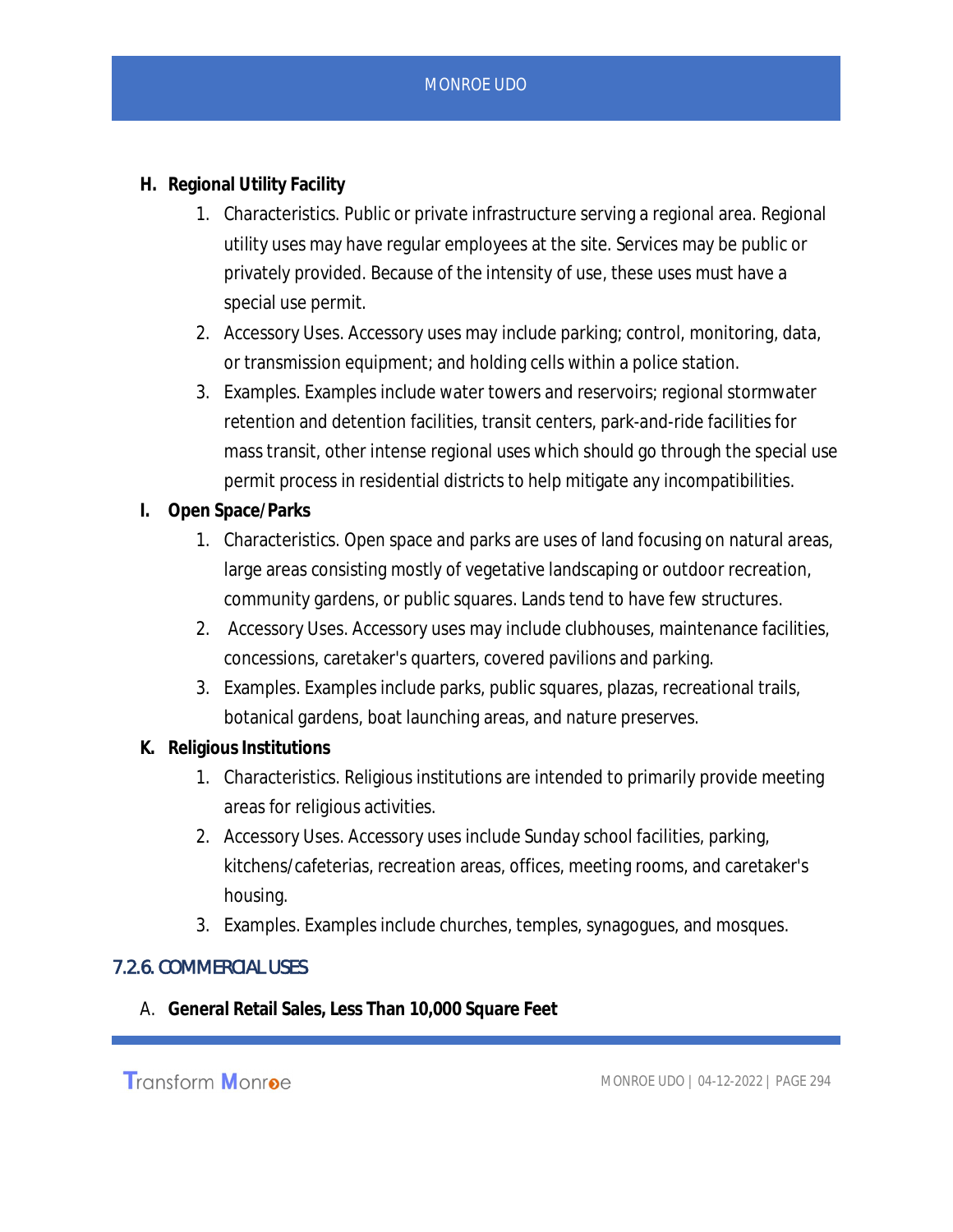- 1. Characteristics. General retail and services establishments are involved in the sale, lease or rent of new or used products and services at the neighborhood level. Generally, general retail less than 10,000 square feet is localized retail meant to serve the needs of an immediate area.
- 2. Accessory Uses. Accessory uses may include offices, storage or repackaging of goods for on-site sale, and parking.
- 3. Examples. Establishments selling, leasing, or renting consumer, home, and business goods including art, art supplies, bicycles, clothing, dry goods, electronic equipment, fabric, furniture, garden supplies, gifts, groceries, hardware, home improvements, household products, jewelry, pets, pet food, pharmaceuticals, plants, printed material, stationary, and videos; food sales, photographic studios; and photocopy and blueprint services.
- 4. Uses Not Included.
	- a. Lumber yards and other building material sales that sell primarily to contractors and do not have a retail orientation are classified as light industrial and manufacturing.
	- b. Sales of landscape materials, including bark chips and compost, is classified as light industrial and manufacturing.
	- c. Sales, rental, or leasing of heavy trucks and equipment is classified as light industrial and manufacturing.
- B. **General Retail Sales, 10,000 to 25,000 Square Feet**
	- 1. Characteristics. General retail and services establishments are involved in the sale, lease or rent of new or used products and services at the neighborhood level. Generally, general retail less than 25,000 square feet is neighborhood level retail meant to serve the needs of a neighborhood area.
	- 2. Accessory Uses. Accessory uses may include offices, storage or repackaging of goods for on-site sale, and parking.
	- 3. Examples. Stores selling, leasing, or renting consumer, home, and business goods including art, art supplies, bicycles, clothing, dry goods, electronic equipment,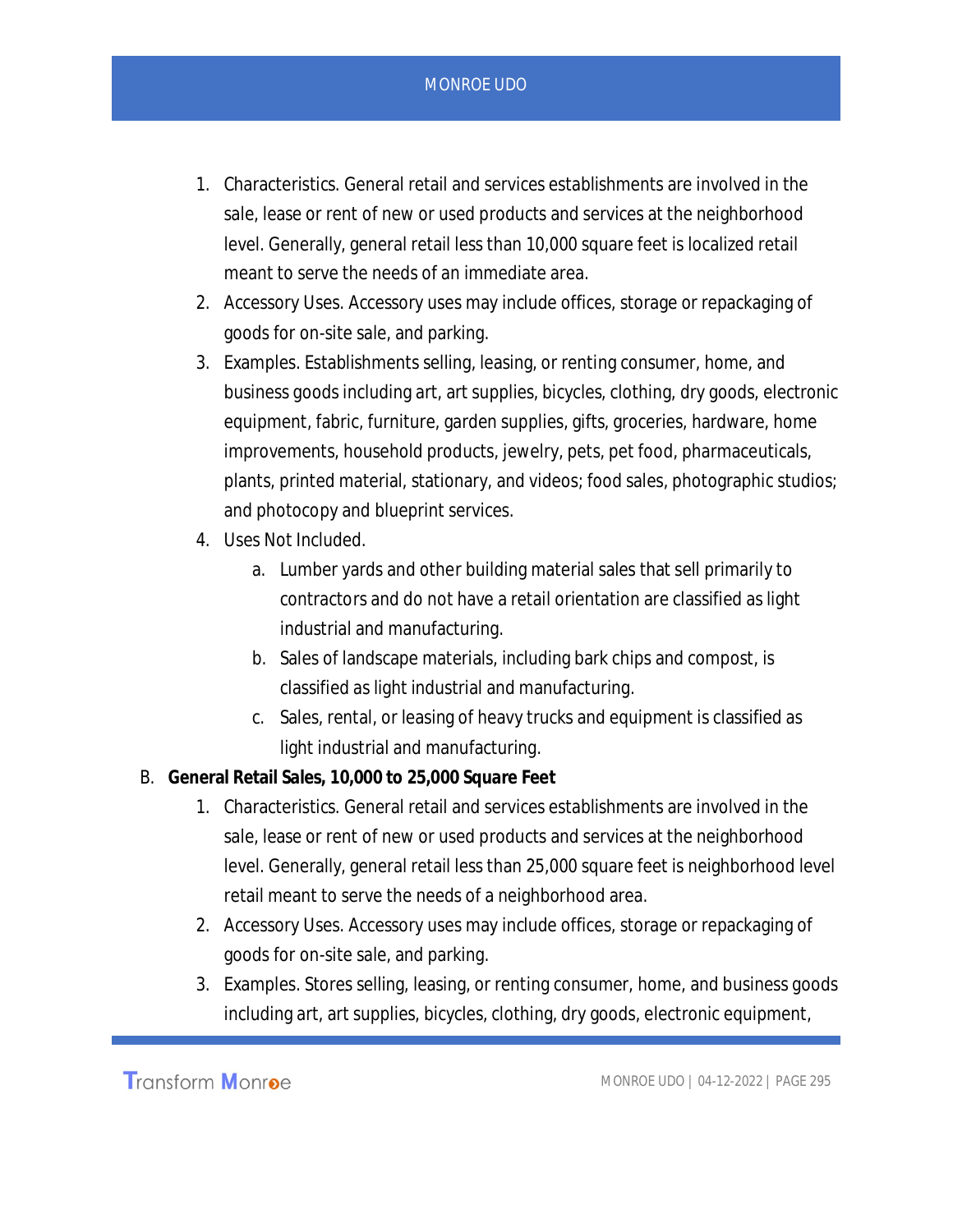fabric, furniture, garden supplies, gifts, groceries, hardware, home improvements, household products, jewelry, pets, pet food, pharmaceuticals, plants, printed material, stationary, and videos; food sales, photographic studios; photocopy and blueprint services

- 4. Uses Not Included.
	- a. Lumber yards and other building material sales that sell primarily to contractors and do not have a retail orientation are classified as light industrial and manufacturing.
	- b. Sales of landscape materials, including bark chips and compost, is classified as light industrial and manufacturing.
	- c. Sales, rental, or leasing of heavy trucks and equipment is classified as light industrial and manufacturing.
- C. **General Retail Sales, 25,000 to 100,000 Square Feet**
	- 1. Characteristics. General retail and services establishments are involved in the sale, lease or rent of new or used products and services at the neighborhood level. Generally, general retail of 25,001 to 100,000 feet is community level retail meant to serve the needs of several neighborhoods.
	- 2. Accessory Uses. Accessory uses may include offices, storage or repackaging of goods for on-site sale, and parking.
	- 3. Examples. Stores selling, leasing, or renting consumer, home, and business goods including art, art supplies, bicycles, clothing, dry goods, electronic equipment, fabric, furniture, garden supplies, gifts, groceries, hardware, home improvements, household products, jewelry, pets, pet food, pharmaceuticals, plants, printed material, stationary, and videos; food sales, photographic studios, and photocopy and blueprint services.
	- 4. Uses Not Included.
		- a. Lumber yards and other building material sales that sell primarily to contractors and do not have a retail orientation are classified as light industrial and manufacturing.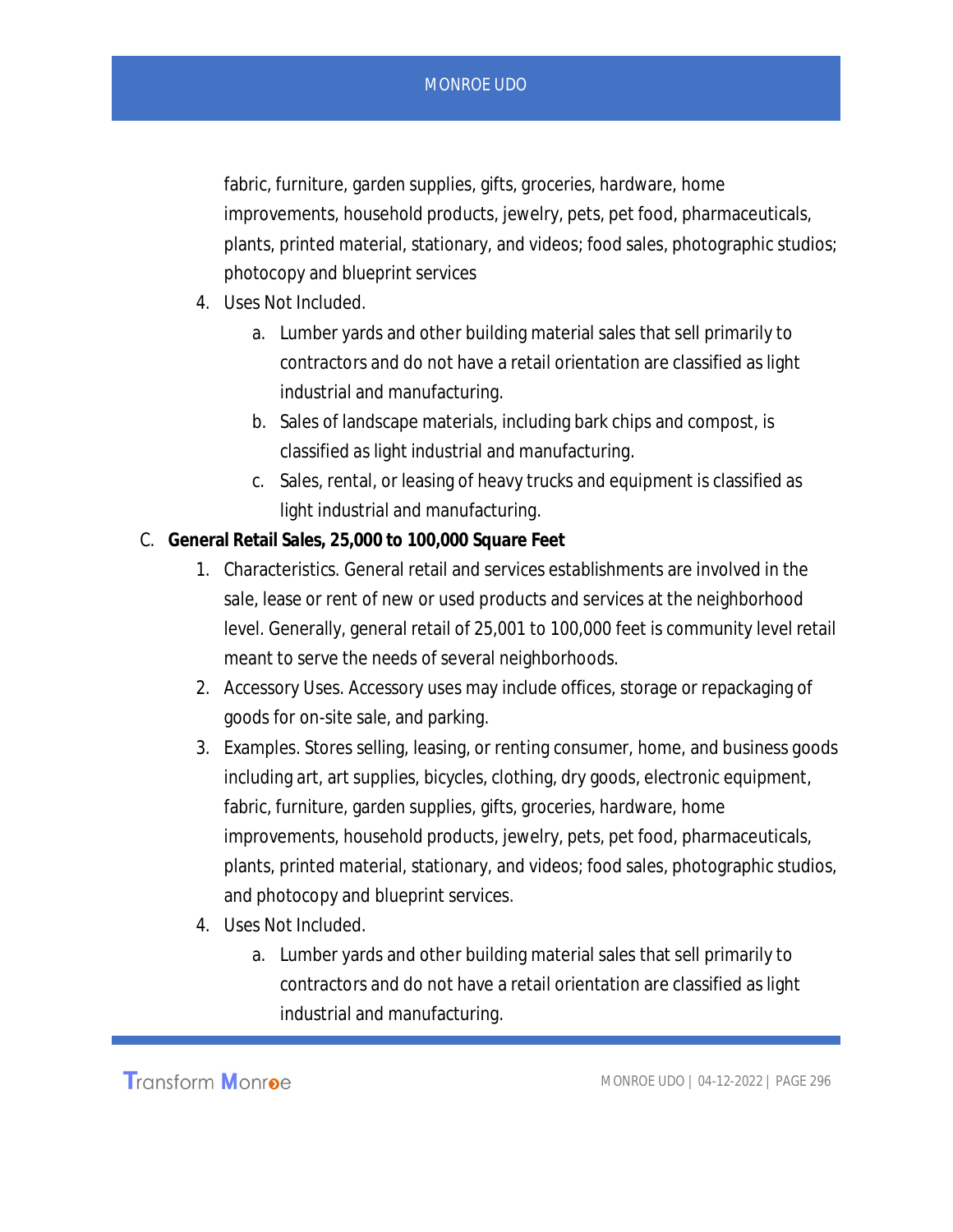- b. Sales of landscape materials, including bark chips and compost, is classified as light industrial and manufacturing.
- c. Sales, rental, or leasing of heavy trucks and equipment is classified as light industrial and manufacturing.
- D. **General Retail Sales, 100,000 or Greater Square Feet**
	- 1. Characteristics. General retail and services establishments are involved in the sale, lease or rent of new or used products and services at the neighborhood level. Generally, retail of this magnitude features regional commercial retail options.
	- 2. Accessory Uses. Accessory uses may include offices, storage or repackaging of goods for on-site sale, and parking.
	- 3. Examples. Large retail stores, shopping malls, and shopping plazas.
	- 4. Uses Not Included.
		- a. Lumber yards and other building material sales that sell primarily to contractors and do not have a retail orientation are classified as light industrial and manufacturing.
		- b. Sales of landscape materials, including bark chips and compost, is classified as light industrial and manufacturing.
		- c. Sales, rental, or leasing of heavy trucks and equipment is classified as light industrial and manufacturing.
- E. **Personal Services**
	- 1. Characteristics. Establishments that cater to personal services for a community. May also provide personal services or entertainment or provide product repair or services for consumer and business goods.
	- 2. Accessory Uses. Accessory uses may include offices, storage or repackaging of goods for on-site sale, and parking.
	- 3. Examples. Examples include barbers, hair salons, nail salons, tanning facilities, day spa, personal care services, animal grooming, product repair or services for consumer and business goods (i.e. computer repair shop, watch repair).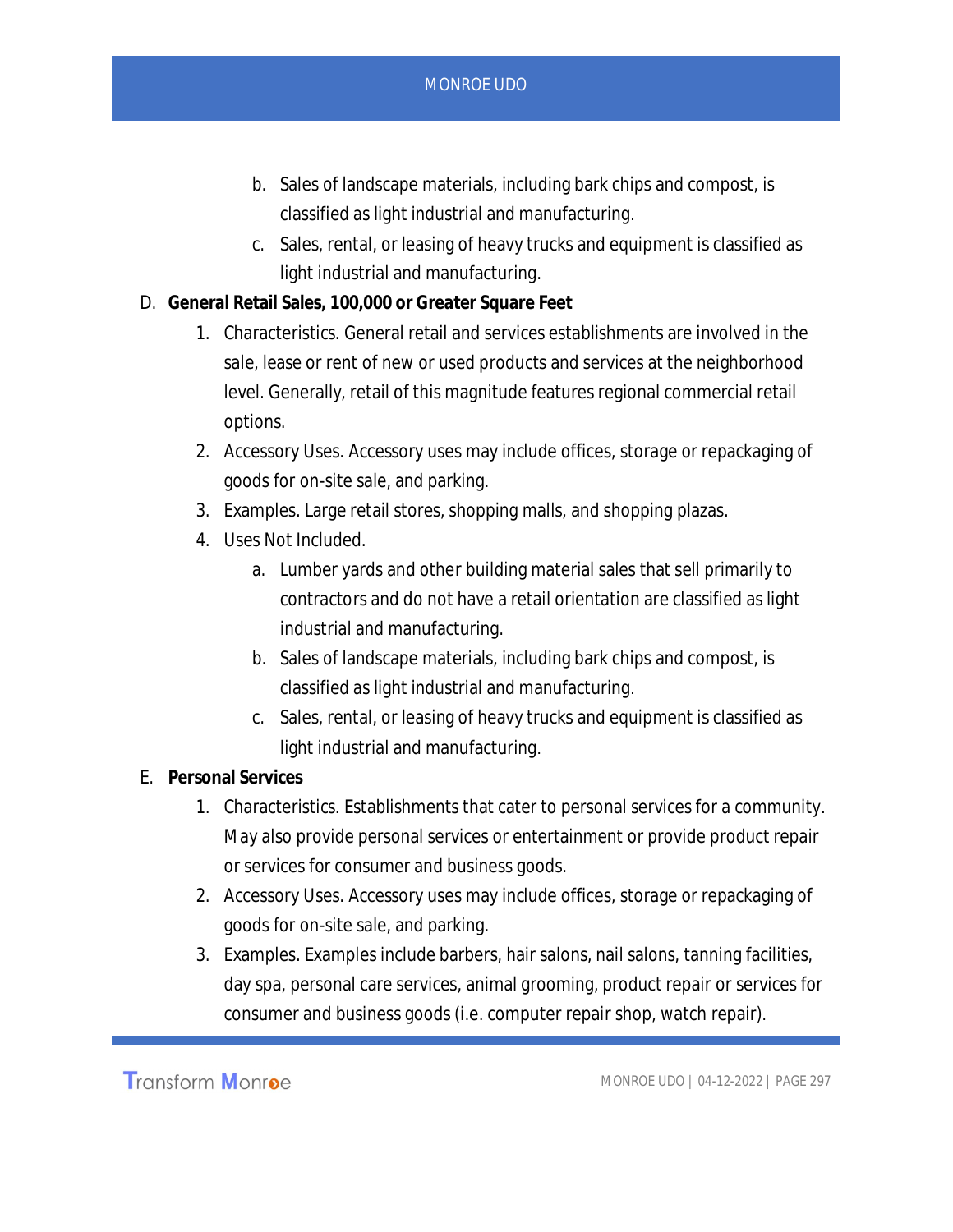- F. **Lodging Hotel and Motel**
	- 1. Characteristics. Transient accommodation units arranged for short term stays of less than thirty (30) days for rent or lease. This does not include patient transient accommodations, shelters for the homeless or short-term rentals.
	- 2. Accessory Uses. Ancillary indoor storage, associated office, bar or tavern, food preparation and dining facility, laundry facility, meeting facility, off-street parking, restaurant, swimming pool, other recreational facility.
	- 3. Examples. Examples include hotels and motels.
	- 4. Uses Not Included.
		- a. Short term rentals.
- G. **Lodging Bed and Breakfast**
	- 1. Characteristics. A transient accommodation that is a house (or portion of a house) where lodging rooms and meals are provided on a daily or weekly basis.
	- 2. Accessory Uses. Ancillary indoor storage, associated office, food preparation and dining facility, off-street parking, restaurant, swimming pool, other recreational facility.
	- 3. Uses Not Included.
		- a. Short term rentals.
- H. **Tattoo and Piercing Establishment**
	- 1. Characteristics. Any establishment in which tattooing or piercing is carried out.
	- 2. Accessory Uses. Accessory uses may include ancillary indoor storage, associated office, limited retail sales of items relating to tattoos or piercings.
- **I. Fortune Telling**
	- 1. Characteristics. Any establishment which performs the act of predicting a person's future by using palmistry, a crystal ball, or similar methods.
	- 2. Accessory Uses. Accessory uses may include ancillary indoor storage and associated office space.
- **J. Indoor Recreation**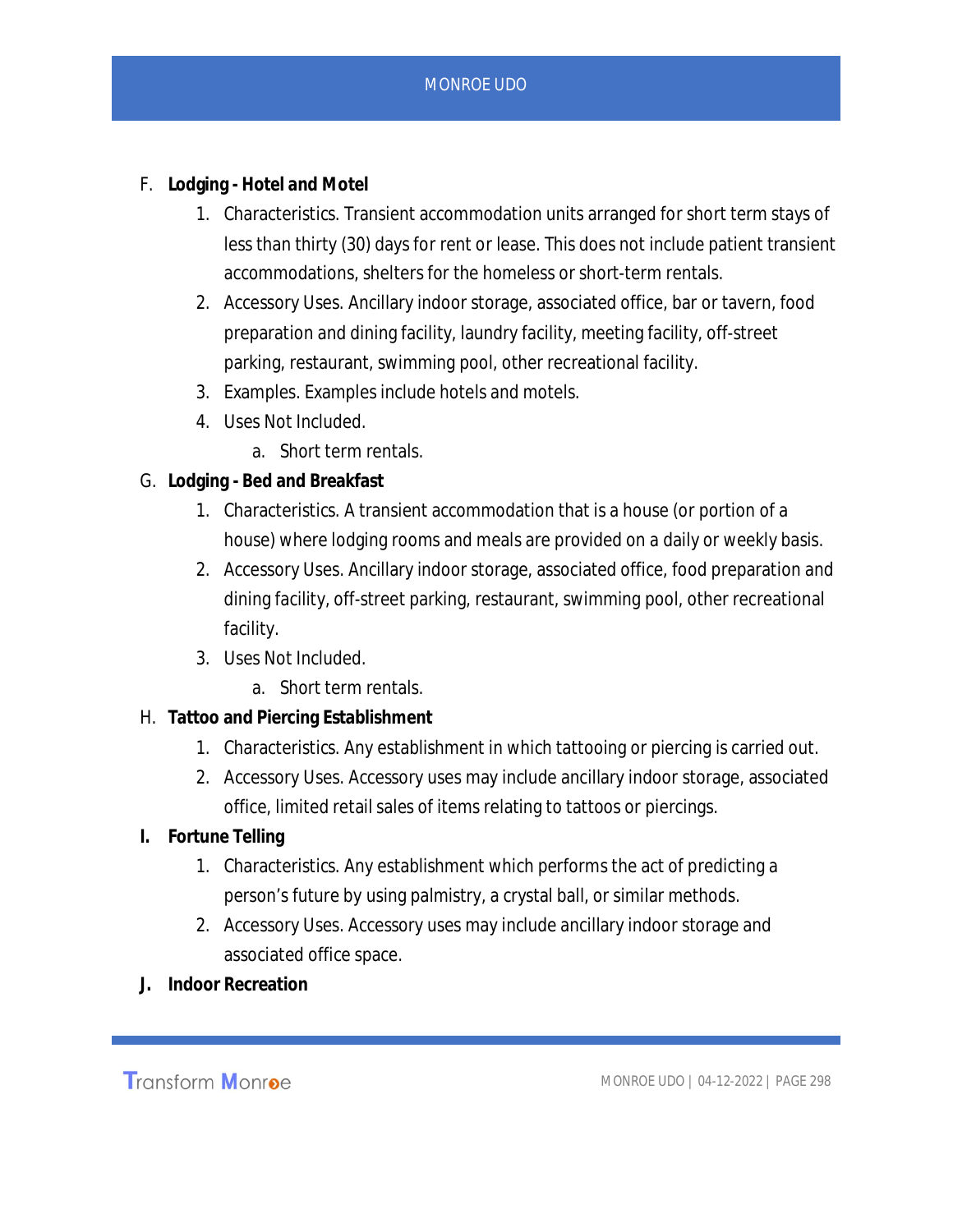- 1. Characteristics. Commercial uses providing daily or regularly scheduled recreation-oriented activities in an indoor setting.
- 2. Accessory Uses. Accessory uses include ancillary indoor storage, associated office, concession, dining area or cafeteria, pro-shop and limited sales of goods related to on-site activities.
- 3. Examples. Examples include indoor entertainment activity such as a pool hall, bowling alley, health and fitness facilities, indoor sports facility, gymnastic facility, karate, indoor shooting range, dance studio, movie theater or indoor theater.
- **K. Outdoor Recreation**
	- 1. Characteristics. Uses which provide recreation-oriented activities predominately outdoors. May vary in size and feature generally commercial uses.
	- 2. Accessory Uses. Accessory uses include ancillary indoor storage, associated office, concession, dining area or cafeteria, pro-shop and limited sales of goods related to on-site activities.
	- 3. Examples. Examples include drive-in theater, campground, extreme sports facility such as paintball or BMX, shooting range, stadium, arena, and golf course.
	- 4. Use Standards.
		- a. If the outdoor entertainment involves any projectiles, berms or backstops are required at the perimeter boundary of the activity to ensure safety to off-site areas.
		- b. No associated outdoor features shall be located between the front façade of the building and the street fronting the lot.
		- c. The use requested to be conducted shall not have adverse effects without mitigation techniques including (but not limited to) stormwater, dust, odor, smoke, vibration, lighting, or noise.
- **L. Restaurant**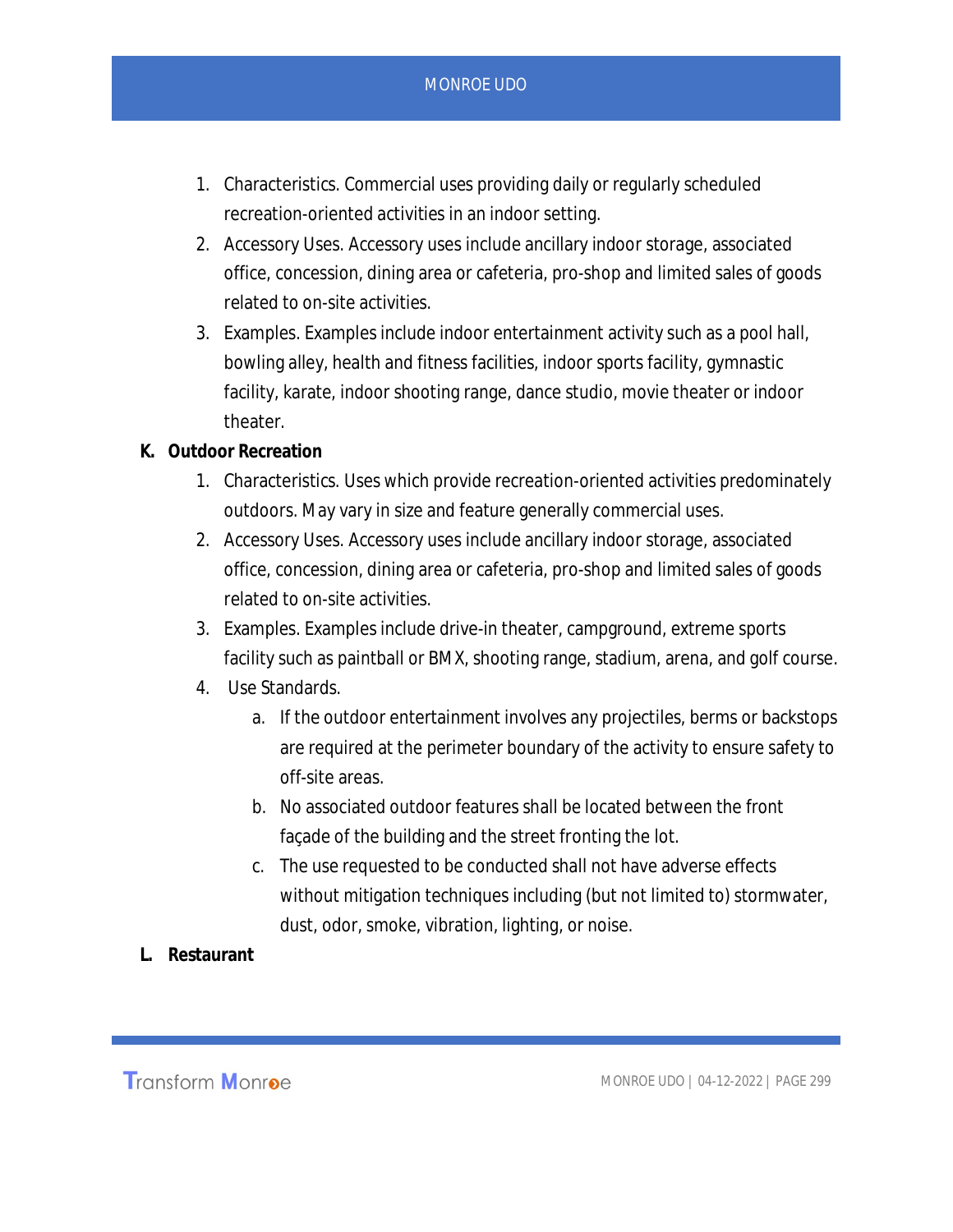- 1. Characteristics. Establishments that prepare and sell food for on-premises consumption or off-premises consumption. Includes a customer service area consisting of tables, chairs, or customer counters.
- 2. Accessory Uses. Ancillary indoor storage, associated office, deck, patio for outdoor seating or dining and entertainment, parking, valet parking facility, bar seating, and limited catering.
- 3. Examples. Examples include sit down restaurants such as a diner, café, or fine dining restaurants.
- 4. Uses Not Included.
	- a. Drive-throughs are classified in Restaurant with Drive-Through.
- **M. Restaurant with Drive-Through**
	- 1. Characteristics. Establishments that prepare and sell food for on-premises consumption or off-premises consumption including a drive-through. Includes a customer service area consisting of tables, chairs, or customer counters.
	- 2. Accessory Uses. Ancillary indoor storage, associated office, deck, patio for outdoor seating or dining, parking, valet parking facility, bar seating, limited catering.
	- 3. Examples. Examples include fast food restaurants and any restaurant featuring a drive-through lane.
	- 4. Use Standards.
		- a. Drive-through windows, speaker boxes, and ordering stations shall not be adjacent to any residential use or district.
		- b. Outdoor speakers associated with a drive-through shall be at least fifty (50) feet from any property line.
		- c. Menu boards shall be a maximum of thirty-two (32) square feet.
		- d. Drive-throughs shall comply with the standards of Section 8.4.5: Stacking Requirements.

**Transform Monroe**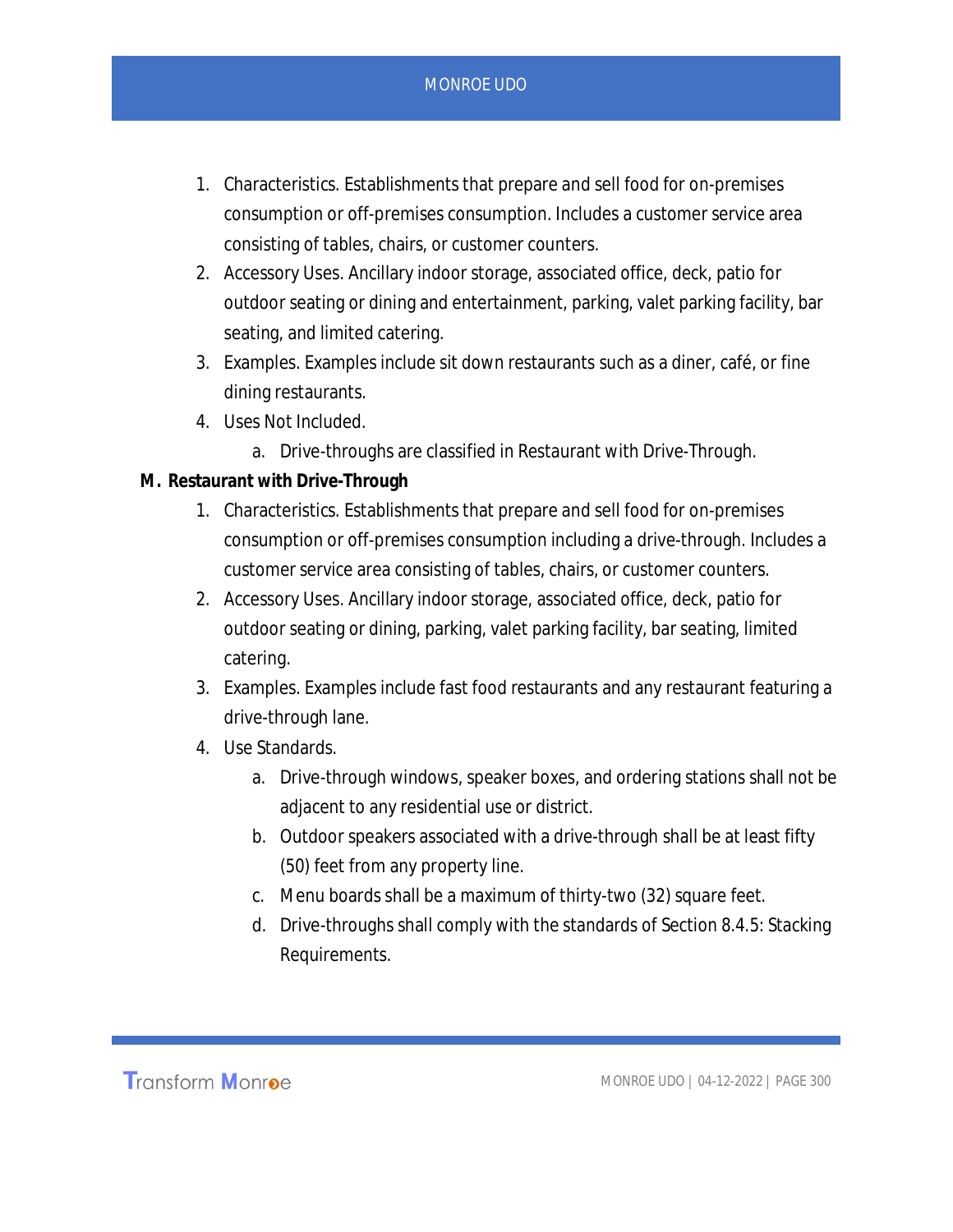- e. Streetwalls are required at the boundaries of drive aisles along drivethrough lanes. Streetwalls shall meet the requirements of Section 8.7.4.6: Pedestrian Considerations.
- N. **Bar/Tavern/Nightclub**
	- 1. Characteristics. Any business or commercial establishment which is devoted primarily to the retailing and on-premises consumption of alcoholic beverages (not made on-site) and which is licensed by the state to dispense or sell alcoholic beverages. May be subject to locational requirements.
	- 2. Accessory Uses. Selling of food, ancillary indoor storage, associated office, deck, patio for outdoor seating or dining and entertainment, parking, valet parking facility.
	- 3. Examples. Bars, taverns, cocktail lounges.
- O. **Microbrewery/Winery/Distillery**
	- 1. Characteristics. Any business or commercial establishment which is devoted primarily to the production of beer, malt beverages, wine or spirits for distribution, retail, or wholesale. May be subject to locational requirements.
	- 2. Accessory Uses. Tasting room, selling of food, ancillary indoor storage, associated office, deck, patio for outdoor seating or dining and entertainment, parking, valet parking facility.
	- 3. Examples. Bars, taverns, cocktail lounges.
- P. **Car, Boat, Other Vehicle Sales & Rentals**
	- 1. Characteristics. Establishments that are involved with the sale or lease of motor vehicles (including but not limited to cars and boats), renting of motor vehicles, and display of these motor vehicles.
	- 2. Accessory Uses. Accessory uses may include ancillary indoor storage, associated office, showroom, vehicle fueling (for vehicles for sale or lease, not open to the general public), car wash (for vehicles for sale or lease, not open to the general public), and limited retail sales of items associated with motor vehicles.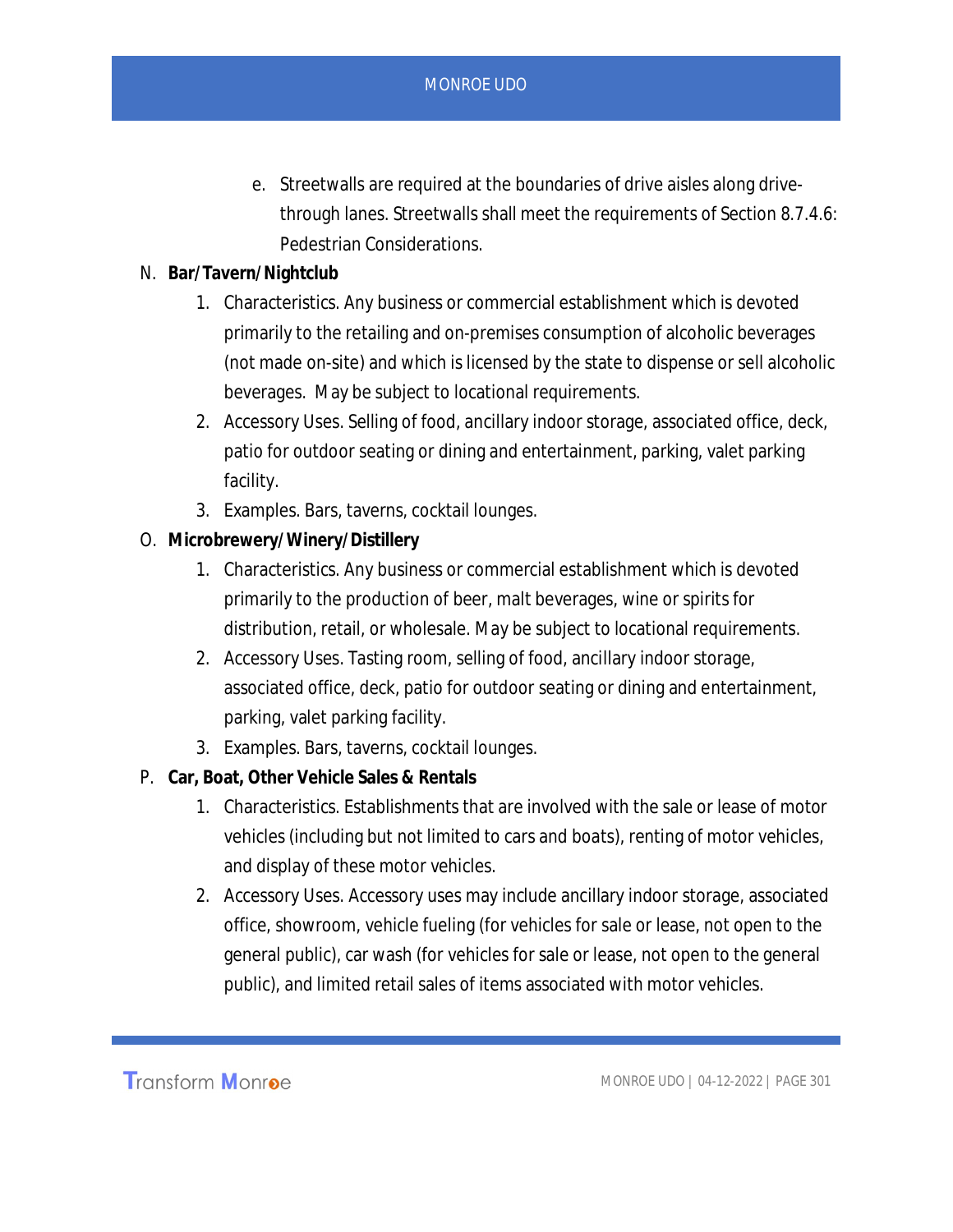- 3. Examples. Examples include but are not limited to car dealerships, boat dealerships, motor vehicle dealerships dealing in recreational vehicles, car rental establishments, moving vehicle rental establishments.
- 4. Use Standards.
	- a. Minimum lot size for car, boat, other vehicle sales and rental establishments shall be two (2) acres.
	- b. Vehicle display areas shall not be raised above general topography of the site.
	- c. Vehicle display areas with frontage along a street right-of-way shall include an additional ten (10) foot landscaped buffer. Vehicles shall not be displayed in any required buffer.
- Q. **Minor Vehicle Service & Vehicle Part Sales**
	- 1. Characteristics. Minor vehicle service establishments are involved with the body detailing, mechanical repairs, or the painting of automotive vehicles. These repairs should be minor in nature and any services rendered on site should be minor in nature as well.
	- 2. Accessory Uses. Accessory uses may include limited sale of parts or vehicle accessories, towing, associated office, parking, repackaging of goods for on-site sale or use.
	- 3. Examples. Examples of services to be rendered include quick service such as (but not limited to) lubrication, battery sales and installation, auto detailing, minor scratch and dent repair, tire alignment, and fluid replacement.
	- 4. Use Standards.
		- a. No stockpiling of parts or salvaging of vehicle parts.
		- b. If located in the GB district or abutting a residential use, a landscape buffer with buffer intensity of 2 shall be provided.
		- c. No storage of impounded vehicles in front yard.
		- d. All storage of vehicles shall be fenced and prevented from view.
		- e. A minimum lot size of 20,000 square feet is required.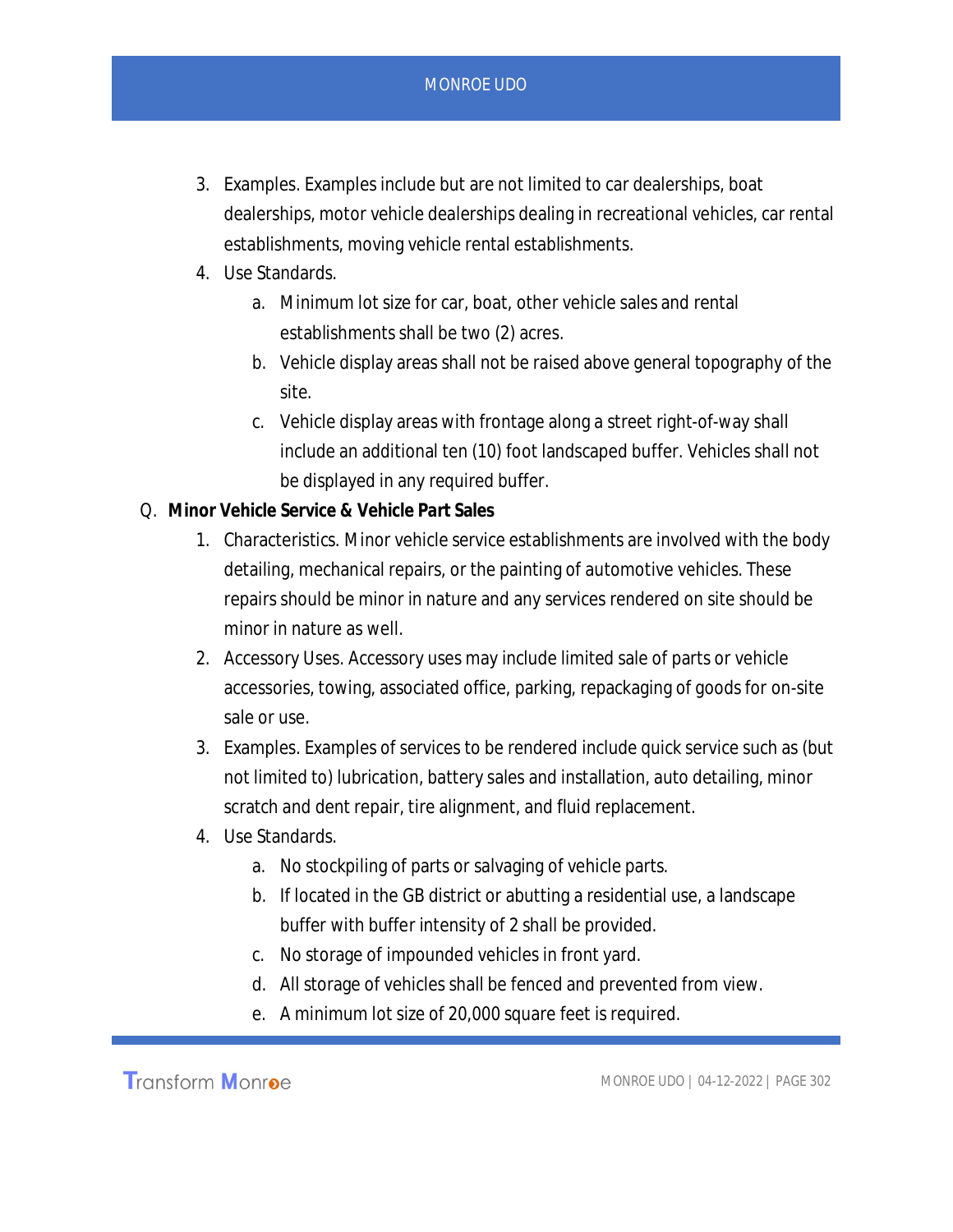- R. **Major Vehicle Service**
	- 1. Characteristics. Facility dealing in more than minor vehicle service as defined. Major vehicle service includes an auto body shop, repair of motor vehicles components such as engines and transmission.
	- 2. Accessory Uses. Accessory uses may include (but are not limited to) associated office, ancillary indoor storage, towing, outdoor storage of vehicles.
	- 3. Examples. Examples include auto collision repair shops and paint shops.
	- 4. Use Standards.
		- a. If located in the GB district or abutting a residential use, a landscape buffer with buffer intensity of 2 shall be provided.
		- b. No stockpiling of parts or salvaging of vehicle parts.
		- c. No storage of impounded vehicles.
		- d. All storage of vehicles shall be fenced and prevented from view.
		- e. A minimum lot size of 20,000 square feet is required.
- S. **Convenience Store with Fuel Pumps**
	- 1. Characteristics. Convenience stores with fueling stations are involved in the retail sale of fuel for motor vehicles, and convenience items including but not limited to food, beverages, tobacco products, and other similar products as its primary sales.
	- 2. Accessory Uses. Accessory uses may include offices, storage or repackaging of goods for on-site sale, parking, and car wash.
	- 3. Examples. Motor vehicle fuel stations with one (1) or more fuel pump selling fuel for motor vehicles and selling items which generally serve the day-to-day retail needs of travelers (e.g. gas station).
	- 4. Uses Not Included.
		- a. General retail stores as defined above.
		- b. Sales of landscape materials, including bark chips and compost, is classified as light industrial.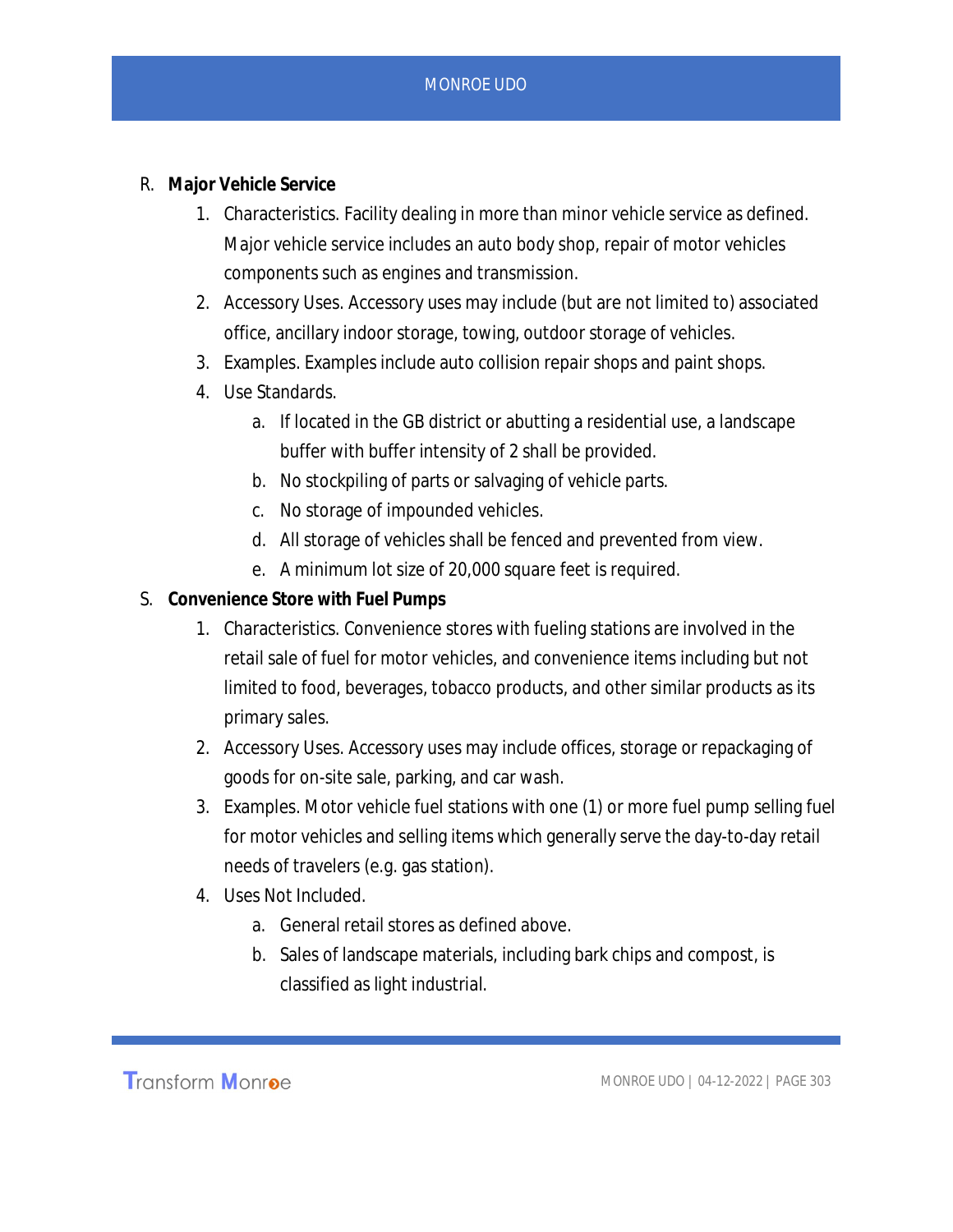- c. Sales, rental, or leasing of heavy trucks and equipment is classified as light industrial.
- 5. Use Standards.
	- a. All car washing, waxing, machine powered drying shall be in an enclosed building. Hand washing and drying may be conducted outside of an enclosed building.
- T. **Car Wash**
	- 1. Characteristics. Car washes are involved with a commercial activity used primarily for the washing of motor vehicles, providing car washing and car cleaning services, either full or self- service. A car wash is a free-standing use and does not include fueling stations.
	- 2. Accessory Uses. Accessory uses may include offices, parking, retail sales of items associated with the cleaning of motor vehicles.
	- 3. Examples. Car Wash examples include full service, self-service facilities which may or may not include an automatic car wash.
	- 4. Uses Not Included.
		- a. Vehicle service or motor vehicle repair is classified as Car, Boat, Other Vehicle Sales and Rentals (with accessory service).
	- 5. Use Standards.
		- a. All washing, waxing, machine powered drying shall be in an enclosed building. Hand washing and drying may be conducted outside of an enclosed building.
- U. **Funeral Home**
	- 1. Characteristics. A facility used for the preparation of the deceased and the display of the deceased, connected to human funeral services. The facility may include space and facilities for embalming and preparation of the dead for burial, performance of autopsies, the storage of caskets and funeral supplies.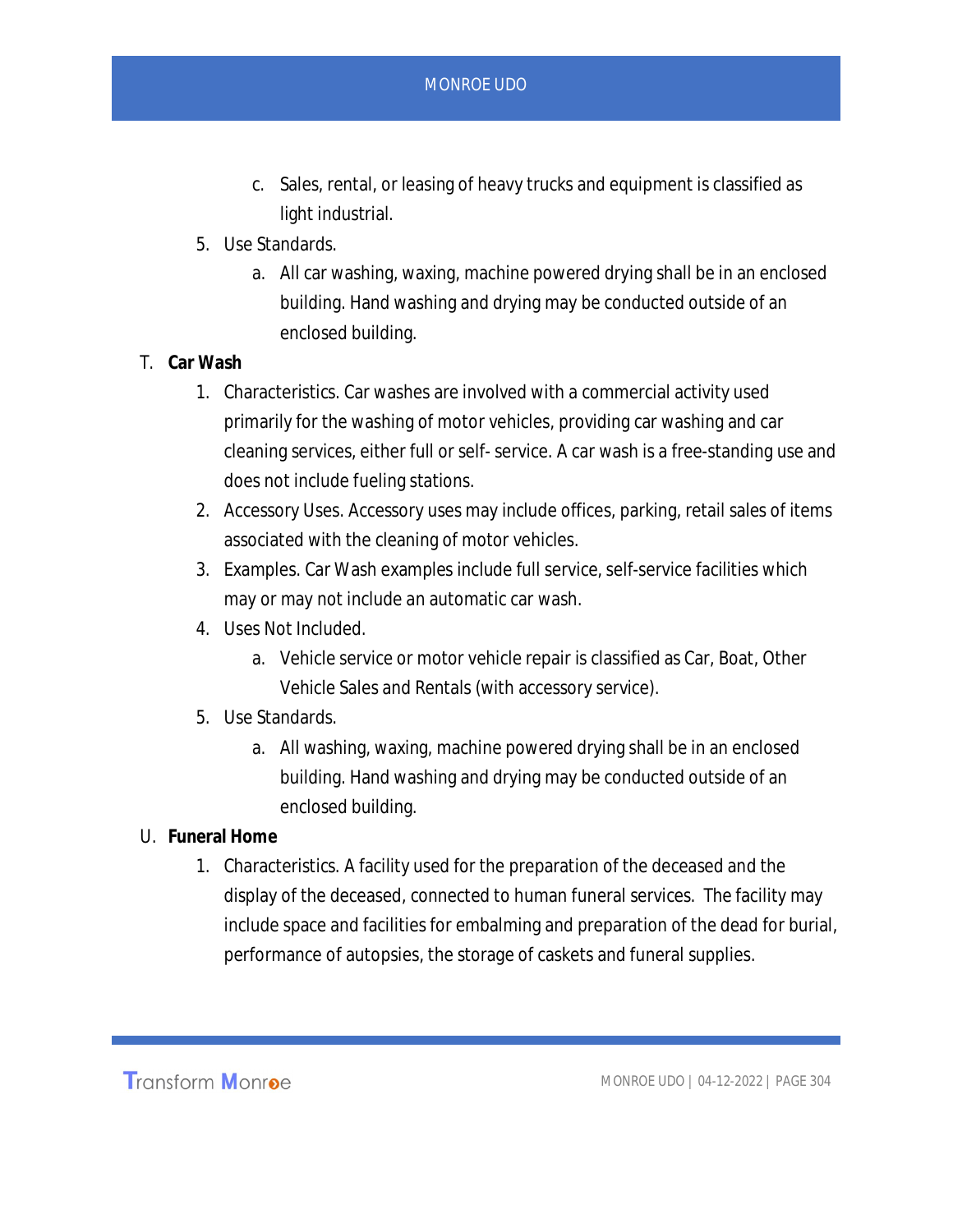- 2. Accessory Uses. Accessory uses may include ancillary indoor storage, associated office, parking, storage of funeral vehicles, crematorium meeting all related laws and regulations.
- V. **Laundromat with Onsite Cleaning**
	- 1. Characteristics. Laundromat with onsite cleaning establishments offer the renting of equipment, on-site, for the cleaning and washing of laundry to individual customers. May also provide limited dry-cleaning. Laundromat with onsite cleaning is intended to offer small scale facilities and not a wholesale or industrial level facility for mass cleaning of laundry.
	- 2. Accessory Uses. Accessory uses may include ancillary indoor storage, associated office, parking.
	- 3. Uses Not Included
		- a. Wholesale laundry cleaning facilities (see Laundry or Dry-Cleaning Plant under industrial uses).
- W. **Electronic Gaming Operations**
	- 1. Characteristics. Electronic gaming operations shall occur in an electronic gaming operation establishment and shall be a principal, not accessory, use.
	- 2. Standards.
		- a. Shall not be located within four-hundred (400) feet (determined by straight line and not street distance) from any other electronic gaming operation as measured by horizontal distance from the closest building exterior walls of each.
		- b. No electronic gaming operation establishment shall be located within four-hundred (400) feet (determined by straight line and not street distance) of the closest boundary line of any residential zoning district, or of any point on the closest property line of school, residence, public park, daycare or religious use as measured by a horizontal distance from closest point on the closest building exterior wall of the electronic gaming operation.

Transform Monroe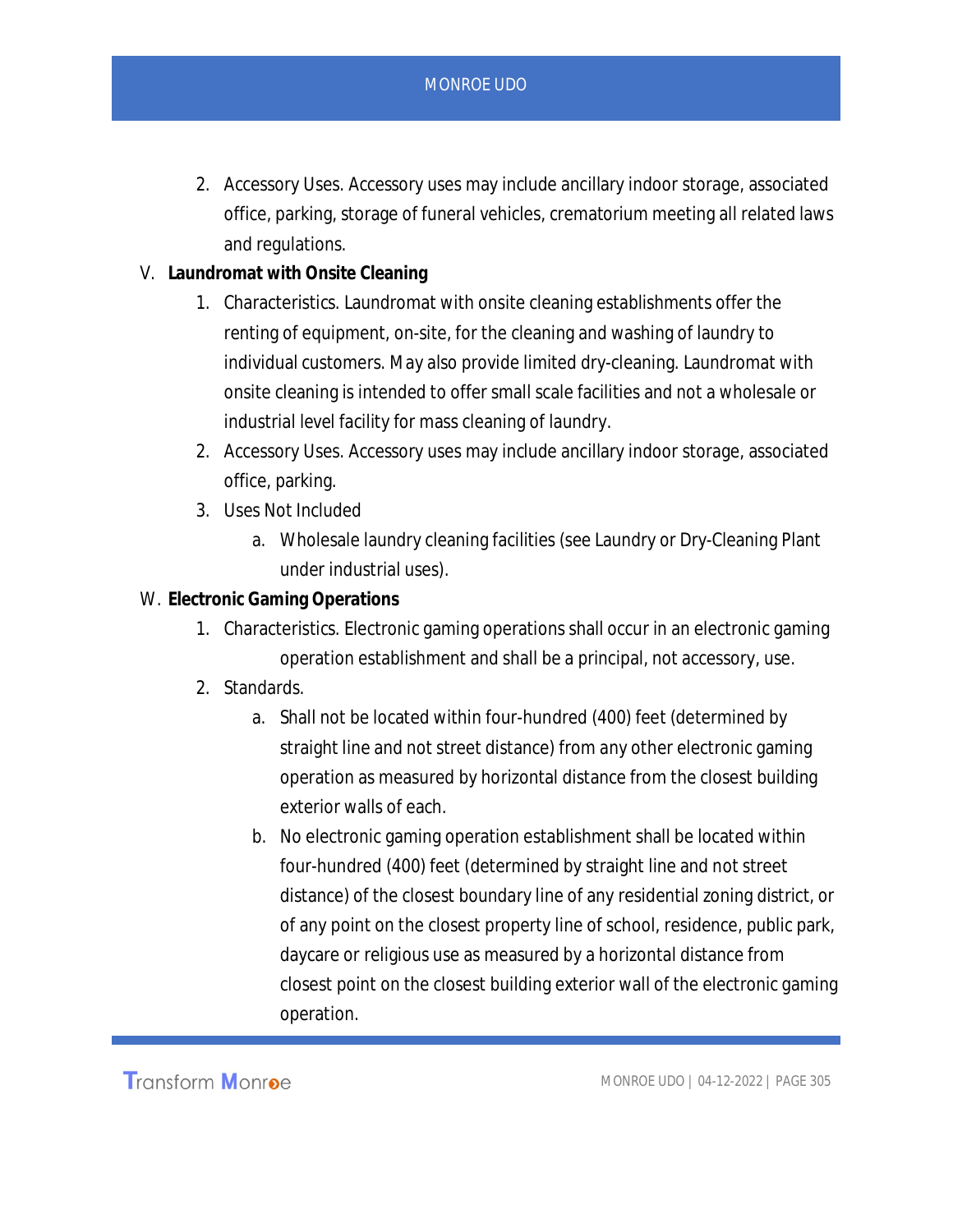- c. No electronic gaming operations establishment shall exceed 3,000 square feet in size.
- d. No electronic machines and devices shall be used for sweepstakes games as defined in G.S. 14-306.4.
- e. All local, state, and federal laws shall be met.
- f. All electronic gaming operations must be approved by City Council.
- X. **Daycare Center/Adult Care**
	- 1. Characteristics. An establishment for the daycare of children or adults in a commercial use setting. May not be twenty-four (24) hour care (see Family Care Home). Child daycare centers shall comply with the standards in Article 7, Chapter 110, of the North Carolina General Statutes. All requirements, licenses and permits from the State shall be met.
	- 2. Accessory Uses. Accessory uses may include ancillary indoor storage, associated office, parking, cafeteria.
	- 3. Use Standards.
		- a. Areas dedicated for drop off and pick up must be included for any site plan or permit request for a daycare center/adult care.
- Y. **Commercial Parking Lots & Structures**
	- 1. Characteristics. Parking area or structure which is available to the public, but may also be used to accommodate employees, customers, and clients. No extended parking beyond overnight parking is permitted unless associated with transportation facilities such as an airport, rail, or bus terminal.
	- 2. Accessory Uses. Valet parking.
	- 3. Examples. Examples include a commercial parking lot and a parking garage.
	- 4. Uses Not Included.
		- a. Outdoor storage of vehicles, boats, other vehicles, machinery, or equipment (see outdoor storage).
		- b. Trucks, trailers, delivery vehicle parking.
	- 5. Use Standards.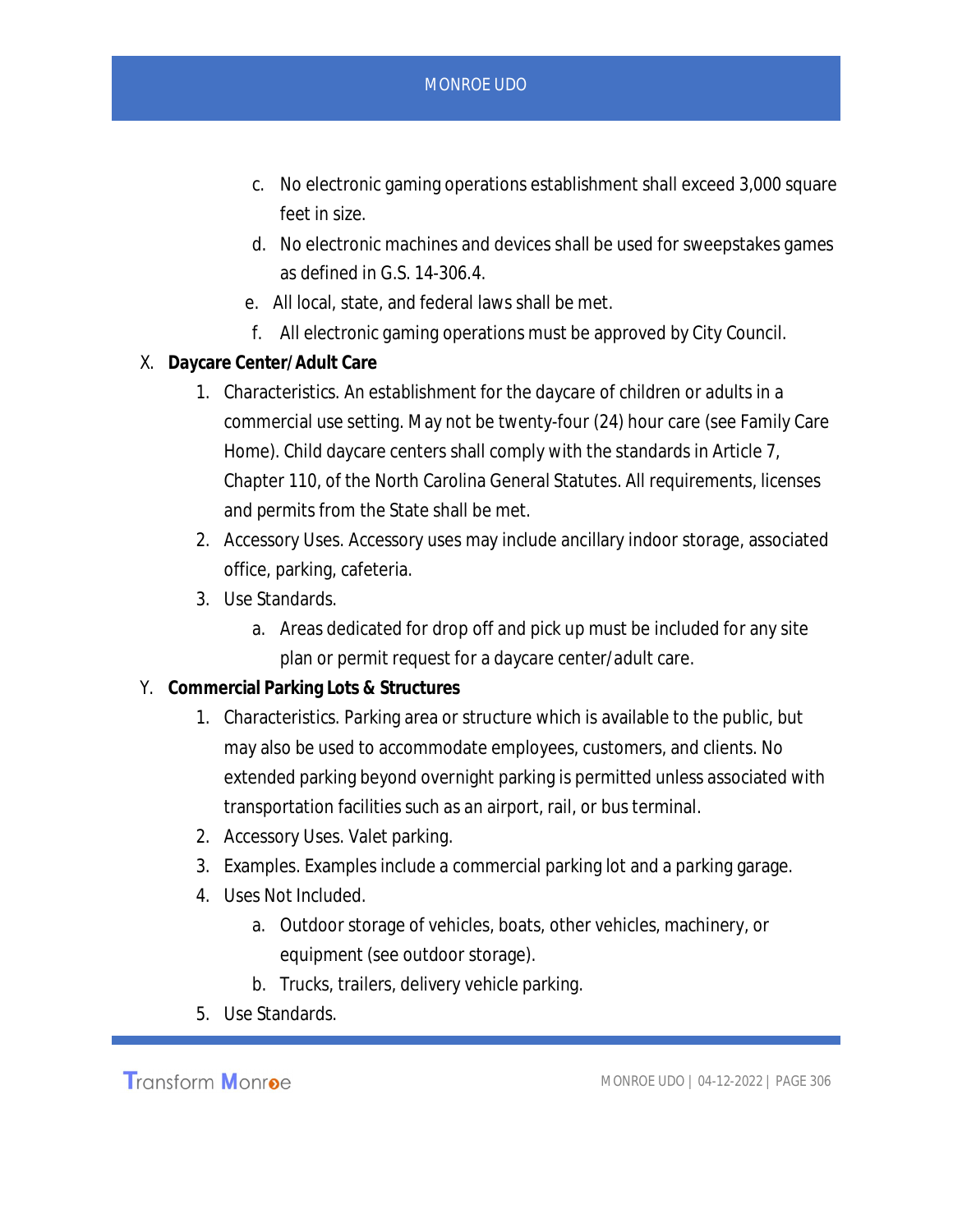- a. In an effort to promote mixed-use, a parking structure (such as a parking garage) may feature additional accessory uses such as first floor retail, or rooftop amenities such as a restaurant, if the underlying zone district allows for the accessory use as a permitted right.
- Z. **Commercial Parking Lot Trucks, Trailers, Delivery Vehicles**
	- 1. Characteristics. Parking area dedicated for the parking of vehicles (trucks, trailers, delivery vehicles, etc.) associated with deliveries and logistics. Parking may be provided for overnight and weekends.
	- 2. Examples. Examples include parking lots dedicated for delivery vehicles for ecommerce facilities, interstate travel, etc.

## AA.**Event Center/Convention Center**

- 1. Characteristics. Venues or facilities used by a group of people for temporary events such as conferences, sports, weddings, event halls, concerts, or similar events.
- 2. Accessory Uses. Accessory uses include offices; meeting rooms; indoor restaurant; bar; lounge; cabanas; boat docks; parking; indoor or outdoor recreation such as: swimming pools, tennis courts, fitness center, sauna, and other similar facilities.
- 3. Examples. Examples may include a convention center, coordinate wedding and banquet halls, sports stadium, or concert hall.
- 4. Uses Not Included.
	- a. Any fraternal organization, community centers and private clubs (see civic and private club);
	- b. Halls or rooms available to rent from public safety facilities including fire and police stations.
- 5. Use Standards.
	- a. Landscape buffer with a buffer intensity of 3 shall be established along any side of the property abutting any residential use or public right-ofway.

**Transform Monroe**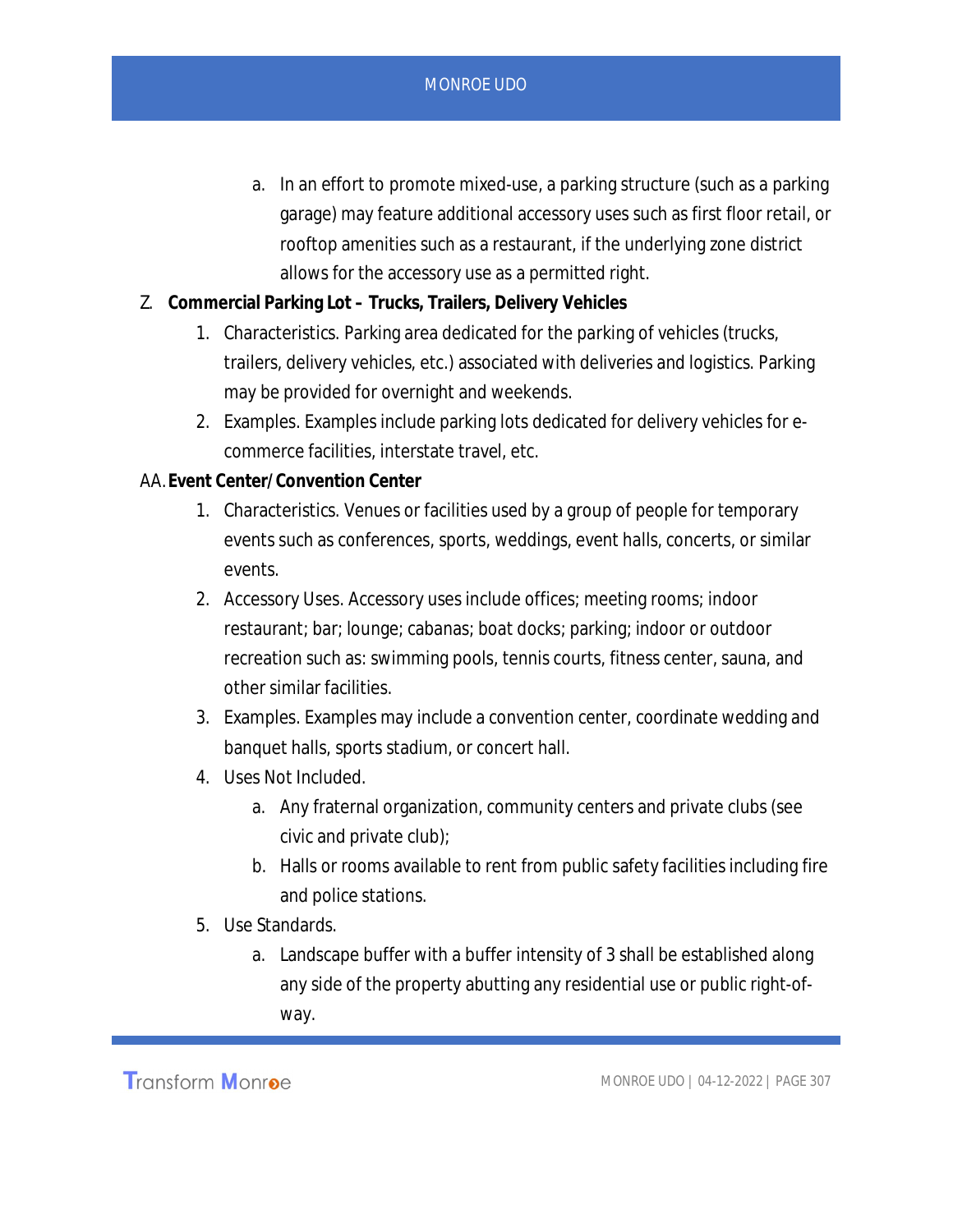## 7.2.7. OFFICE AND MEDICAL USES

- A. **Professional Office.**
	- 1. Characteristics. A building, or portion of a building, wherein activities are performed involving predominately administrative, record keeping, professional, and/or clerical operations and, where in the case of professions such as dentists, physicians, lawyers or engineers, the facility where such professional services are rendered.
	- 2. Accessory Uses. Accessory uses may include cafeterias, day care facilities, health facilities, parking, or other amenities primarily for the use of employees in the firm or building.
	- 3. Examples. Examples include professional services such as lawyers, government offices, social service facilities, accountants, engineers, or architects; real estate agents; travel agencies, employment agencies, data processing; sales offices; and TV and radio studios.
	- 4. Uses Not Included.
		- a. Offices that are part of and are located with a firm in another category are considered accessory to the firm's primary activity.
		- b. Contractors and others who perform services off-site are included in the office category if equipment and materials are not stored on the site and fabrication, services, or similar work is not carried on at the site.
- B. **Financial Services without Drive-Through**
	- 1. Characteristics. Office uses are characterized by activities conducted in an office setting and generally focusing on personal or financial services. No drivethrough.
	- 2. Accessory Uses. Accessory uses may include cafeterias, day care facilities, health facilities, parking, or other amenities primarily for the use of employees in the firm or building.
	- 3. Examples. Bank, financial institution, credit union.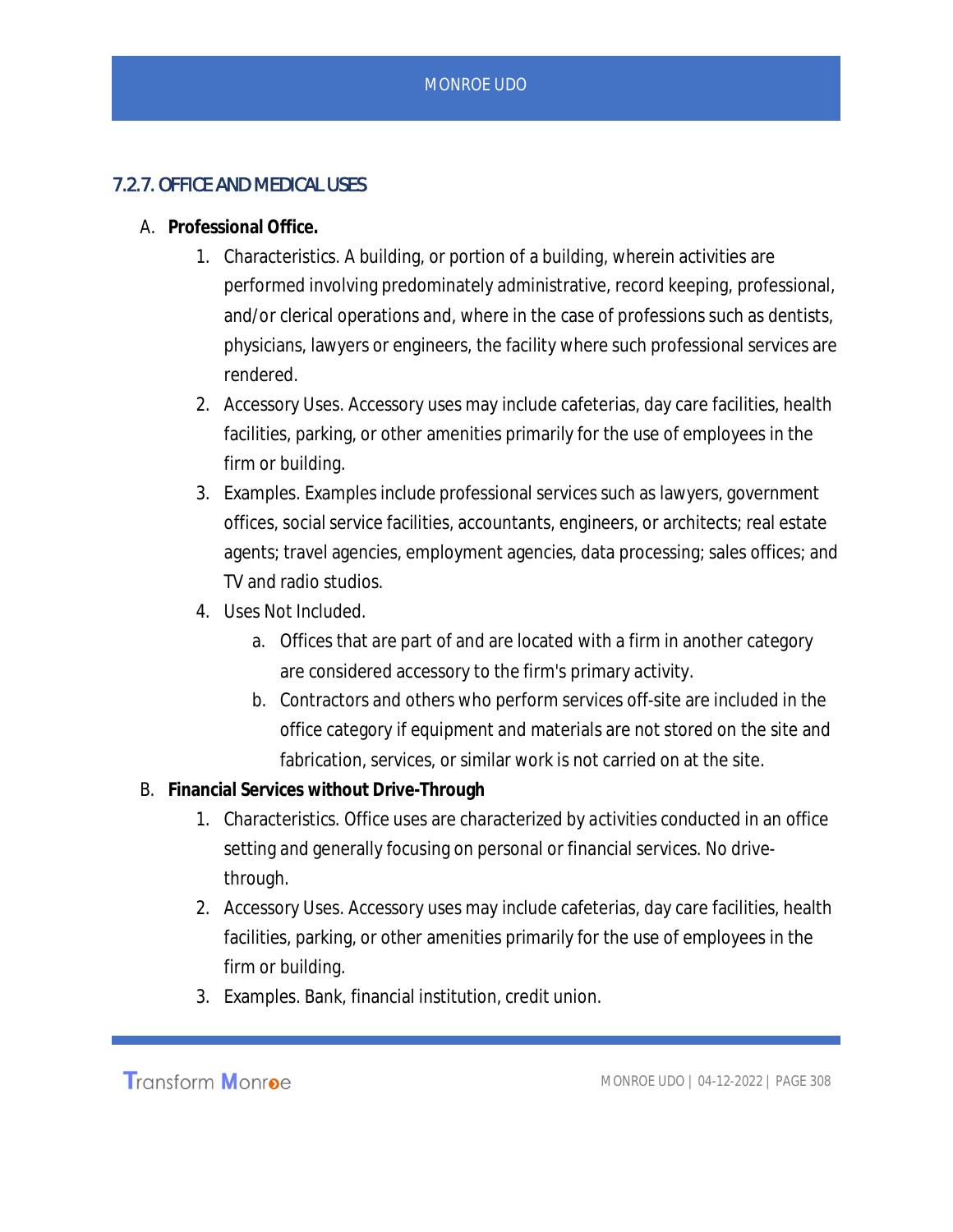- C. **Financial Services with Drive-Through**
	- 1. Characteristics. Office uses are characterized by activities conducted in an office setting and generally focusing on personal or financial services. Drive-throughs are permitted.
	- 2. Accessory Uses. Accessory uses may include cafeterias, day care facilities, health facilities, parking, or other amenities primarily for the use of employees in the firm or building.
	- 3. Examples. Bank, financial institution, credit union featuring a drive-through.
	- 4. Use Standards.
		- a. Drive-through windows, speaker boxes, and ordering stations shall not be adjacent to any residential use or district.
		- b. Drive-throughs shall be designed to incorporate similar architectural features and building elements as the principal building.
		- c. A bypass lane is required to ensure free flow of traffic.
		- d. A minimum two (2) stacking spaces shall be provided for drive through windows.
		- e. Drive-through shall be designed so as not to obstruct the movement of pedestrians along sidewalks or between the building entrance and customer parking spaces.
- D. **Hospital**
	- 1. Characteristics. An establishment which primarily engages in providing medical treatment, including (but not limited to) diagnostic services, surgical services, as well as continuous nursing services. The facility may feature emergency room care and ambulatory care.
	- 2. Accessory Uses. Accessory uses may include cafeterias, day care facilities, health facilities, parking, pharmacy, or other amenities primarily for the use of employees.
	- 3. Examples. Examples may include a hospital, freestanding emergency room with ambulatory care, detoxification centers.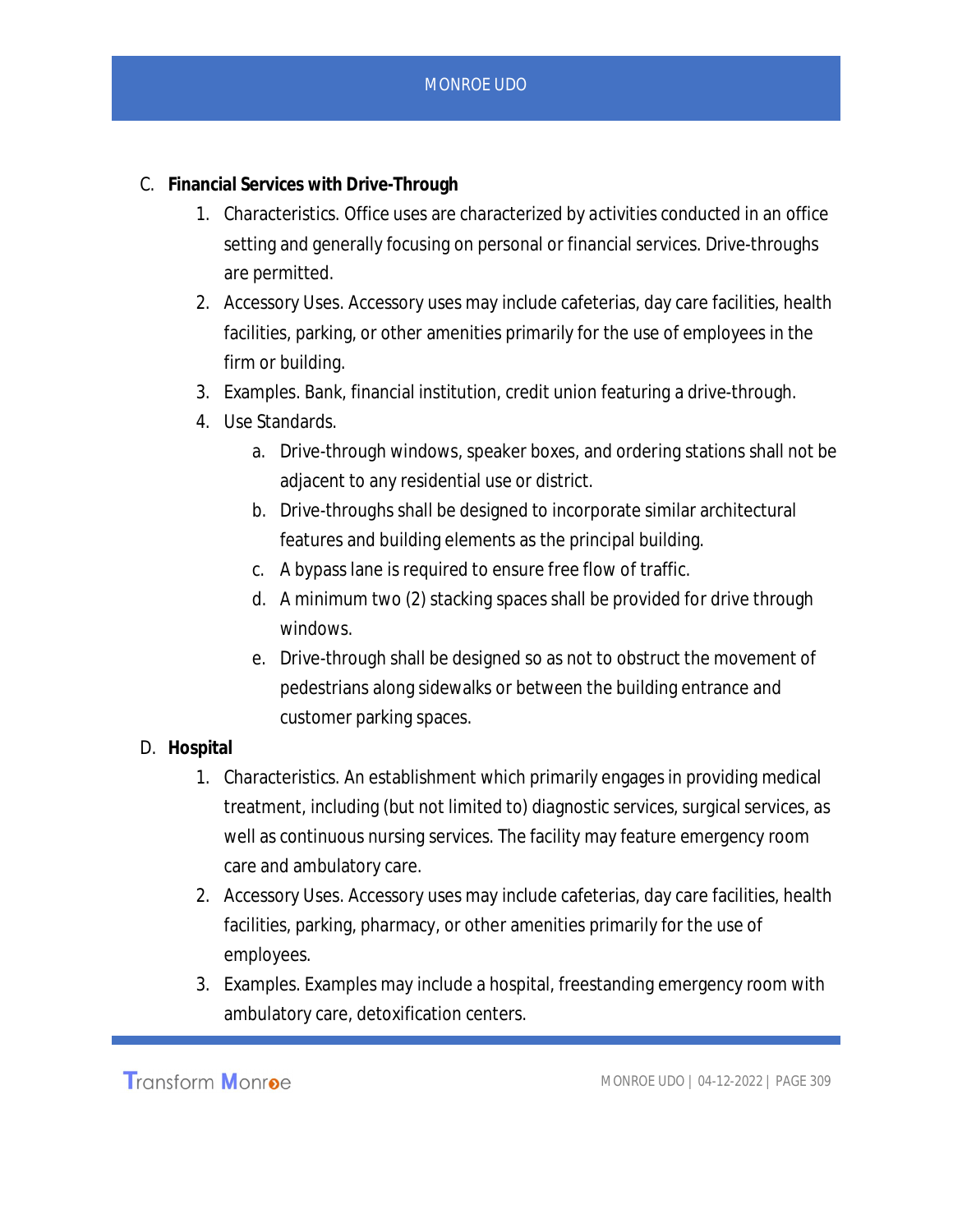- 4. Uses Not Included.
	- a. Medical office, private doctor office, dental office, urgent care (immediate care) facility without ambulatory care (classified as Medical/Dental Office).
- 5. Use Standards.
	- a. Drive up lanes for ambulances shall not be located within one-hundred (100) feet of a residential use.
	- b. Landscape buffer of buffer intensity 3 must be provided when abutting a residential use.
	- c. Emergency vehicle entrance shall not be located across the street from a residential use or residential zoning district.
- E. **Medical/Dental Office.**
	- 1. Characteristics. A facility engaged in the examination, diagnosis and treatment of medical chiropractic, ophthalmologic, dental, and pediatric or other health care patients; includes administrative and clerical operations of the practice; does not include overnight facilities for patients.
	- 2. Accessory Uses. Accessory uses may include cafeterias, day care facilities, health facilities, parking, or other amenities primarily for the use of employees in the firm or building.
	- 3. Examples. Examples include medical and dental clinics, medical and dental labs, urgent care facilities without ambulatory care, outpatient facilities without ambulatory care; and blood-collection facilities.
- F. **Rehabilitative Clinic**
	- 1. Characteristics. A facility engaged in the care and treatment for psychiatric, alcohol and/or drug problems where patients are residents and require more than an overnight stay.
	- 2. Accessory Uses. Accessory uses may include associated office, parking, cafeterias, health facilities, staff residences located on site for continuous care.
	- 3. Uses Not Included.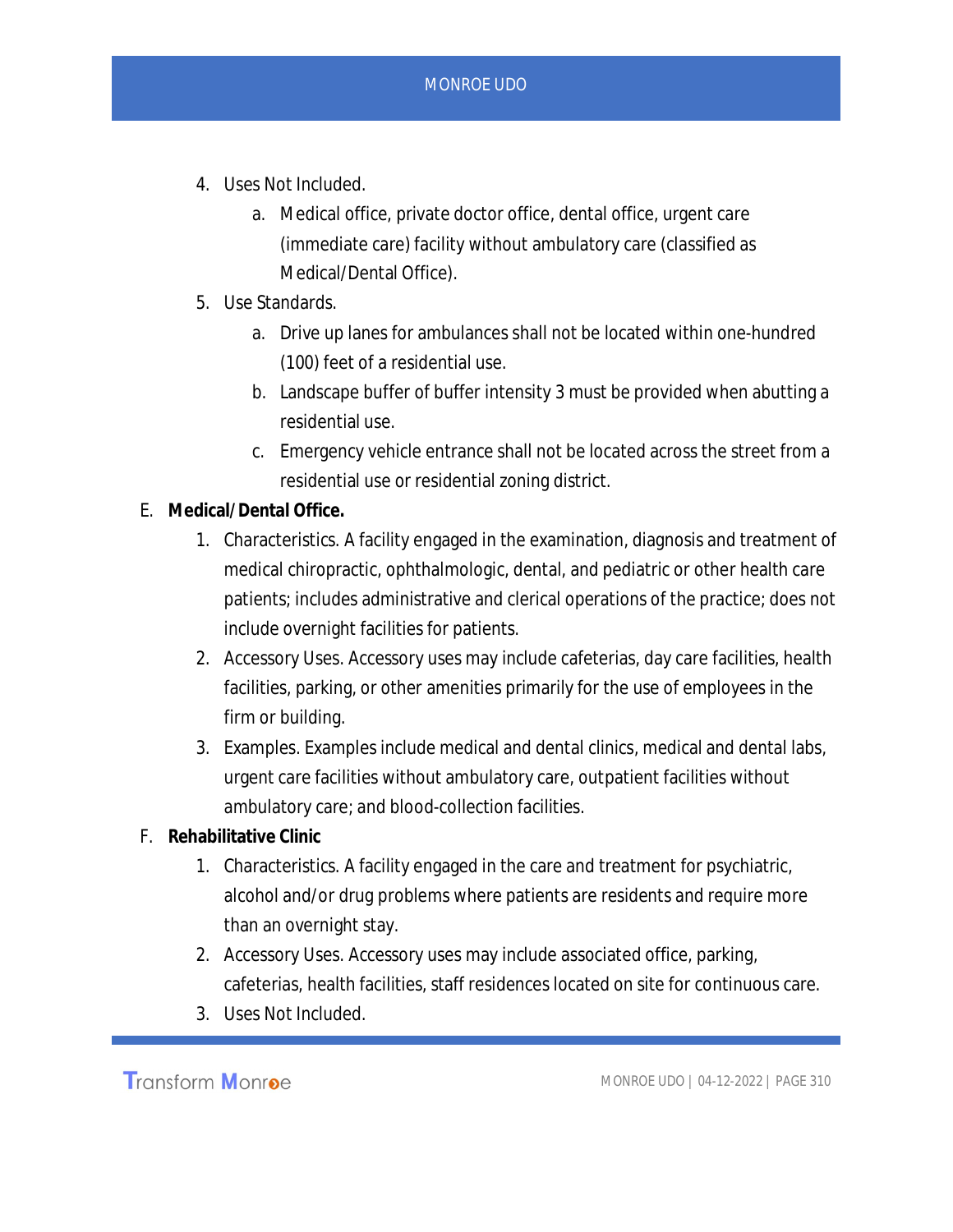- a. Residential care facilities including assisted living facilities (see residential use).
- 4. Use Standards.
	- a. No structure shall be closer than fifty (50) feet to any residential district.
- G. **Animal Hospital/Veterinarian**
	- 1. Characteristics. A facility where animals are provided medical care. Animals may be boarded or stay overnight within a completely enclosed building.
	- 2. Accessory Uses. Accessory uses may include parking, limited retail sales of animal goods, limited sale of medicine and prescriptions for animal use, associated office, ancillary indoor storage.
	- 3. Examples. Vet clinic, private veterinarian practice, animal hospital.
	- 4. Uses Not Included.
		- a. Animal boarding is classified as Animal Shelter/Kennel.
	- 5. Use Standards.
		- a. All outdoor areas for animals must be fenced.
		- b. Outdoor activity is permitted only during the day.

## 7.2.8. INDUSTRIAL USES

- A. **Light Industrial & Manufacturing**
	- 1. Characteristics. Any business or establishment which deals in light industrial uses including light manufacturing (such as clothing, assembly, repair), research and development, self-service storage, and wholesale trade.
	- 2. Accessory Uses. Accessory uses may include (but are not limited to) associated showroom, ancillary indoor storage, associated office, cafeteria, parking, on-site repair facility, residential unit for security purposes, outdoor storage associated with primary use.
	- 3. Examples. Landscaping contractor, clothing manufacturing, publishing firm, woodworking shop, 3-D printing, warehouses, bottling, lawn or tree service,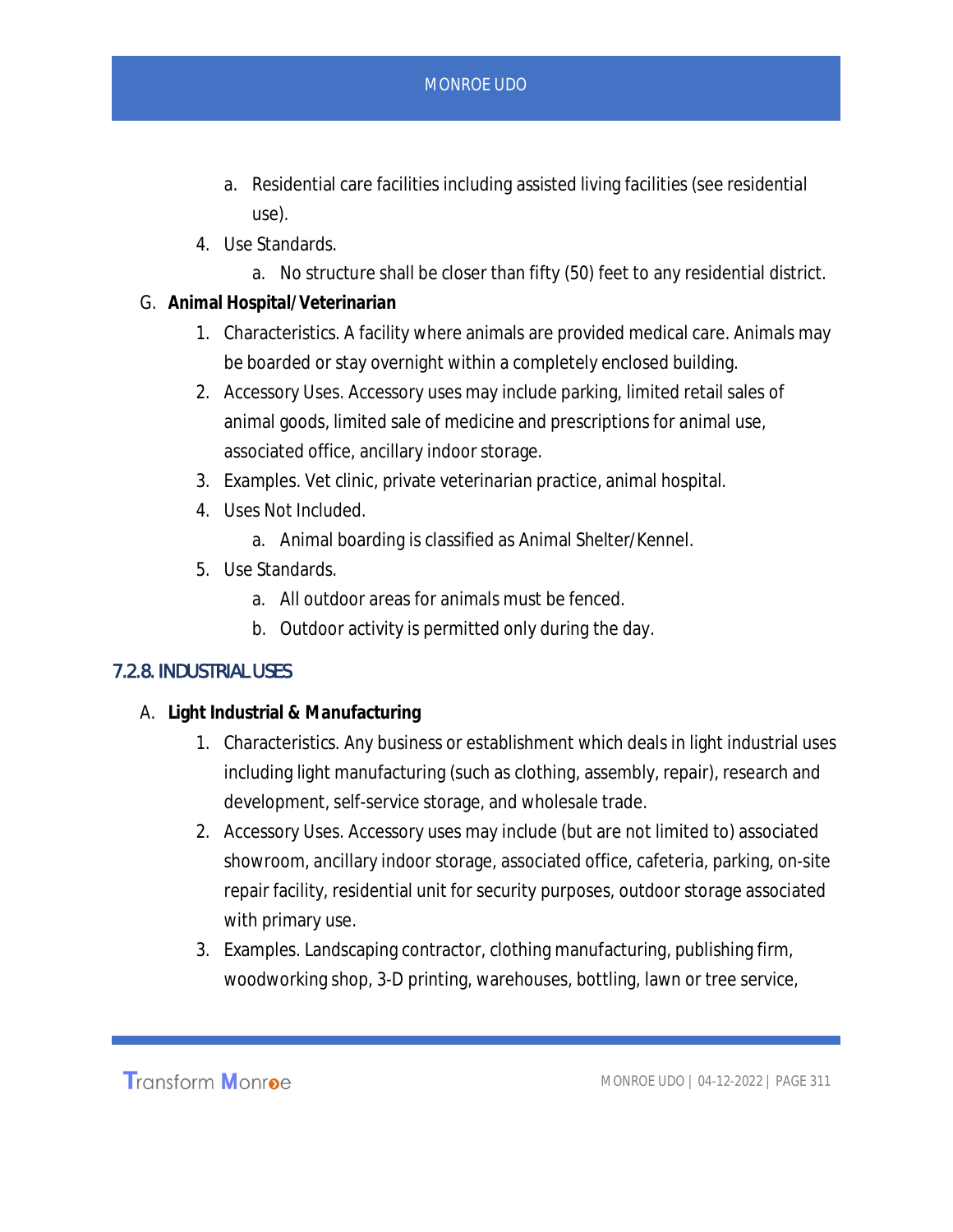commercial packing for fruits and vegetables, trailer storage or freight facility, warehousing, sale or rental of machinery and heavy equipment.

- 4. Uses Not Included
	- a. Heavy industrial or noxious uses such as concrete manufacturing.
- 5. Use Standards.
	- a. Storage shall be in an enclosed building or a screened/fenced space, a minimum six (6) feet screen or fence is required.
- B. **Warehouse Distribution; Logistics**
	- 1. Characteristics. A firm or facility involved in the storage and/or movement of items for other firms. Typically storing and preparing transit goods, wares, merchandise, and/or commodities, whether for the owner or for others, generally delivered to other firms or the final customer.
	- 2. Accessory Uses. Accessory uses may include (but are not limited to) associated office, outdoor storage associated with primary use, parking.
	- 3. Examples. Bulk storage, freight storage, outdoor storage yard, transfer and storage businesses, and commercial packing for food items.
	- 4. Uses Not Included.
		- a. Warehouse storage, classified as Warehouse Storage Indoor Only.
		- b. Self-storage or mini-warehouses, classified as Self Storage/Mini-Warehouse.
	- 5. Use Standards.
		- a. Outdoor storage yards shall comply with the standards of Section 8.3.9.D. Outdoor storage yards are not intended to include junkyards or scrap or salvage operations.
		- b. Loading and unloading shall not be conducted in areas that abut a residential use or district.
		- c. Outdoor storage may not exceed the maximum fence height of eight (8) feet.

**Transform Monroe**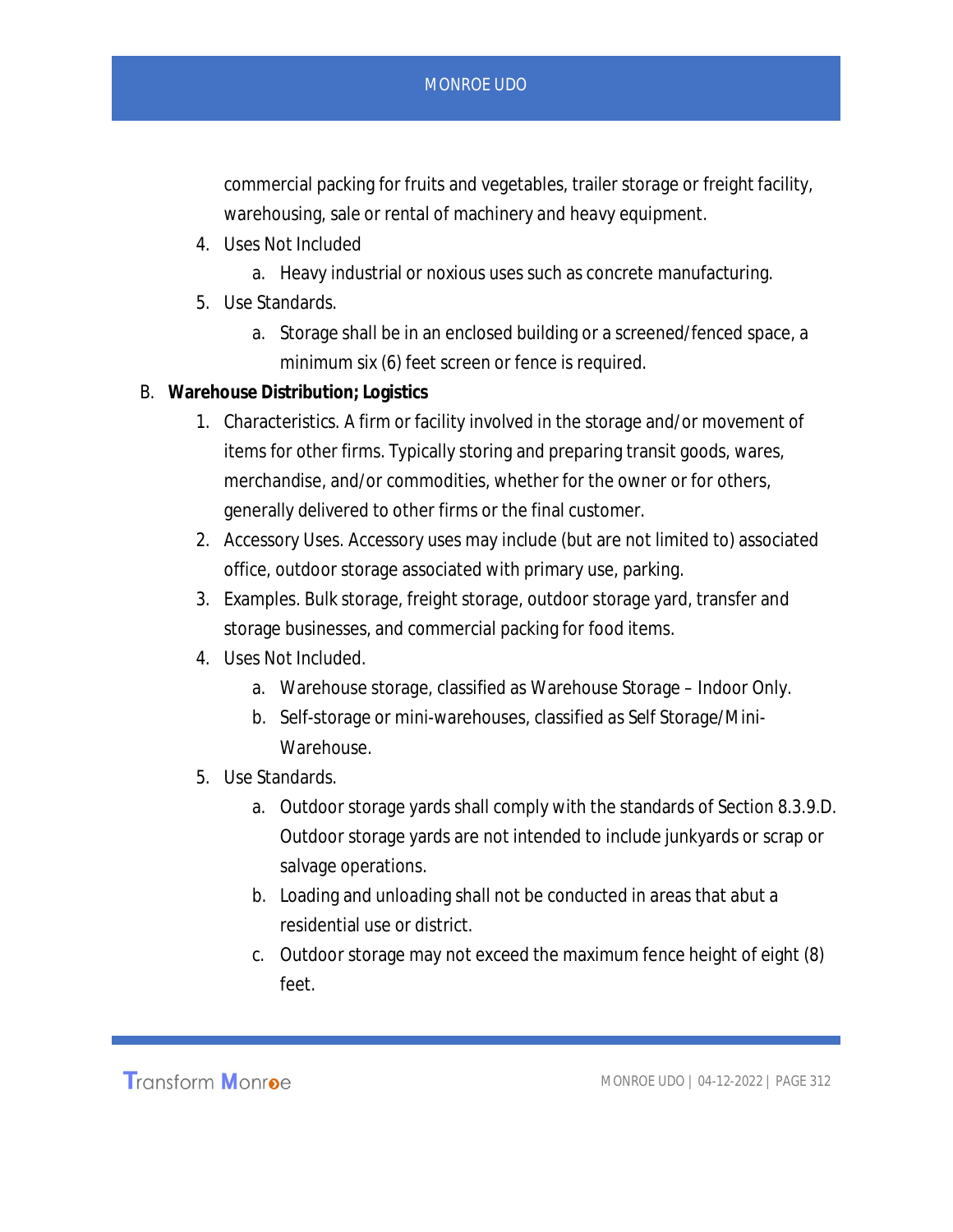- C. **Wholesale Trade**
	- 1. Characteristics. Firms involved in the sale or rent of products to industrial or commercial businesses only. Not intended for private customers. Uses emphasize on-site sales or order taking. Firm may or may not be open to the general public. Sales to private customers and general public are not permitted.
	- 2. Accessory Uses. Accessory uses may include (but are not limited to) accessory medical clinic, ancillary indoor storage, associated office, cafeteria, day care for employee use, parking, repackaging of goods, showroom, warehouse, residential unit for security purposes.
	- 3. Examples. Sale of machinery, janitorial supplies, restaurant equipment supplies.
	- 4. Use Standards.
		- a. Outdoor storage yards shall comply with the standards of Section 8.3.9.D. Outdoor storage yards are not intended to include junkyards or scrap or salvage operations.
- D. **Heavy Industrial Uses.**
	- 1. Characteristics. Any business or establishment that involves dangerous, noxious, offensive uses. Uses may involve smoke, odor, release of unsafe particle matter, excessive noise or vibration, or threats to safety and general well-being of the public.
	- 2. Accessory Uses. Accessory uses may include (but are not limited to) associated showroom, ancillary indoor storage, associated office, cafeteria, parking, on-site repair facility, residential unit for security purposes, outdoor storage associated with primary use.
	- 3. Examples. Salvage yards, junkyards, automobile graveyards, crematorium, slaughterhouse, concrete plant, outdoor storage as a primary use, commercial feed lot, lumberyard, primary metal manufacturing, towing yard for vehicles, pulp mill, rubber manufacturing, paper manufacturing or production.
	- 4. Use Standards.
		- a. Buffers and protective yards must be provided.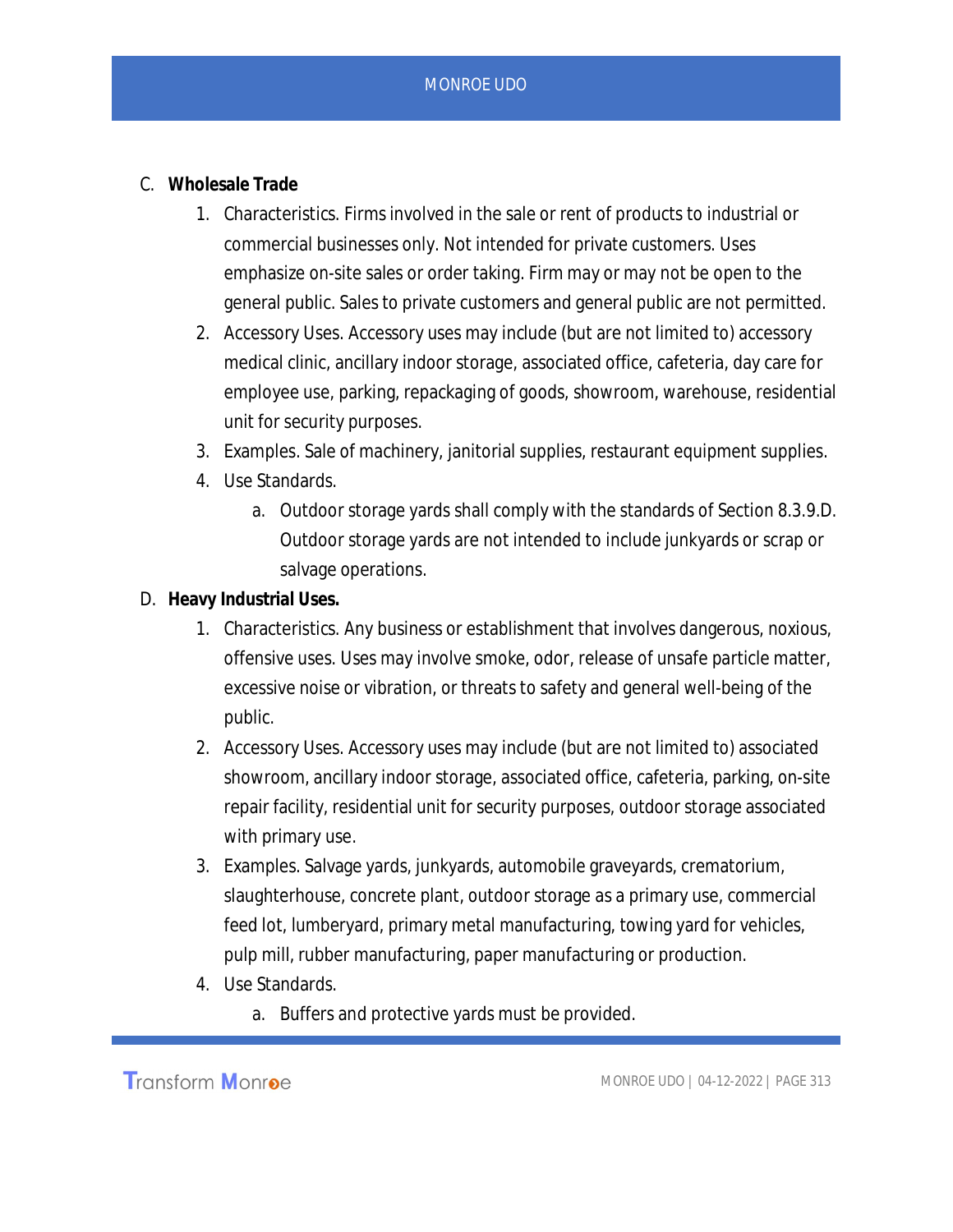- b. All buildings shall be setback a minimum of fifty (50) feet from property line.
- c. Outdoor storage yards shall comply with the standards of Section 8.3.9.D. Outdoor storage yards are not intended to include junkyards or scrap or salvage operations.
- d. Building facades that are oriented toward an arterial or collector street shall provide architectural details to eliminate large blank wall areas.
- E. **Recycling and Waste Related Services**
	- 1. Characteristics. Any facility which deals in the recycling, disposal, or elimination of used materials or waste.
	- 2. Accessory Uses may include (but are not limited to) associated office, outdoor storage associated with primary use, parking.
	- 3. Examples. Landfill, recyclable material storage, recycling facility, solid or liquid waste transfer or composting.
	- 4. Use Standards.
		- a. All buildings shall be setback a minimum of fifty (50) from property line.
		- b. Outdoor storage yards shall not be located closer than twenty-five (25) feet to any public street or property line.
		- c. Outdoor storage yards shall comply with the standards of Section 8.3.9.D.
		- d. Outdoor storage yards are not intended to include junkyards or scrap or salvage operations.
- F. **Laundry or Dry Cleaning Plant**
	- 1. Characteristics. Larger, industrial scale laundry cleaning establishment for the wholesale cleaning and washing of laundry to wholesale customers. A laundry or dry cleaning plant is intended to offer a wholesale or industrial level facility for mass cleaning of laundry.
	- 2. Accessory Uses. Accessory uses may include ancillary indoor storage, associated office, parking.
	- 3. Uses Not Included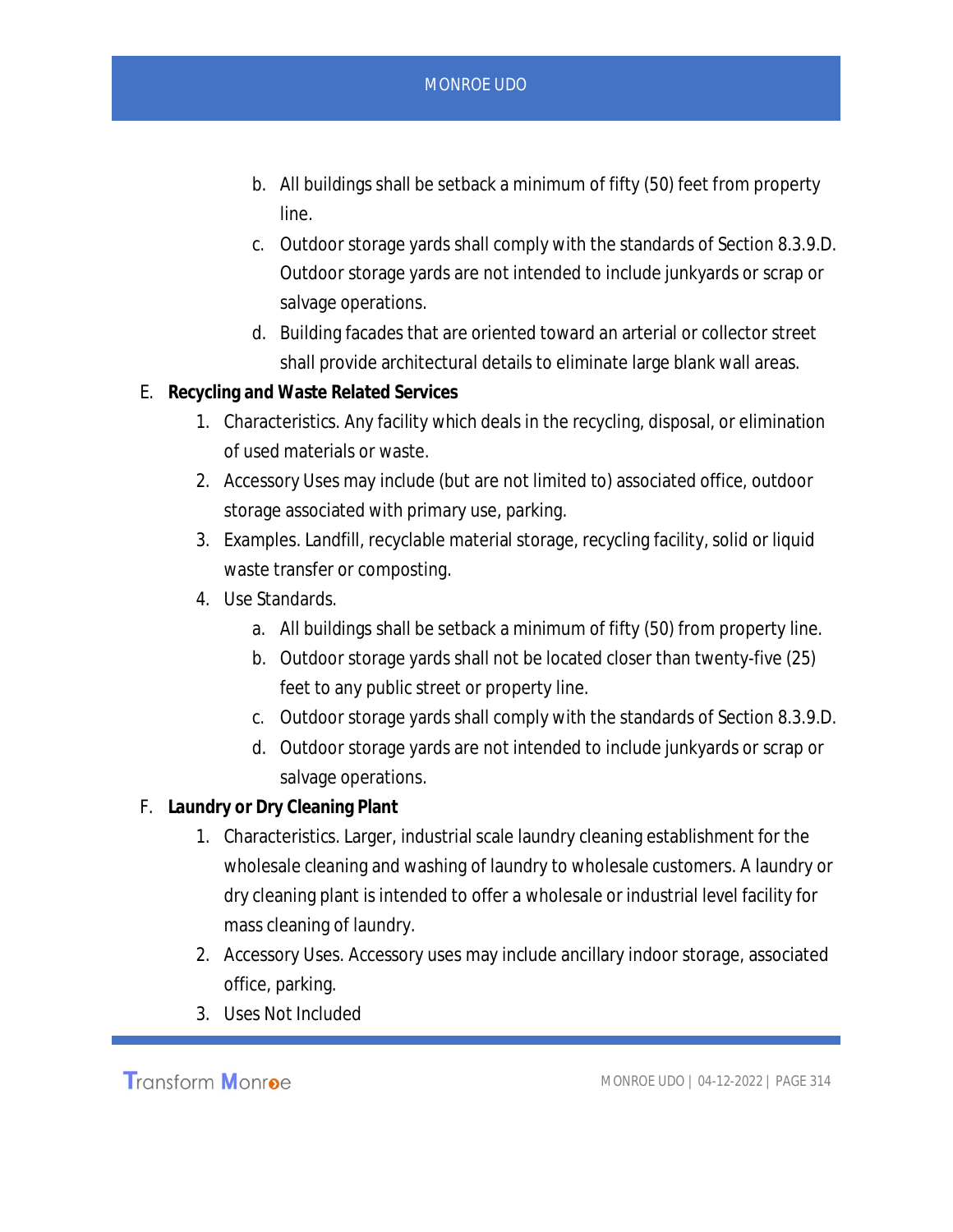- a. Laundromat with onsite cleaning (see commercial uses).
- G. **Mini-Warehouse/Self-Storage**
	- 1. Characteristics. A structure or premises where the principal use is storage space (storage units) which may be rented to private tenants, for personal property, usually on a short-term basis.
	- 2. Accessory Uses. Accessory uses may include associated office and parking.
	- 3. Use Standards.
		- a. All storage of items shall be within a fully enclosed building.
- H. **Warehouse Storage**
	- 1. Characteristics. A structure or premises where the principal use is the indoor storage of merchandise, products, goods, or materials in bulk, for a fee or charge.
	- 2. Accessory Uses. Accessory uses may include associated office, parking, accessory outdoor storage associated with primary use, and accessory wholesale sales.
	- 3. Uses Not Included.
		- a. No uses identified and classified under Heavy Industrial are permitted as indoor storage.

#### I. **Outdoor Storage**

- 1. Characteristics. A lot designated for the extended outdoor storage of cars, boats, other vehicles. This use is not to be confused with commercial parking, which excludes outdoor storage. Outdoor storage is for the extended storage of cars, boats, and other vehicles, machinery, and equipment or material.
- 2. Accessory Uses. Accessory uses may include associated office and parking.
- 3. Use Standards.
	- a. All outdoor storage shall be consistent with the standards defined in Section 8.3.9.D.
- J. **Mining**
	- 1. Characteristics. Uses that extract minerals, solids, liquids from the land.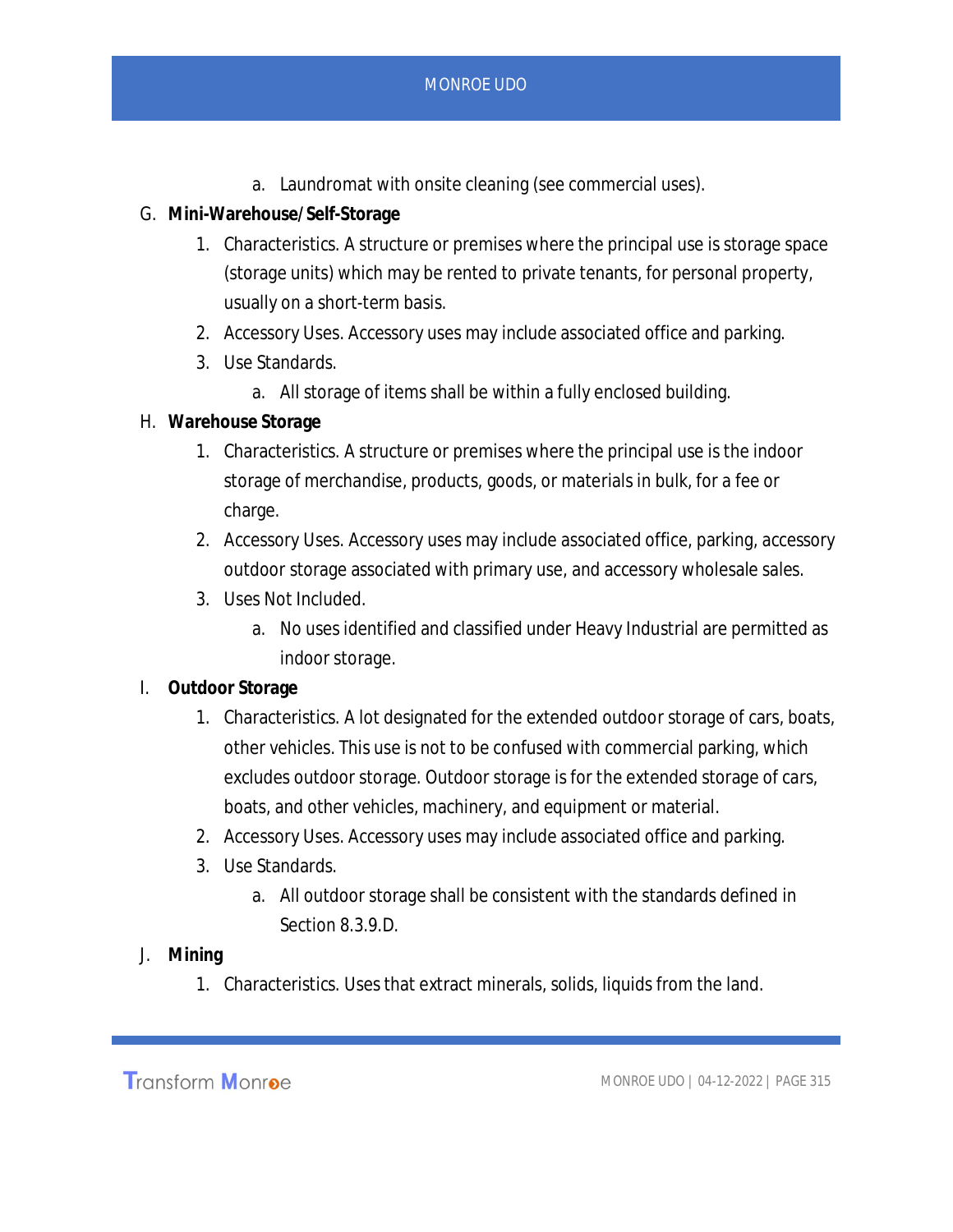- 2. Accessory Uses. Accessory uses may include (but are not limited to) associated showroom, ancillary indoor storage, associated office, cafeteria, parking, on-site repair facility, residential unit for security purposes, outdoor storage associated with primary use.
- 3. Examples. Mining, dredging or gas extraction, stockpiling of sand or gravel or stone.
- 4. Use Standards.
	- a. Buffers and protective yards must be provided.
	- b. Upon completion of any deposit of any material in any area, the area of deposit shall be covered with grass or other group cover.
- K. **Land Debris Storage.**
	- 1. Characteristics. A non-temporary holding or disposal site for stumps, limbs, leaves, concrete, brick, or uncontaminated earth commonly associated with land development activities, construction, grading, or paving of land.
	- 2. Accessory Uses. Accessory uses may include associated office, parking.
	- 3. Use Standards.
		- a. All outdoor storage shall be consistent with the standards defined in Section 8.3.9.D.

#### 7.2.9. OTHER USES

- A. **Animal Shelter/Kennel**
	- 1. Characteristics. The use of land for the purpose of boarding animals. May include a pet resort which provides day care for pets in addition to grooming and training
	- 2. Accessory Uses. Outdoor play areas for animals, office, indoor storage, limited retail sales of pet associated items.
	- 3. Examples. Animal kennel or boarding facility, animal shelter.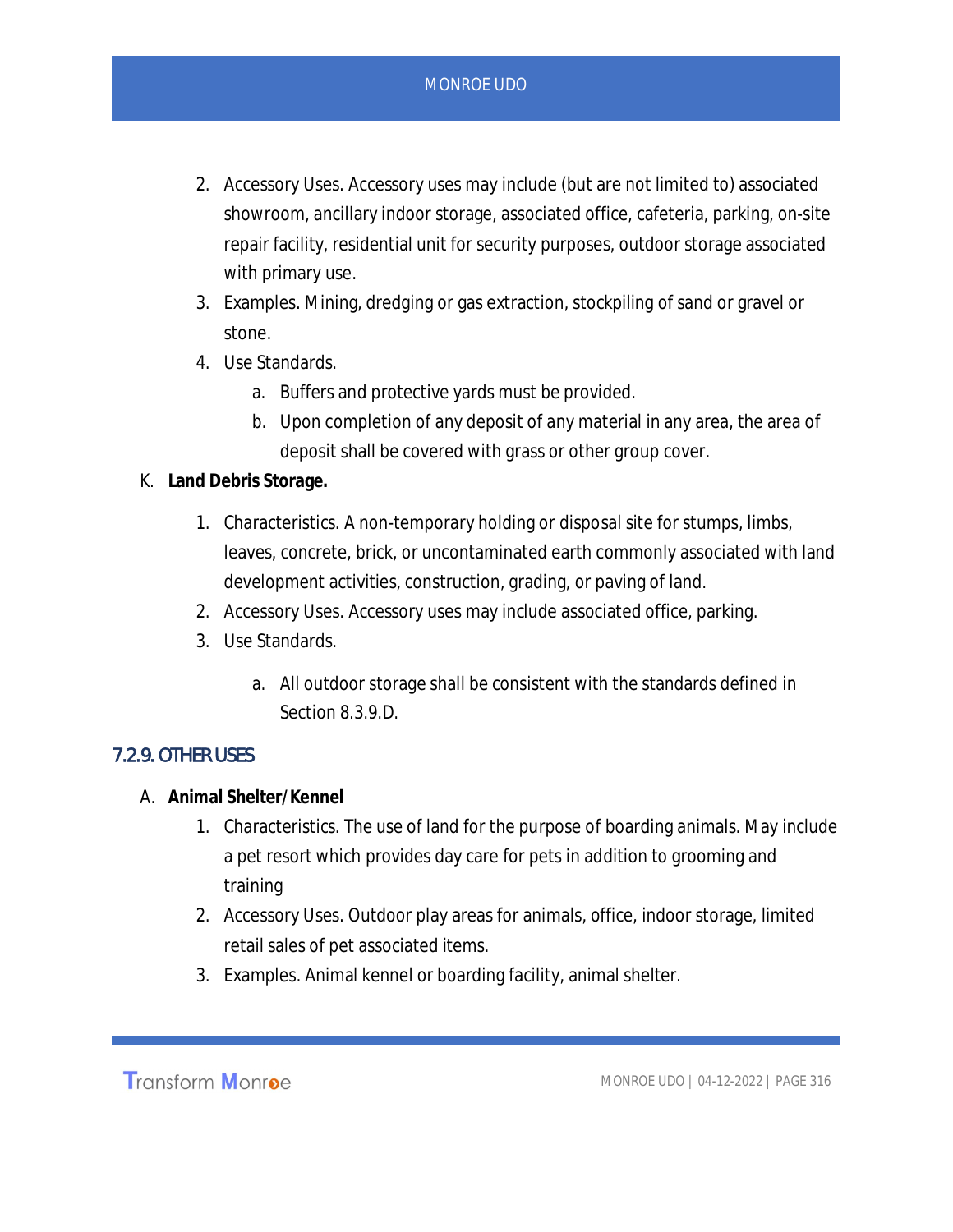- B. **Adult Oriented Businesses (Adult Establishment)**
	- 1. Characteristics. Any establishment featuring an activity that excludes juveniles and caters exclusively to adult oriented uses such as adult books, adult films, or adult novelty items. Includes any business or use contained in G.S. 14-202-10(b), excluding masseurs.
	- 2. Accessory Uses. Accessory uses may include ancillary indoor storage, associated office.
	- 3. Use Standards.
		- a. Adult oriented businesses shall conform with standards defined in Section 8.6 of this UDO.

## C. **Agricultural Activities**

- 1. Characteristics. Characterized by uses that create or preserve areas intended primarily for the raising of animals and crops, conservation, and the secondary industries associated with agricultural production.
- 2. Accessory Uses. Accessory uses include housing for ranch or farm labor, scenic and sightseeing tours, sales of agricultural products, u-pick facilities, farm tours, hayrides, pony rides, on-site agriculturally related artistry, community agriculture.
- 3. Examples. Examples include animal raising, crop production, fish farm, bona fide farm, and stables.
- 4. Uses Not Included. Slaughterhouse, classified under heavy industrial.
- 5. Use Standards.
	- a. Sales shall be limited to one-hundred (100) square feet of gross floor area per acre of land.
	- b. Sales shall not occur on sites less than two (2) acres in size.
	- c. Structures intended for animal use or animal raising shall be at least onehundred (100) feet from all property lines.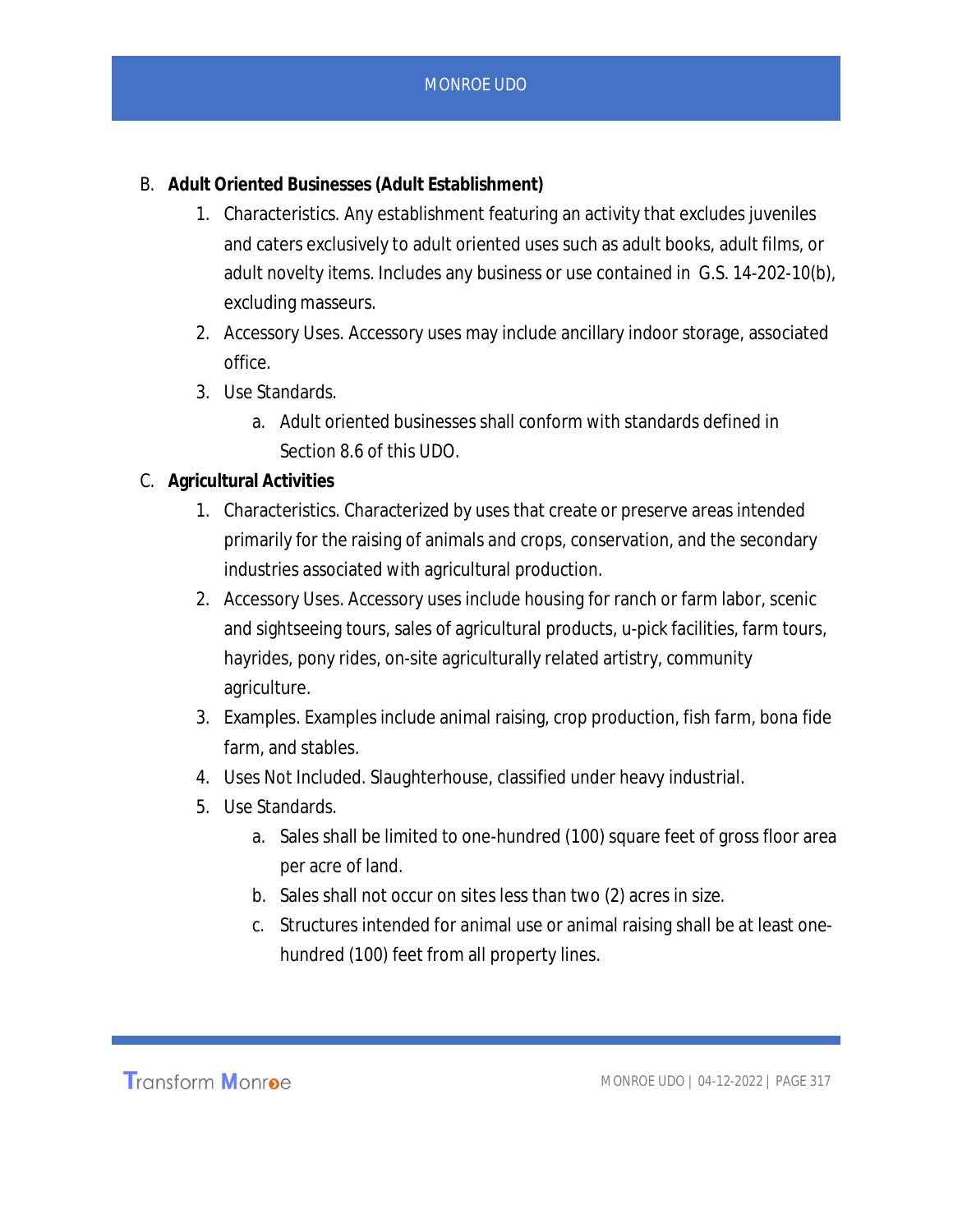- D. **Market and Produce Stands**
	- 1. Characteristics. A stand alone, permanent market or stand intended for commercial purchasing of agricultural goods.
	- 2. Examples. Examples include an open-air market, produce stand.
	- 3. Uses Not Included.
		- a. A temporary farmers market, which may be approved through a temporary use permit.
	- 4. Use Standards.
		- a. Sales shall be limited to five-hundred (500) square feet of gross floor area per acre of land.
		- b. Sales shall not occur on sites less than five (5) acres in size.
- E. **Solar Farms.**
	- 1. Characteristics. An area of land designated for the purpose of deploying solar power generating panels and devices to create electric energy.
	- 2. Accessory Uses. Associated office, parking, outdoor storage of related equipment.
	- 3. Uses Not Included.
		- a. Personal solar energy systems for private residential dwelling unit use.
	- 4. Use Standards.
		- a. If existing in or abutting any residential district, solar farms shall require a buffer intensity of 5.
		- b. An additional one-hundred (100) conservation buffer should be provided and maintained.
		- c. In the industrial districts, solar farms shall require a buffer intensity of 3.
- F. **Airport**
	- 1. Characteristics. Facility which is used for aviation travel, regulated by the FAA. Within the City of Monroe, the Monroe Regional Airport is implemented through the Airport Overlay District.

Transform Monroe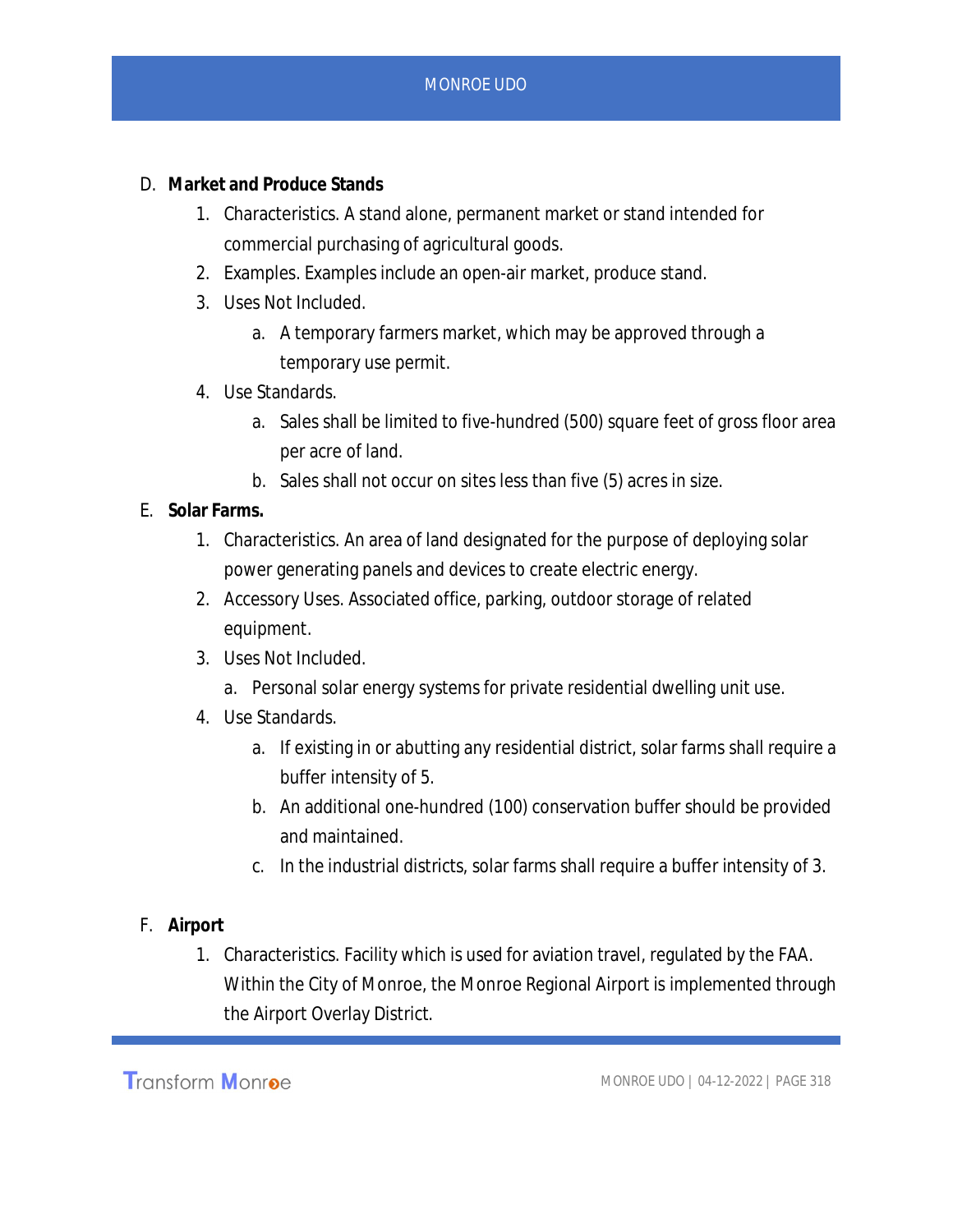- 2. Use Standards. Use standards are implemented through the Airport Overlay District.
- G. **Rooftop Uses.**
	- 1. Characteristics. Rooftop uses may be a range of activities or uses on the roof of structures.
	- 2. Accessory Uses. Rooftop uses are an accessory use to the primary use of the building.
	- 3. Examples. Examples may include rooftop patio space, restaurants, viewing areas.

# 7.3. TEMPORARY USES

- A. **Purpose.** This Section allows for the establishment of specific temporary uses of limited duration, provided that such uses do not negatively affect adjacent land, and provided that such temporary uses are discontinued upon the expiration of a set time period. These temporary uses shall not involve the construction of any permanent building or structure, such as grand opening events, tent sales, outdoor vehicle shows, special events, and food trucks and street vendors.
- B. **Applicability.** The standards in this Section are intended to allow for the short-term placement of activities, many of which would not be allowed on a permanent basis. The activities listed in this section require the issuance of a temporary use permit.
- C. **General Standards for Temporary Uses and Structures.** All temporary uses and structures shall comply with the following standards, unless otherwise specified in this UDO.
	- 1. Temporary uses shall be in compliance with all applicable provisions of this UDO.
	- 2. Duration of temporary use shall be less than sixty (60) days, unless otherwise specified below, and a period of at least thirty (30) days shall intervene between the termination of one (1) period and the issuance of another temporary use permit for the same location.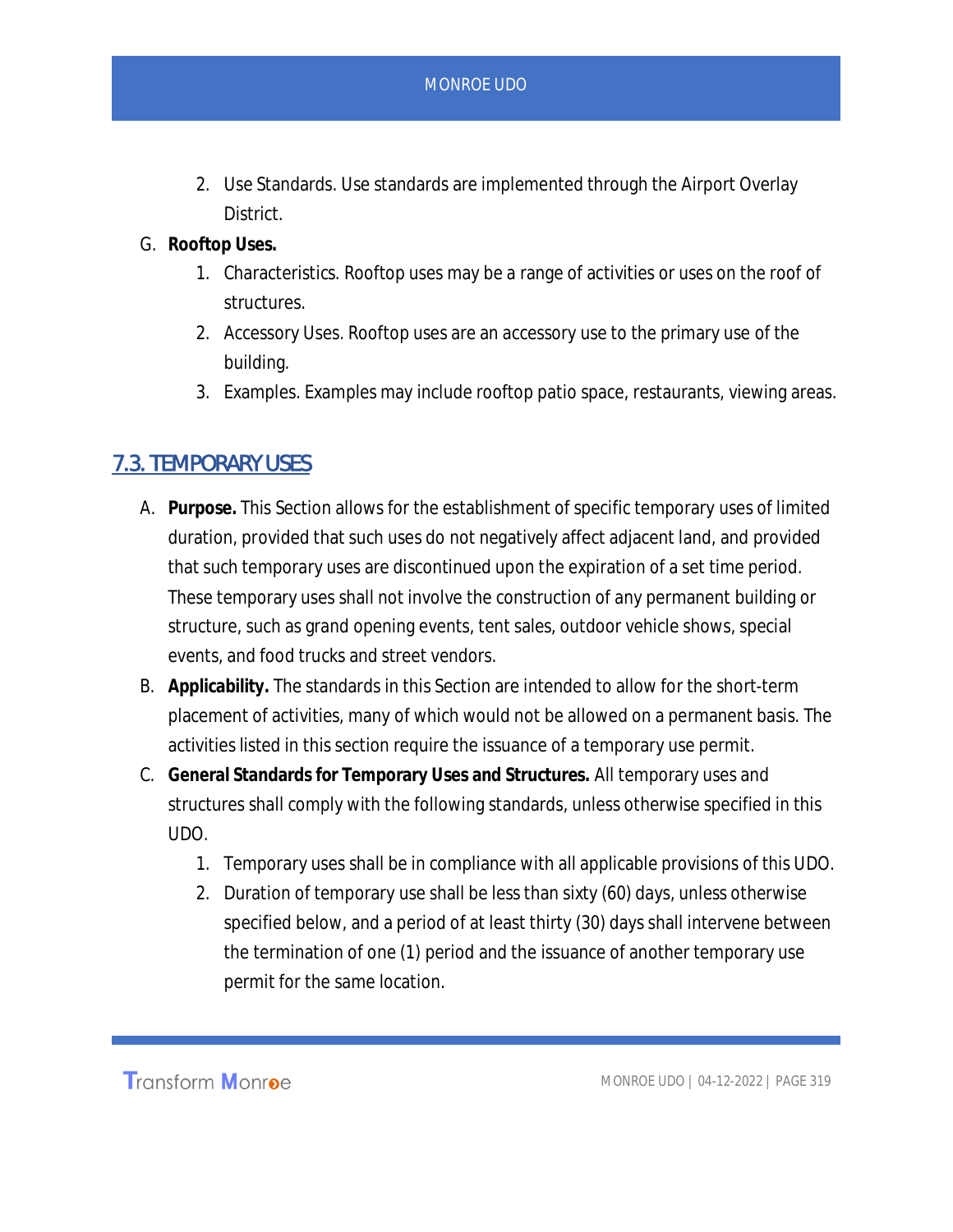- 3. Any temporary use that shall exist beyond sixty (60) days, or special event exceeding twenty (20) days and three (3) consecutive weekends total, shall require the issuance of a Special Use Permit by the Board of Adjustment in accordance with Section 3.4.9: Special Use Permits.
- 4. Temporary uses shall not violate the applicable conditions of approval that apply to a site or use on the site.
- 5. Temporary uses shall feature hours of operation compatible with adjacent uses, shall not generate noise which may disrupt adjacent land uses, shall remove any litter generated at no expense to the City, and shall have parking accommodations arranged so not to disrupt the normal flow of traffic.
- 6. Written permission of the property owner shall be required for any temporary use permit.
- 7. The temporary use shall have all appropriate permits and licenses from the City and other agencies.
- 8. No temporary use permit shall block fire lanes or pedestrian or vehicular access.
- 9. Adequate parking shall be provided.
- 10. Temporary uses shall not be located in required parking, landscaping, or vegetated areas.
- 11. Evidence that adequate provisions for trash disposal and sanitary facilities shall be provided.
- 12. The site of the temporary use shall be cleared of all debris at the end of the use.
- 13. There shall be adequate on-site restrooms facilities (as appropriate) for the temporary use.
- 14. All structures shall be cleared from the site within five (5) days after the use is terminated.
- 15. The Director may require the applicant post a bond to ensure compliance.
- 16. If the temporary use permit requires additional services or equipment on behalf of the City, the applicant shall be required to pay the City for the cost of these services or equipment.

Transform Monroe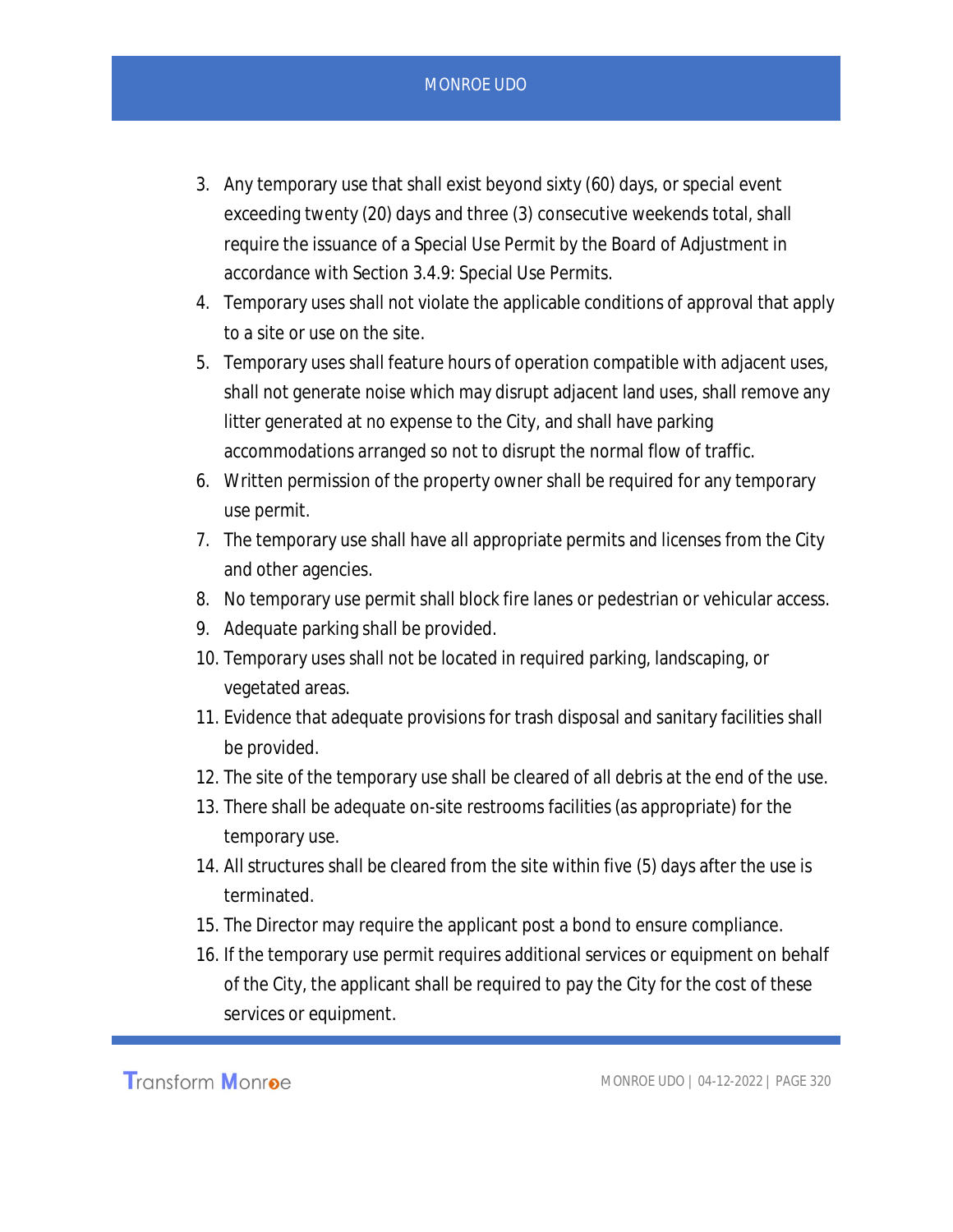- D. **Standards for Specific Temporary Uses.**
	- 1. **Produce Stands.**
		- a. The produce stand operator must obtain a permit from the Zoning Administrator, which describes the type of sales involved, the location, and the duration of the sales operation;
		- b. Fresh produce stands are permitted in the RLD, RMD, and GB districts;
		- c. The owner of the property, if not the same as the outdoor seasonal fresh produce stand operator/owner, shall give written permission to the operator/owner;
		- d. Fresh produce stands may operate at a site for up to one-hundred-eighty (180) days but only between May 1 and October 31;
		- e. Attached signage is permitted at one (1) square foot per linear foot of the structure up to fifteen (15) square feet per street frontage;
		- f. The use, including all sale items, parking, and maneuvering shall observe a setback of twenty (20) feet and shall not be located in the sight distance triangle;
		- g. There shall be only one (1) produce stand or periodic retail sales event (either off-premise or on-premise) or produce sales event held at any one (1) time on a lot;
		- h. The produce stand operator is responsible for the removal of all trash and spoiled product on a daily basis;
		- i. Sufficient on-site parking shall be provided on gravel or paved surface area;
		- j. A sketch plan shall be required of the site showing all structures to be used, access, parking, signage, and setbacks;
		- k. No additional lighting shall be permitted;
		- l. Fresh produce stands shall not be permitted in infill neighborhoods; and
		- m. The entire produce stand including display areas shall be 1,500 square feet or less.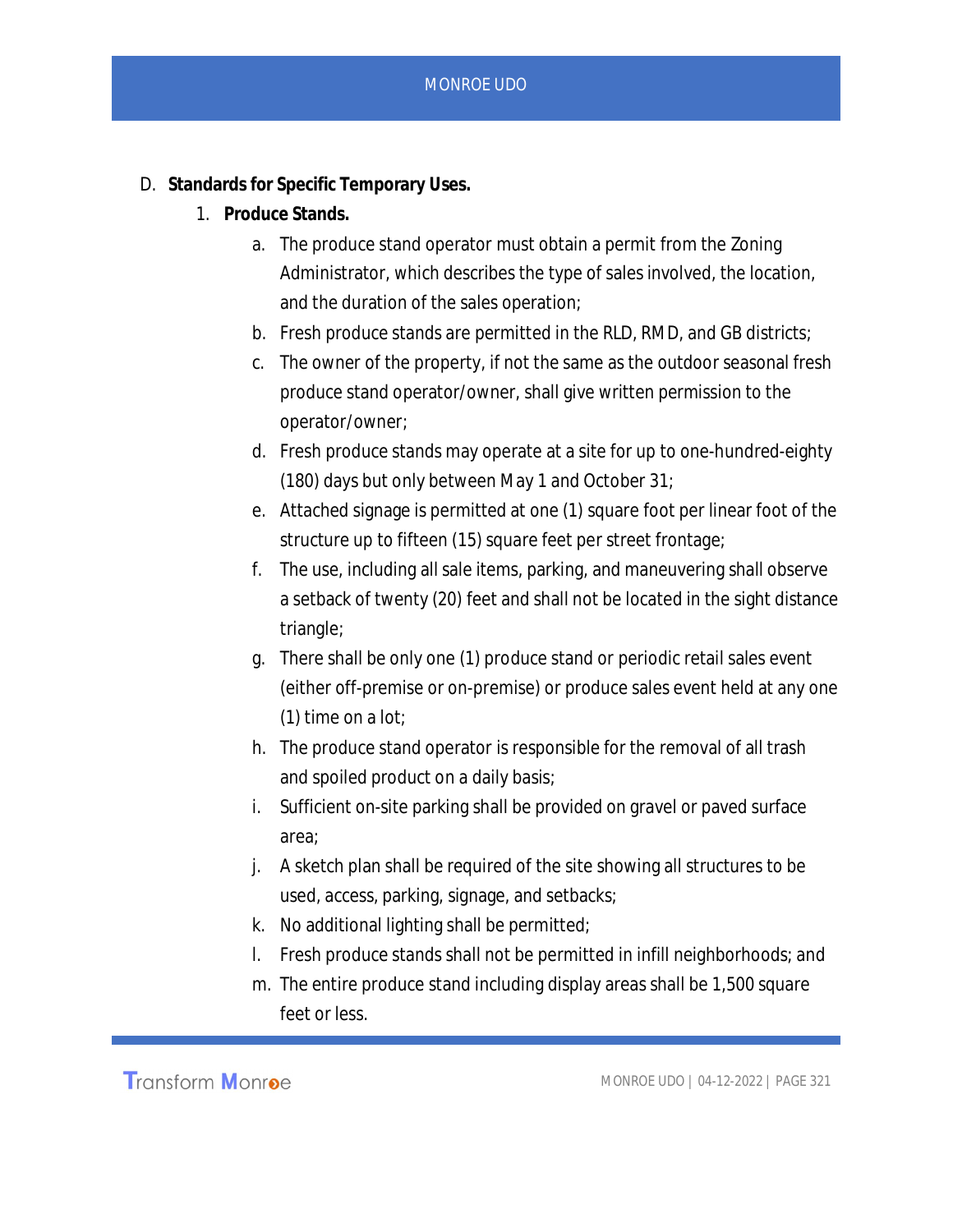- 2. **Temporary Dwellings and Structures.** A temporary dwelling is permitted on a lot in a residential, business, industrial, or conditional district. A temporary dwelling may either be a dwelling that meets all applicable North Carolina Building Code requirements or a recreational vehicle, subject to the following standards:
	- a. **Temporary Construction Dwelling**
		- i. One (1) temporary dwelling may be used to house occupants of the principal dwelling under construction or subject to repair or casualty damage.
		- ii. Temporary dwellings may be used on a construction site and occupied by persons having construction or security responsibilities over such construction site.
		- iii. Temporary dwellings shall be located on the same lot as the structure under construction.
		- iv. The temporary use permit shall not be issued until a site plan approved or a building permit is issued for a principal structure.
		- v. A temporary dwelling shall be removed within 30 days of issuance of a certificate of occupancy for the structure or removed immediately if the building permit expires or is revoked.
		- vi. A temporary dwelling shall be limited in duration to a maximum of one (1) year and may be renewed up to an additional six (6) months for a valid reason submitted and approved by the Director.
	- b. **Temporary Residential Development Sales Office or Model Home.**
		- i. The use of the office shall be for the initial sale or lease of properties or buildings within the residential development being sold or leased.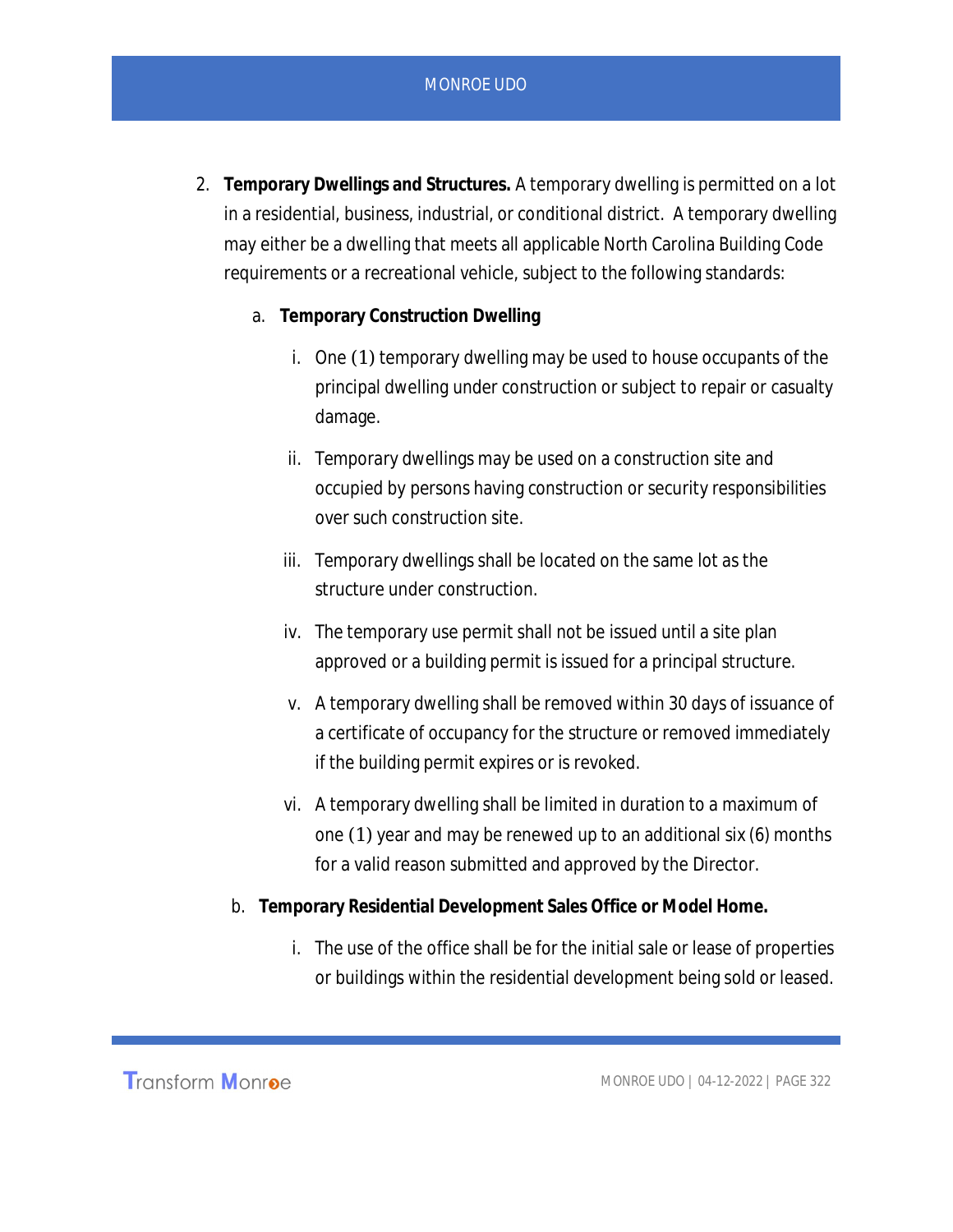- ii. There shall be no signage for residential development sales office or model home on the premises in a residential zoning district, except for one (1) unlit ground announcement sign not to exceed six (6) square feet in area, and three-and-one-half (3.5) feet in height that is located on the sales office or model home lot.
- iii. For a developing residential subdivision, any phase containing a residential development sales office or model home shall contain a minimum of five (5) acres and be intended for a minimum of ten (10) residential properties.
- iv. The temporary residential development sales office or model home shall be converted into a dwelling or remove within thirty (30) days after all units are sold or leased.
- v. No sales office or model home shall be used for any other retail purpose.
- 3. **Portable On-Site Storage/Temporary Dumpster on Residential Property.**
	- a. **Portable On-Site Storage.** A portable on-site storage unit is any container designed for the storage of personal property and for transport by commercial vehicle that is typically rented to owners or occupants of property for their temporary use. A portable on-site storage unit is not a building or structure and shall not use as an accessory structure on a permanent basis in a residential district.
		- i. Associated with a Building Permit. A portable on-site storage unit can be located on a residential property without a temporary use permit while the property is the job address listed on an active building permit issued by the Planning and Development Department.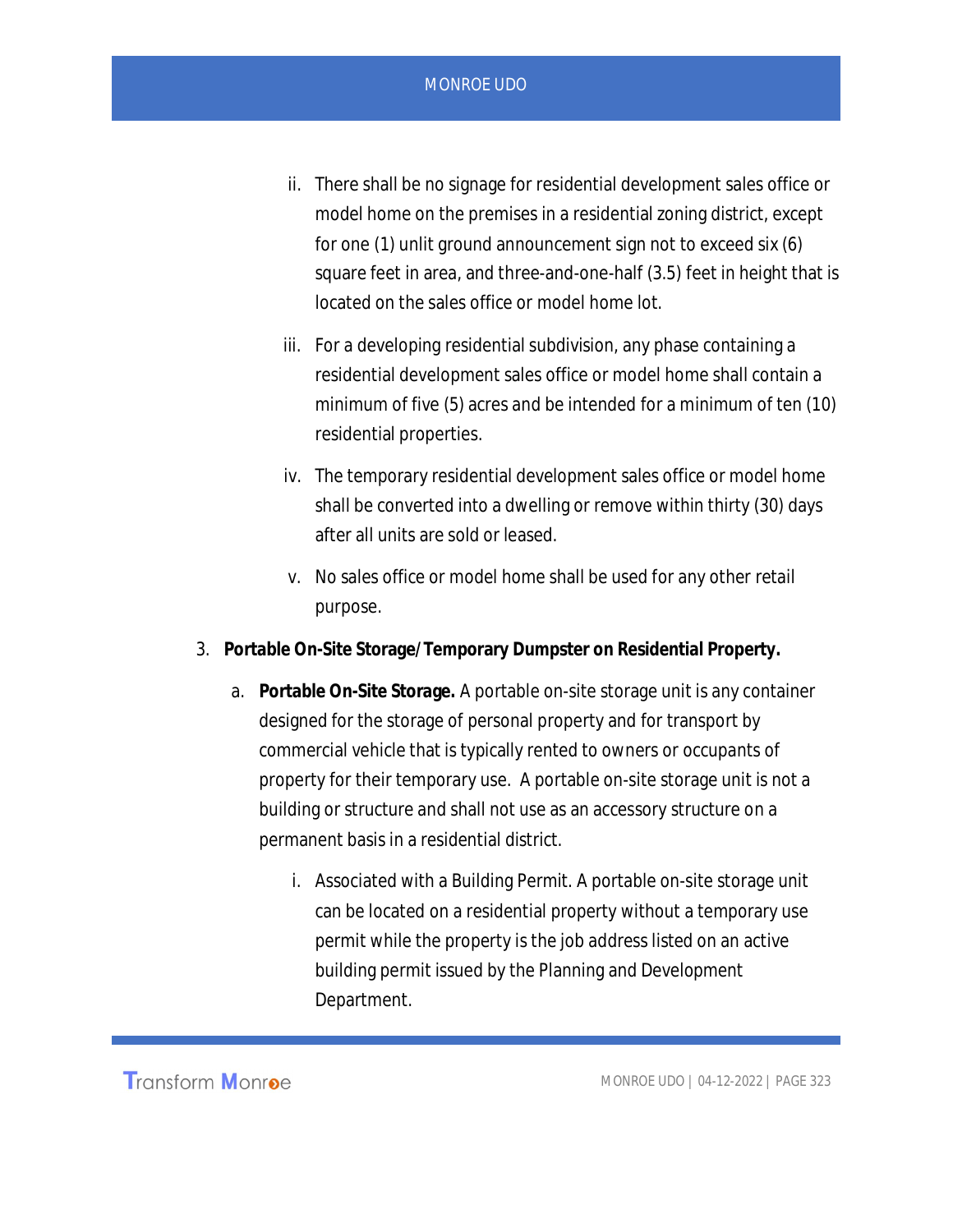- ii. No Associated Building Permit. A portable on-site storage unit shall require a temporary use permit, according to Section 3.4.19: Temporary Use Permit, if it is located on a residential property for more than thirty (30) days.
	- 1) No more than one (1) portable on-site storage unit shall be located on a single lot or parcel of land.
	- 2) A portable on-site storage unit may be located in a driveway, a designated parking area or behind a dwelling.
- b. **Temporary Dumpster.** A temporary dumpster is for the sole purpose of collecting and removing refuse generated from the same property of the dumpster location.
	- i. Associated with a Building Permit. A temporary dumpster can be located anywhere on a residential property without a temporary use permit while the property is the job address listed on an active building permit issued by the Planning and Development Department.
	- ii. No Building Permit. A temporary dumpster shall require a temporary use permit according to Section 3.4.11: Appeals, if it is located on a residential property for more than ninety (90) days. Only one (1) dumpster shall be allowed per residence.
- 4. **Outdoor Sales.**
	- a. **Seasonal Sales.** Outdoor seasonal sales are permitted on a lot in business, mixed-use, planned commerce development and conditional districts approved for commercial uses, subject to the following standards: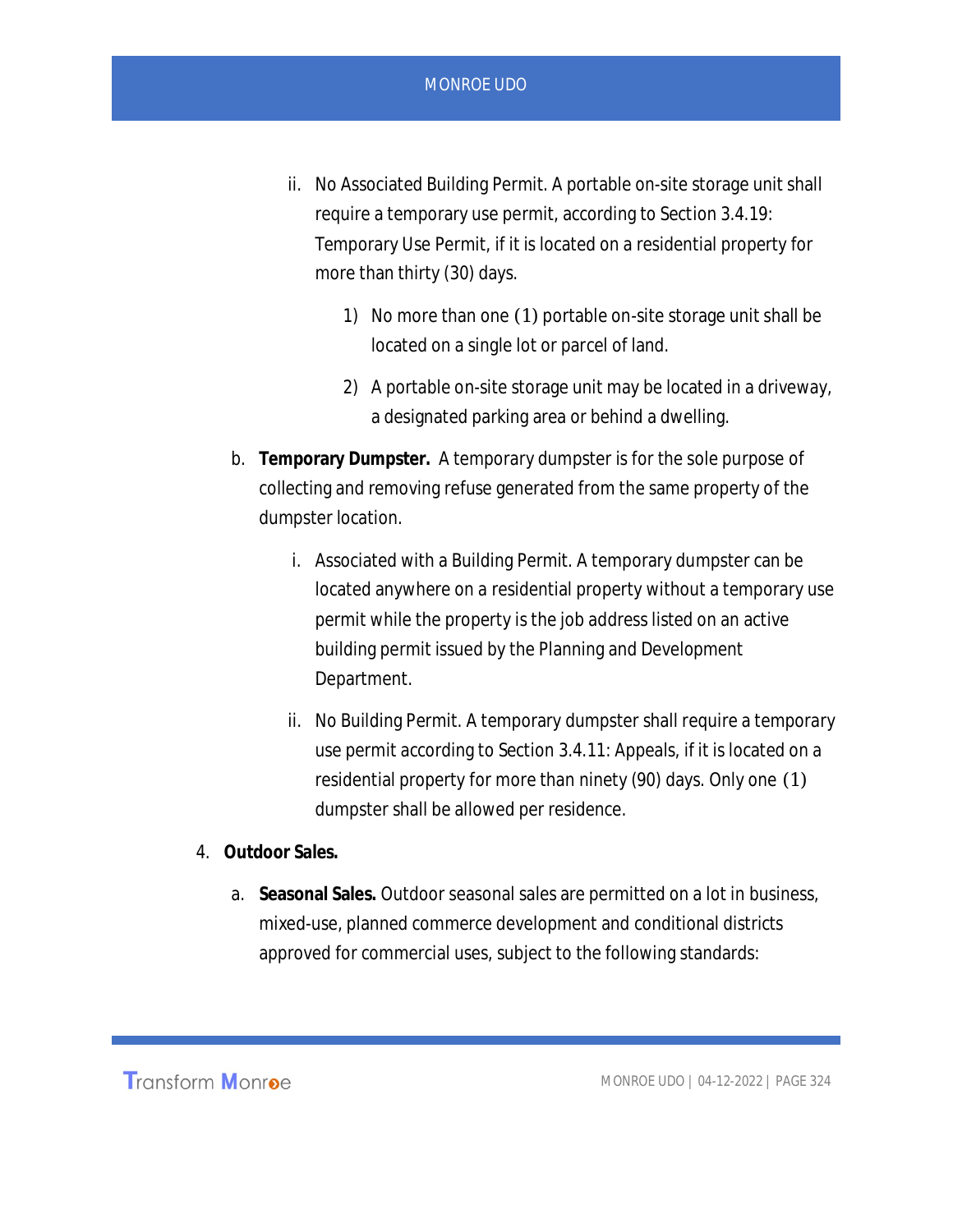- i. Seasonal sales shall be limited to seasonal agricultural products such as Christmas trees, pumpkins, and living plants.
- ii. Outdoor seasonal sales shall be limited in duration to a maximum of sixty (60) continuous days from the date the temporary use permit is issued.
- iii. All products, equipment and related materials shall be removed from the site within five (5) days following the sale.
- b. **Residential.** Garage or yard sales in residential districts shall not require a temporary use permit provided they comply with the following requirements:
	- i. No sales activities occur except in daylight hours and shall not exceed three (3) consecutive days.
	- ii. No display or storage of goods occurs outside except on the day of the sale.
	- iii. Yard sales shall be limited to three (3) days per quarter whether consecutive or not.
- c. **Non-Residential.** Temporary non-residential sales shall be permitted on a lot in business, mixed-use, planned commerce development and conditional districts approved for commercial uses.
	- i. The sale of merchandise, products, or material must be a permitted principal use in the zoning district where the sales are temporarily located.
	- ii. Shall be located outside of street rights-of-way, required site distance triangles, required landscape areas, vehicular circulation areas, or pedestrian areas.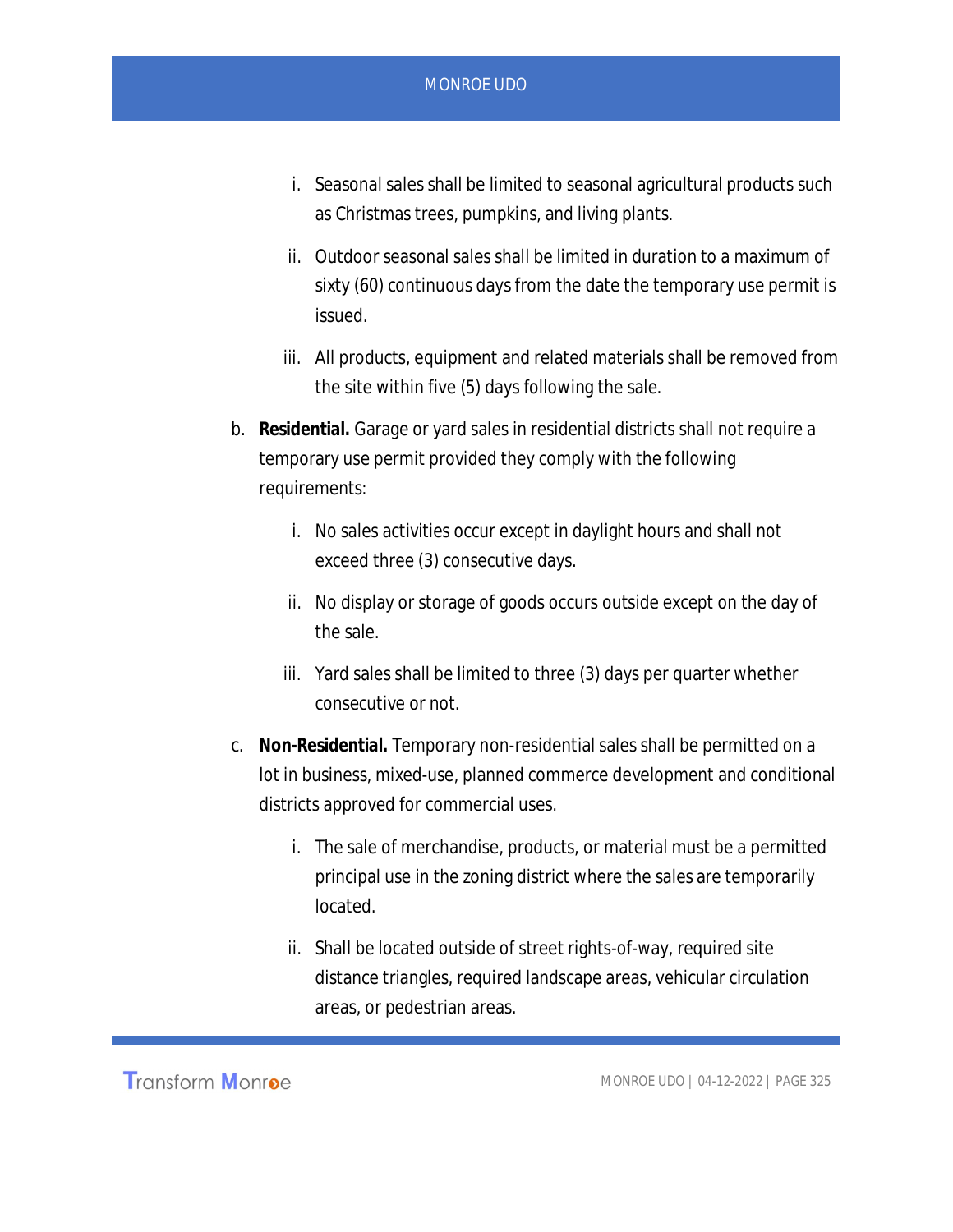- iii. The maximum period of operation for temporary non-residential sales shall be from 8:00 am to 10:00 pm.
- iv. Permitted temporary non-residential sales shall be limited in duration to a maximum of sixty (60) continuous days of the date the temporary use permit is issued.
- v. All merchandise and related materials shall be removed from the site following the sale.
- 5. **Food Trucks.** Food trucks are defined as a licensed, motorized vehicle or mobile food unit licensed by the NC State Division of Motor Vehicles, designed, and equipped to serve food and beverages. Food trucks are permitted on lots in business, mixed-use, industrial, planned commerce development or conditional district that maintains commercial or industrial uses subject to the following standards.
	- a. To locate on a property in one (1) of the above zoning districts, the property must have a primary use. An example of a primary use would be a building with an active use or an improved stand-alone parking lot. An unimproved grass or dirt lot is not a primary use.
	- b. Must be located on private property with written permission from the property owner.
	- c. Allowed at permitted special events and on active construction sites.
	- d. Not allowed fifty (50) feet from the main entrance of any restaurant or outdoor dining area.
	- e. Not allowed less than five (5) feet from driveways, sidewalks, utility boxes, handicap ramps, building entrances or exits, or emergency call boxes.

**Transform Monroe**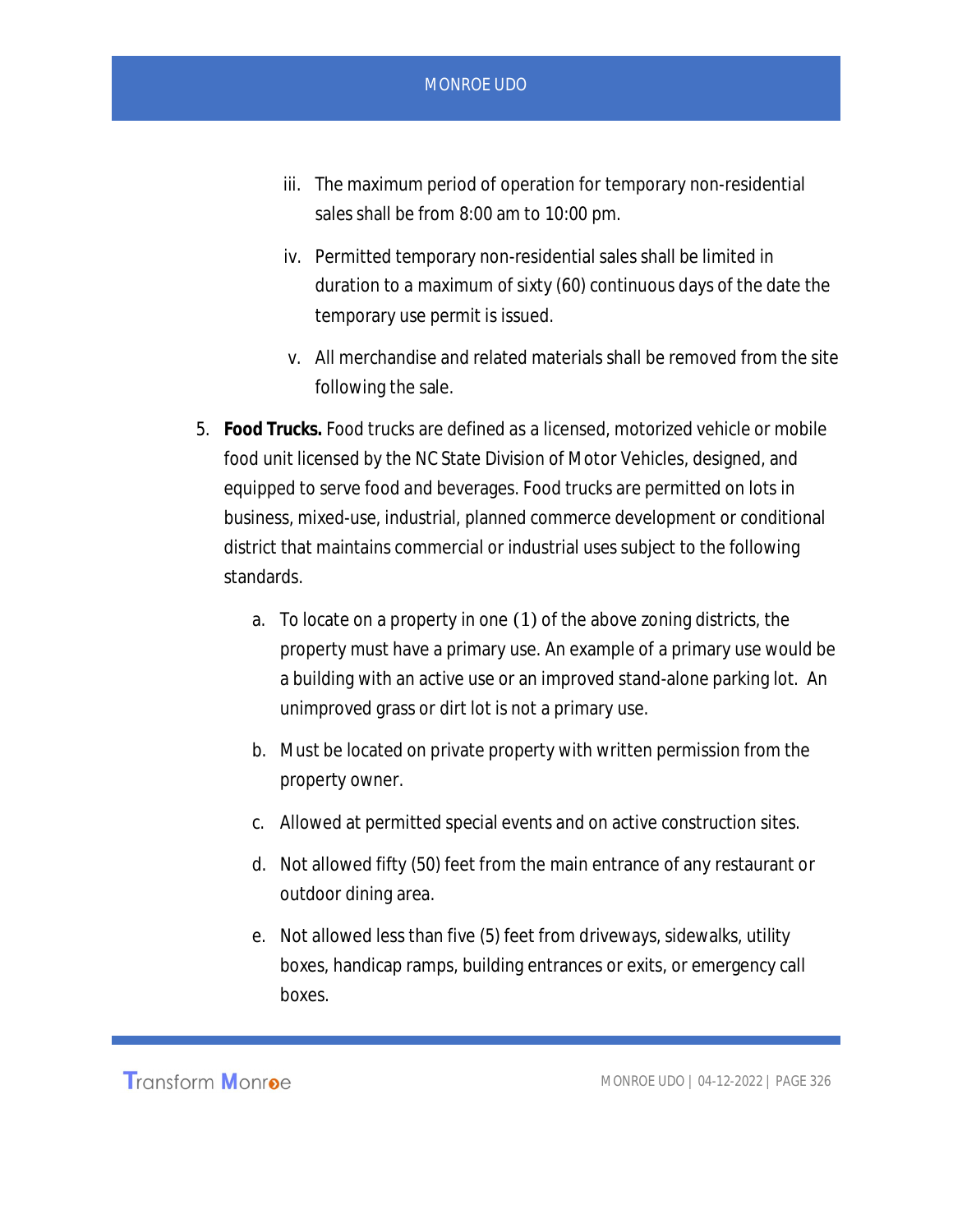- f. Not allowed within fifteen (15) feet from any fire hydrant.
- g. The minimum distance requirements are measured in a straight line from the closest point of the proposed food truck location to the closest point of the buffered object, or in the case of a restaurant, measured from the closest point of the restaurant's main entrance.
- h. Food truck vendors are responsible for the proper disposal of waste and trash associated with the operation. Vendors shall remove all waste and trash from their location at the end of each day or as needed to maintain the health and safety to the public. The vendor shall keep all areas within ten (10) feet of the truck clean of grease, trash, paper, cups or cans associated with the vending operation. No liquid waste or grease is to be disposed into the tree pits, storm drains or onto the sidewalks, streets or other public place. Under no circumstances shall grease be released into or disposed of in the City's sanitary sewer system.
- i. There shall be no audio amplifier or similar device to attract the attention of the public.
- j. Advertising consisting of business name, logo, and items available for sale may be displayed onto the food truck. No other form of advertising is permitted.
- k. Obtain all required permits from Union County Environmental Health.
- E. **Special Events.** A special event includes, but is not limited to arts and craft shows, cultural events, musical events, concerts and stage shows, celebrations, festivals, fairs, carnivals, circuses, or outdoor civic, religious or non-profit events.
	- 1. No premise shall be the site of a special event exceeding a collective total of twenty (20) days or, three (3) individual weekends, or both, within any one (1)

Transform Monroe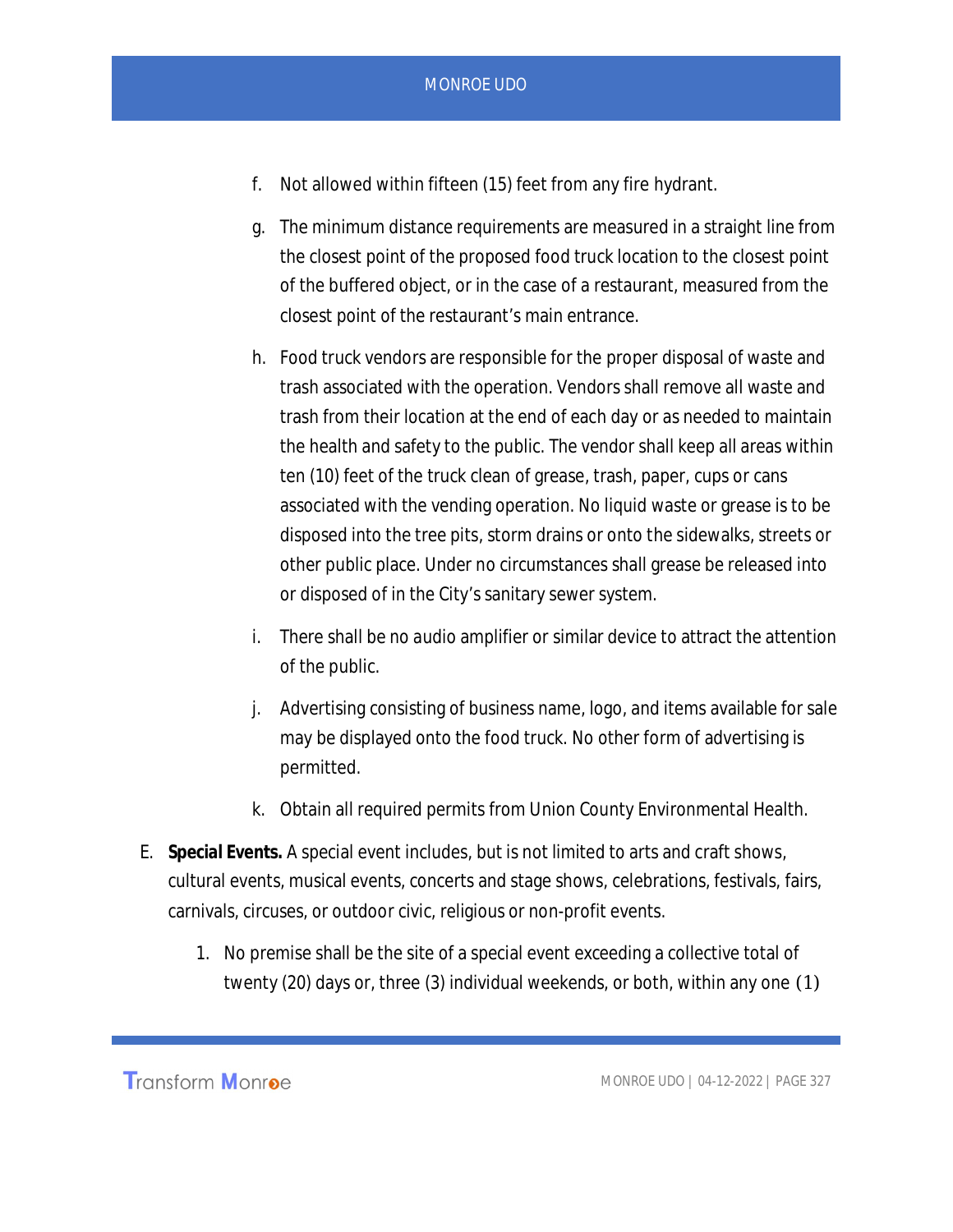calendar year. In this context, a weekend shall constitute three (3) consecutive days.

- a. A special event sponsored by the City, a county or the State shall be allowed to extend beyond the collective total of twenty (20) days or, three (3) individual weekends, or both within one (1) calendar year.
- 2. A special event not exceeding the collective total of days and weekends shall receive a temporary use permit. Special events exceeding the collective total of days and weekends shall receive a Special Use Permit from the Board of Adjustment in accordance with Section 3.4.9: Special Use Permit.

# 7.4. HOME OCCUPATION

- A. **Purpose and Intent.** The purpose of this Section is to allow the establishment of home occupations, provided that such home occupations are compatible with and do not negatively affect adjacent residential properties and uses. Furthermore, this section intends to:
	- 1. Permit and regulate the conduct of home occupations as an accessory and secondary use to a dwelling unit;
	- 2. Adequately protect existing residential neighborhoods from dust, odors, noise, traffic and/or other potentially adverse effects of home occupations; and
	- 3. Allow the residents of the community to use their homes as a work place and a source of livelihood, under certain specified standards, conditions, and criteria. Home occupations shall not involve the construction of any additional permanent building or structure.
- B. **Applicability.** The standards shall apply to an occupation carried on by the resident of a permitted dwelling unit, where the occupation is secondary to the use of the dwelling unit as a residence.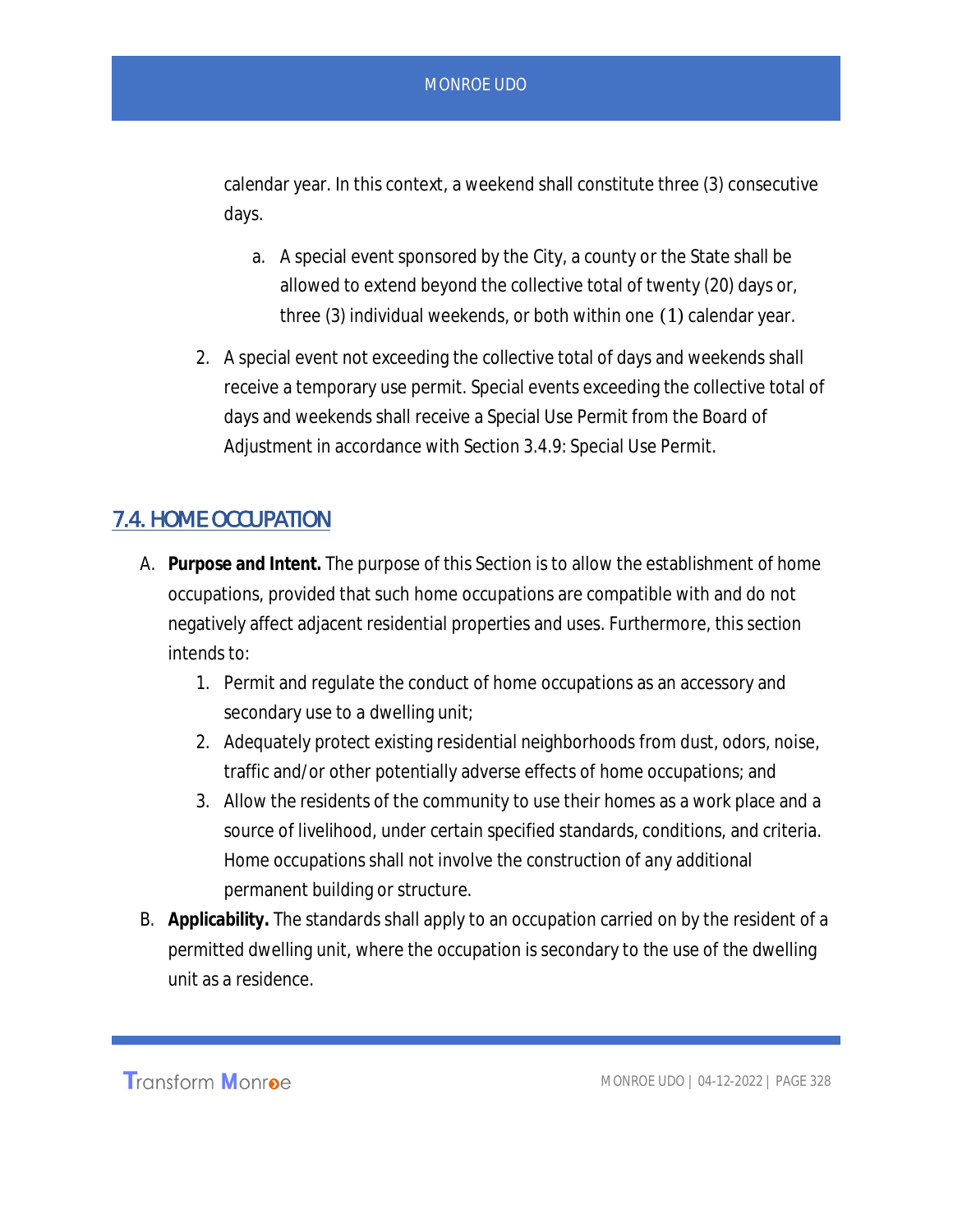- C. **Standards.** Home Occupations are authorized if they comply with the following standards:
	- 1. The home occupation shall be clearly incidental and subordinate to a dwelling's use for residential purposes by its occupants.
	- 2. A home occupation shall not be established prior to residential occupancy of the site by the operator of the home occupation.
	- 3. Home occupation shall not occupy more than twenty-five percent (25%) of the gross floor area of the dwelling unit.
	- 4. The person operating the home occupation shall reside in the dwelling unit.
	- 5. Home occupations shall not require internal or external structural alterations of the principal residence which may change the outside appearance of the principal residence or change the residential character of the property.
	- 6. Home occupations shall be limited to professional or business offices or studios.
	- 7. No more than two (2) customers, clients, or patrons shall come to the dwelling at any one (1) time nor more than five (5) in any one day.
	- 8. All home occupations shall be conducted within the principal structure. Activities and storage associated with a home occupation shall not take place in an accessory building, such as a detached garage.
	- 9. The home occupation shall not change the exterior appearance of the dwelling.
	- 10. No storage or warehousing of material, supplies, or equipment is allowed outdoors on the residence.
	- 11. Home occupations shall feature no exterior display or signage, no exterior storage of vehicles, equipment, including unlicensed equipment or materials, and not open lot storage.
	- 12. Home occupations shall be engaged in only by the resident on the premises.
	- 13. No equipment or process shall be used in such home occupation that creates noise, vibration, glare, fumes, or odors.
	- 14. No traffic shall be generated by such home occupation in greater volumes than would normally be expected in a residential neighborhood, and any need for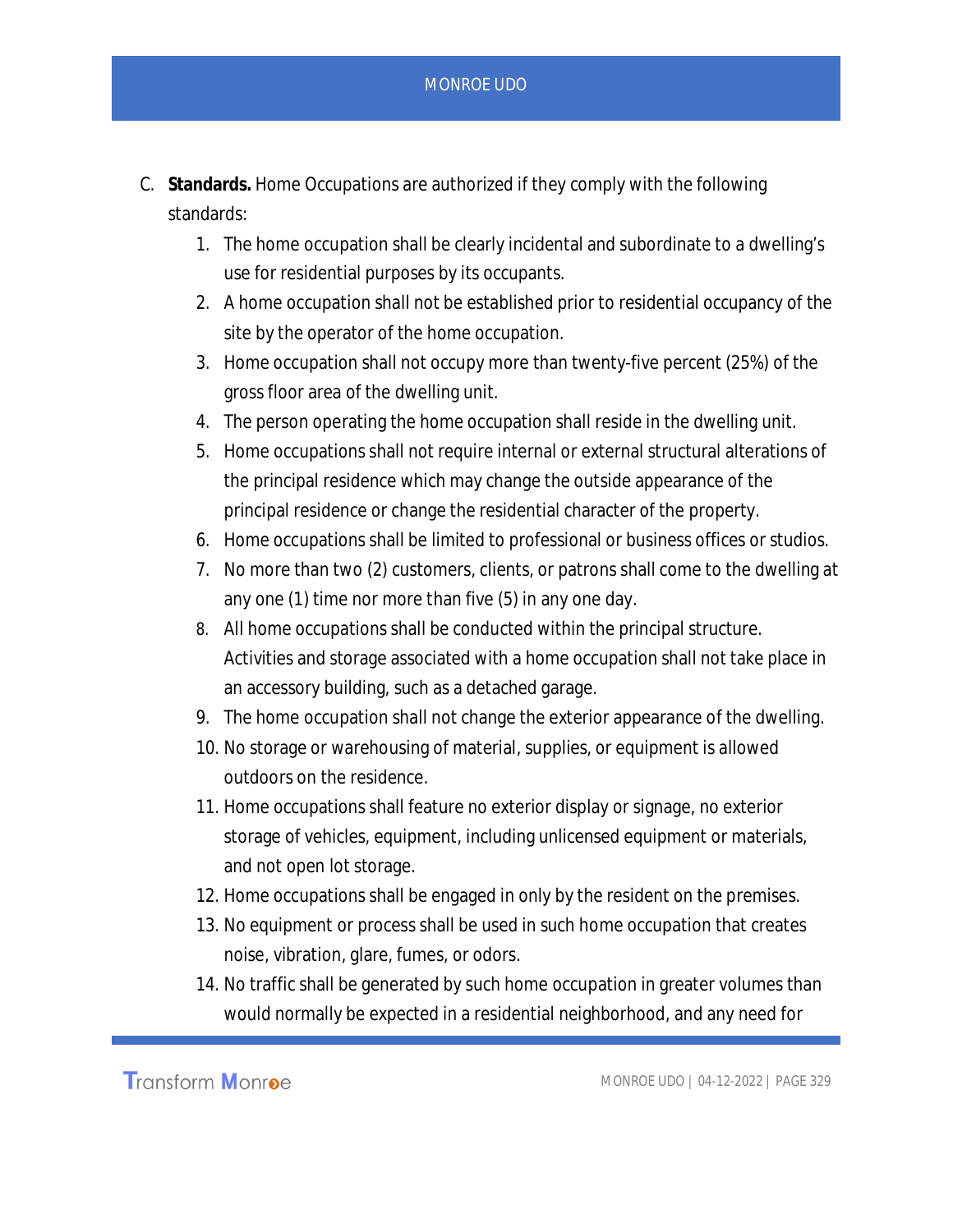parking generated by the conduct of such home occupation shall be met off the street and other than a required front yard.

- 15. A maximum of one (1) commercial vehicle with up to one (1) attached trailer for a home occupation may be parked or stored at the residence.
- D. **Permitted Uses**. The following are examples, but not an exclusive list, of uses permitted as home occupations:
	- 1. Personal offices
	- 2. Beauty/barber parlors
	- 3. Dressmaking, millinery, sewing or tailoring
	- 4. Photography study (limited to one (1) client at a time)
	- 5. Cake making or decorating
	- 6. Artist or craftwork such as pottery, sculpting, or jewelry-making, with no sales permitted on the premises.
	- 7. E-Commerce, computer internet usage for commerce, service, or consulting with no sales.
	- 8. Teaching or tutoring, including musical instruments or dance, when limited to no more than five (5) pupils at a time. Any more than five (5) pupils requires a special use permit.
	- 9. Day care limited to no more than five (5) children/adults.
	- 10. Yoga instruction/massage therapy (limited to no more than one (1) client at a time); must provide license for massage therapy.
	- 11. Other similar uses that keep the residential character of an area, as determined by the Director.
- E. **Prohibited Uses**. The following uses shall be prohibited as home occupations:
	- 1. On-site retail
	- 2. Repair, service, and painting to include vehicles, lawn equipment and appliances
	- 3. Catering or commercial bakeries
	- 4. Tool, equipment or vehicle sales or rental
	- 5. Veterinary clinic/hospitals, kennel or stable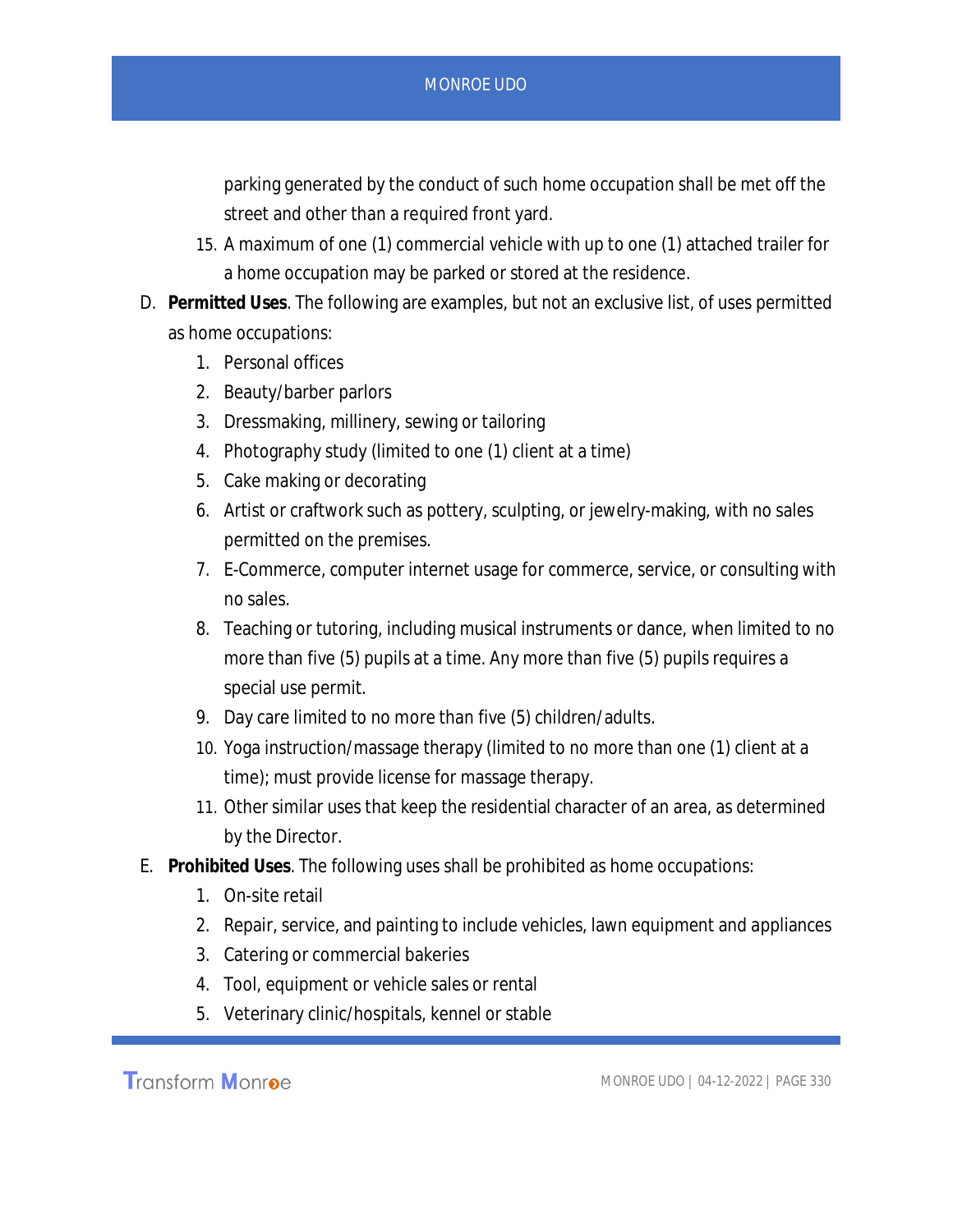- 6. Physicians, dentist, and chiropractors
- 7. Funeral parlor and undertaking
- 8. Food vendors, caterers, or restaurants
- 9. Other uses with similar impacts to the residential character of an area, as determined by the Director.

# 7.5. ACCESSORY USES AND ACCESSORY STRUCTURES

- **A. General Accessory Use Standards.** Accessory uses and accessory structures shall comply with the following standards. Accessory uses and structures:
	- 1. Shall only be allowed when a principal use/ primary building exists.
	- 2. Shall:
		- a. Be accessory and clearly incidental and subordinate to permitted uses and structures;
		- b. Be located on the same lot as the permitted uses or structures, or on a contiguous lot in the same ownership;
		- c. Not involve operations or structures inconsistent with the character of the primary use or principal structure served; and
		- d. Not likely attract visitors in larger numbers than would normally be expected.
	- 3. Shall be consistent with all standards in the district for the principal use except as otherwise noted.
	- 4. Are not permitted to be located or placed in any recorded easement and or required perimeter buffer as defined in Section 8.3 Landscaping, Buffering, Fences and Walls.

**Transform Monroe**